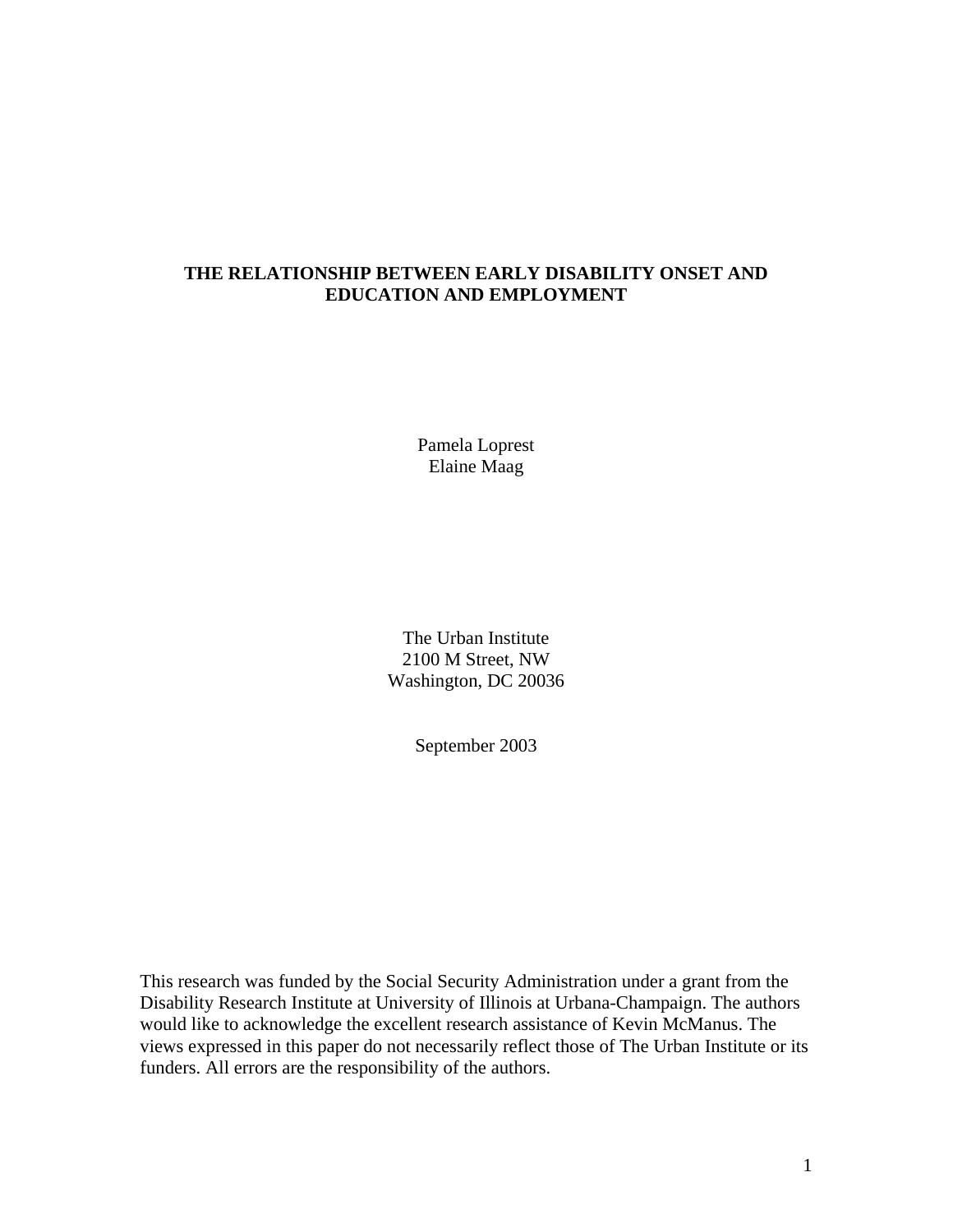## **The Relationship Between Early Disability Onset and Education and Employment**

## **ABSTRACT**

The early onset of disability (at birth through young adulthood) can affect a person's employment outcomes in myriad ways. In addition to the direct effect of disability on employment, early onset of disability likely affects the acquisition of education and job skills (human capital). This reduced "investment" in human capital in turn may reduce the individual's employment and earnings prospects throughout their lifetime. If this is the case, people with early onset of disability may be doubly disadvantaged when it comes to later employment prospects.

This study analyzes how early onset of disability (onset prior to age 22) affects employment opportunities both directly and as a result of reduced investment in human capital (education) for a younger cohort (ages 22 to 35) and older cohort (ages 44 to 54). In our young cohort, we find that people with early onset of disability have a lower probability of completing high school and a lower probability of being employed than those without disabilities. Lower employment rates result from both lower levels of high school completion and a direct negative impact of disability on work. In the older cohort, we find the employment of those with disability is lower than those without disability, regardless of age of onset. However, those with early onset of disability have significantly higher employment rates than those with later onset of disability (after age 22). We hypothesize that this is a result of people with onset of disability prior to age 22 either choose careers that can be more easily accommodated than the careers people with later disability onset have, or that people with early onset of disability are more likely to be adept at seeking and using accommodations than those with later disability onset.

These results suggest that policies and programs to increase employment of persons with disabilities should focus on ways to increase education levels of those with early onset of disability. They also suggest that return-to-work efforts focused on older cohorts of persons with disabilities may want to separately target programs to those with early onset of disability.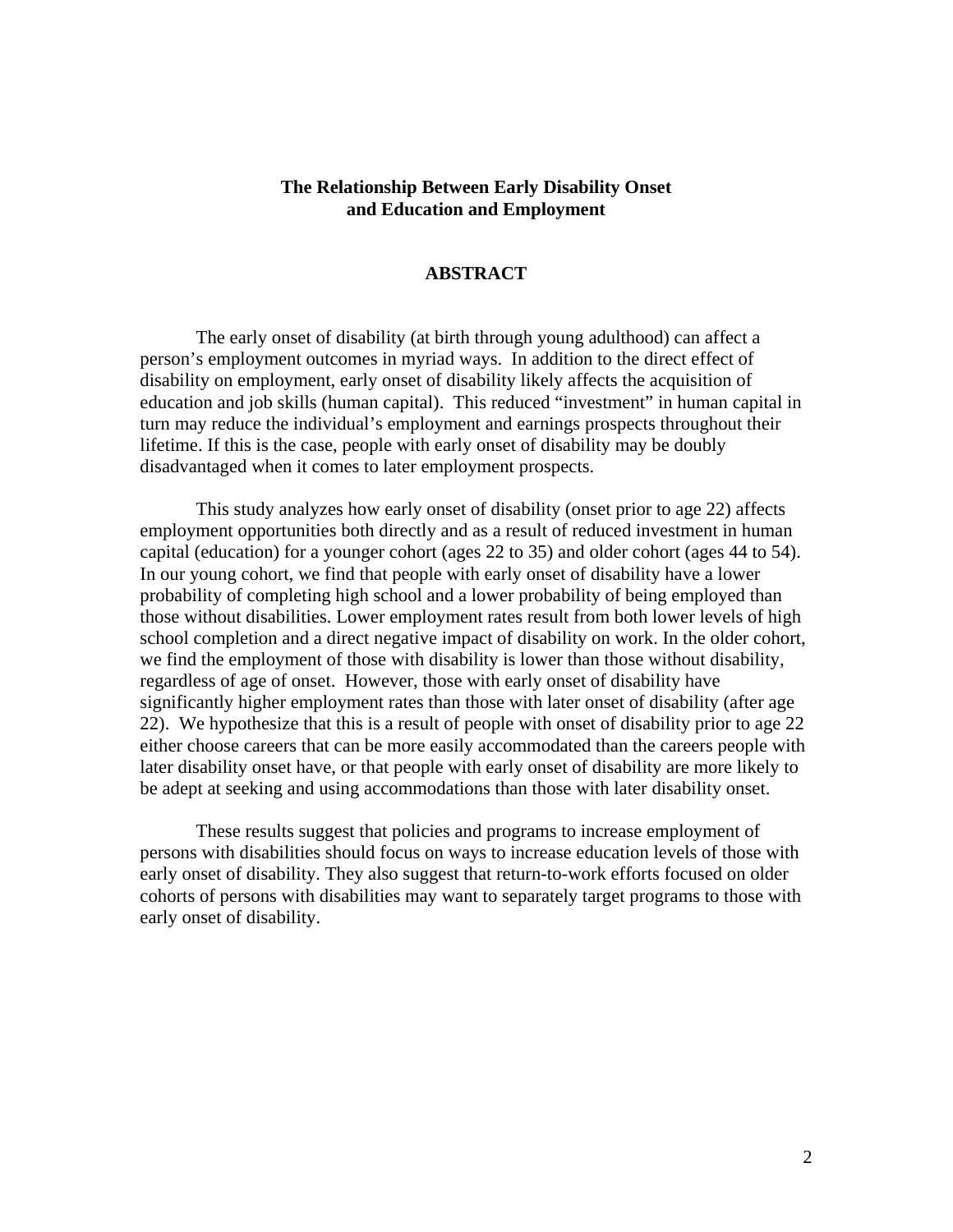## **The Relationship Between Early Disability Onset and Education and Employment**

Disability policy in recent decades has focused on the importance of increasing employment opportunities for people with disabilities, most notably with the passage of the landmark Americans with Disabilities Act but also through increased focus by the Social Security Administration on return-to-work programs. During this same period, concerns have risen over the increased number of young people receiving SSA disability benefits, both Supplemental Security Income (SSI) and Social Security Disability Income (SSDI). Given the disincentives to work inherent in receipt of these programs, the participation of younger recipients may contribute to their lifelong dependence on these programs. This trend toward younger participants also brings into question whether the return-to-work approach of SSA and other programs is appropriate for persons who have experienced onset of disability at an early age. Traditionally, these programs have focused on a clientele who have experienced later onset of disability, usually after accumulating work experience.

Very little literature has focused on how the timing of disability may influence education and employment outcomes. The early onset of disability (at birth through young adulthood) can affect a person's employment outcomes in myriad ways. In addition to the direct effect of disability on employment, early onset of disability likely affects the acquisition of education and job skills (human capital). This reduced "investment" in human capital in turn may reduce the individual's employment and earnings prospects throughout their lifetime. If this is the case, people with early onset of disability may be doubly disadvantaged when it comes to later employment prospects.

This study examines the differential employment outcomes for individuals with early onset of disability compared with both those who are not disabled and those who experience disability later in life. Because people with early onset may face greater obstacles to completing schooling, particularly secondary education, the study focuses on the extent to which early onset diminishes educational outcomes and the effect of this disadvantage on later employment. We address the following questions:

- To what extent are the educational outcomes of persons with early onset of disability reduced relative to persons without disabilities?
- How do persons with early onset of disability differ in employment outcomes from those without disability and to what extent is this due to differences in education?
- Does onset of disability at an early age continue to affect employment outcomes later in life? How does employment of those who had an early onset of disability compare with employment of those who had an onset of disability at later ages?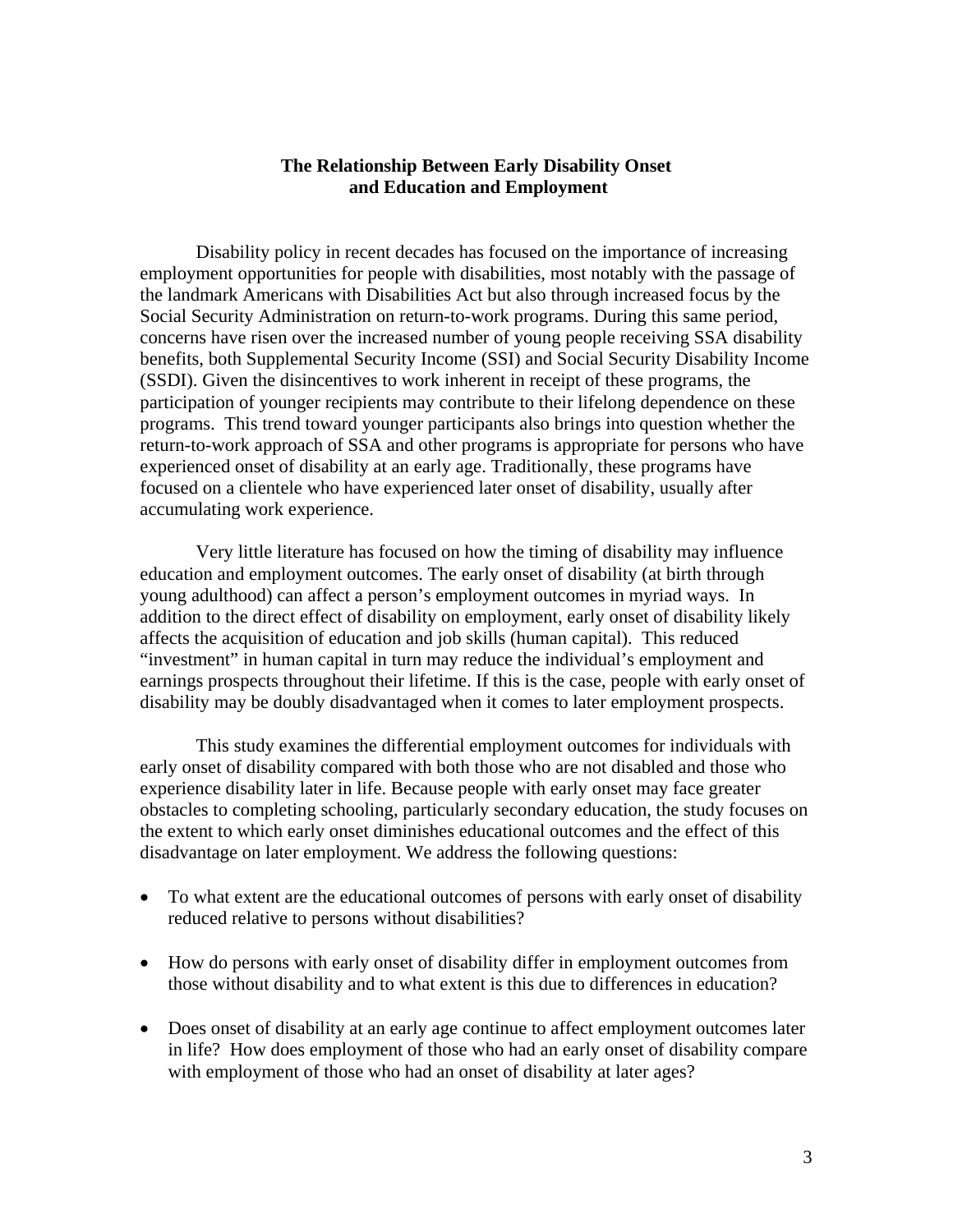The remainder of this paper is organized as follows. First, we review relevant literature and set the context for our study. Then we discuss our methods, data, and how we define disability and onset. We present results in two sections, our analysis of a young cohort and our analysis of an older cohort. Finally, we provide a summary and conclusions.

## **Background Context**

Low employment rates of persons with disabilities and greater numbers of young people receiving disability benefits have focused attention on how to help young people with disabilities reach their full economic potential. These low employment rates are cause for concern not only because of the economic benefits that accompany work, but other benefits including reducing social isolation and supporting full participation in society (Schur 2002). Educational attainment plays a key role in employment—affecting future employment and earnings. Research has shown the positive effect education has on employment opportunities for people with disabilities (DeLoach 1992).

One avenue for policy is to directly address the generally lower levels of educational completion of persons with disabilities. To do this, we first need to understand how onset of disability at an early age affects educational completion and later employment. Understanding whether these outcomes are affected by the timing of disability may allow program administrators to develop and target services to people with early disability onset, hopefully increasing their future economic independence.

As a group, people with disabilities have lower incomes and higher rates of poverty than people without disabilities (World Bank 1999). Low levels of employment and earnings play a key role in these worse economic outcomes. Burkhauser et al. (2001) show that the share of household income coming from the earnings of men with disabilities declined throughout the 1990s. In 1989, the share of mean household income that came from people with disabilities was 20 percent. By 1998, the labor earnings of men with disabilities accounted for less than 15 percent of mean household income. Young people with disabilities also have lower employment outcomes than their nondisabled counterparts. While 38.8 percent of people with a work disability between the ages of 25 and 34 are in the labor force, 87.6 percent of their non-disabled peers are in the labor force (Stoddard, et al. 1998).

Prior research shows that education effects employment and compensation – and that effect has increased significantly in the recent past. One study found that in 1995, 25- 34 year old males who had graduated from college earned 52 percent more than their peers who had graduated from high school. In 1980, this gap was only 19 percent (Kane 1999). People with at least a bachelor's degree are more likely to be employed than their peers who had lower levels of education. And for males, the employment rate for those who had not finished high school decreased between 1971 and 1998, from 87.9 percent to 78.5 percent. In contrast, employment rates for females at all education levels increased over this time period, though more slowly for those who had not received a high school degree (U.S. Department of Education 2000).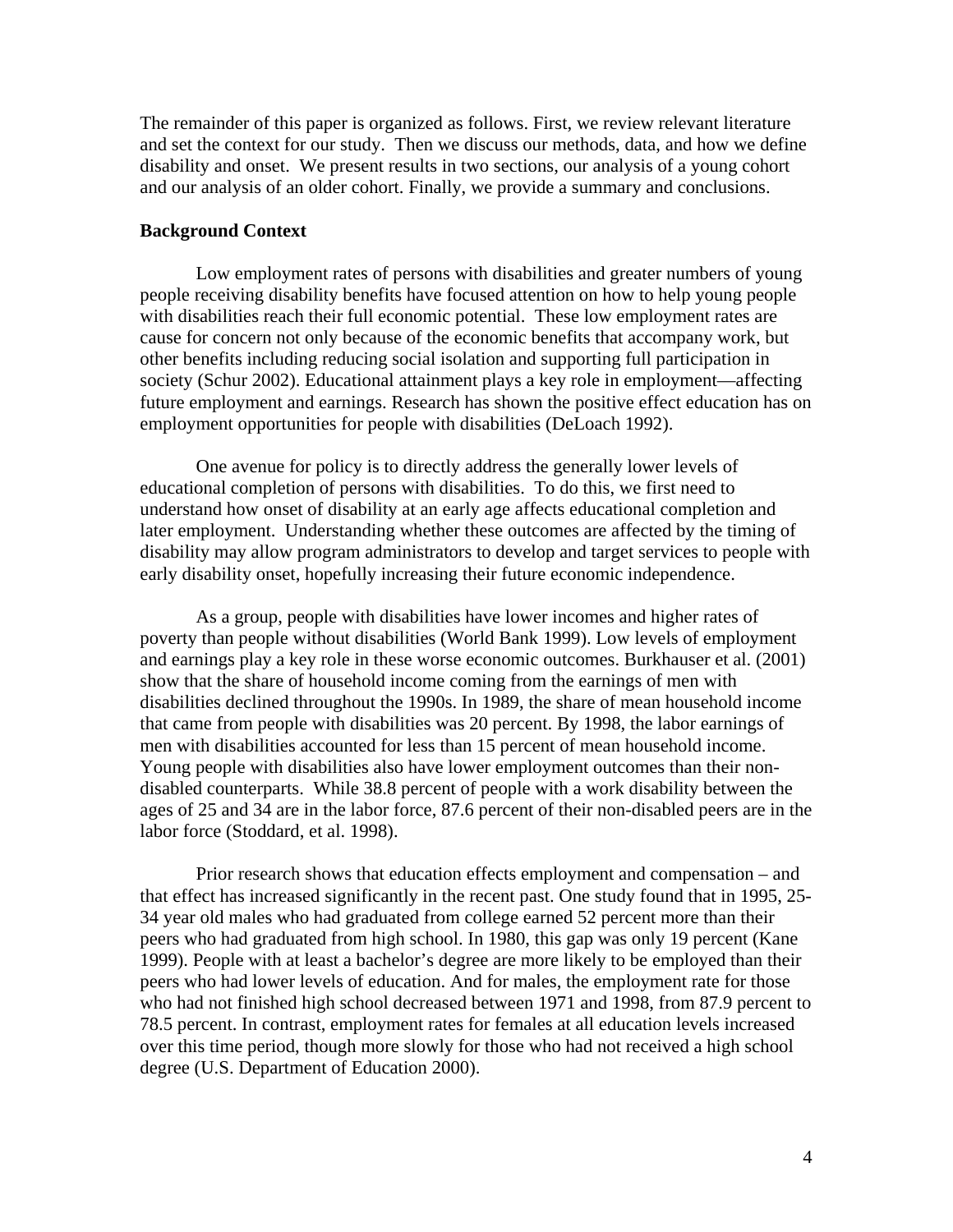Persons with disabilities have lower education levels than those without disabilities. They are more likely to have less than a high school education and less likely to have some years of college than those without disabilities (Yelin and Trupin 2002). Only 27 percent of youths with disabilities are likely to enroll in post-secondary education compared to 68 percent of youths without disabilities (Blackorby and Wagner 1996). Increasing educational attainment has been shown to be associated with greater increases in labor force participation for people with disabilities than people without disabilities, although absolute rates of labor force participation remain lower (Yelin and Trupin 2002).

In addition, government programs that provide benefits to persons with disability are serving increasing numbers of young persons. The average age of Supplemental Security Income (SSI) and Social Security Disability Insurance (SSDI) recipients is falling (Rupp 1998). The number of young adults under age 30 receiving these benefits increased 43 percent between 1989 and 1993 (Laplante 1996). In part, this is due to increased eligibility of children for SSI benefits and their transition to the adult SSI program. Recent growth may also be attributed to contractions of the General Assistance program (Stapleton, et al. 1998) and a move from participation in Aid to Families with Dependent Children (now Temporary Assistance for Needy Families) to SSI (Stapleton, et al. 2002). Rupp and Scott (1998) also point out that young people receiving SSI benefits have long expected durations of benefit receipt, for many their entire lifetime. And it has been well-documented that participation in SSI or SSDI has a negative impact on the likelihood of employment (Bound and Burkhauser 1999).

 Policies aimed at increasing employment of persons with disabilities are often focused on those who experienced disability onset at later ages and not on education. Vocational Rehabilitation (VR) traditionally served persons with disabilities that had significant work histories and had accumulated human capital before experiencing a disability. SSA has not traditionally had a focus on education in its return-to-work strategies. Persons with earlier onset of disability may require different types of support. Policies and programs that intervene at the time of secondary schooling or while postsecondary decisions are being made may be essential to increasing employment outcomes across an entire lifetime. All of these factors argue for increased understanding of employment outcomes for young adults with disabilities and how to better their economic position.

Examining how the age of disability onset affects a person's education and later employment is one part of this understanding. But very little research has focused on age of onset as a lens for viewing the experiences of young people with disabilities throughout their working life. Information on onset has been used in primarily two ways. First, researchers use onset information to estimate incidence (U.S. Department of Health and Human Services 1999). Second, researchers examine age of onset and its connection to retirement and application for disability benefits (Benitez-Silva, et al. 1999; Burkhauser, Couch and Phillips 1996). This research focuses on varying age of onset among older workers ages 40 - 65, many who had significant labor market experience. Limited research has attempted to understand the labor market responses of younger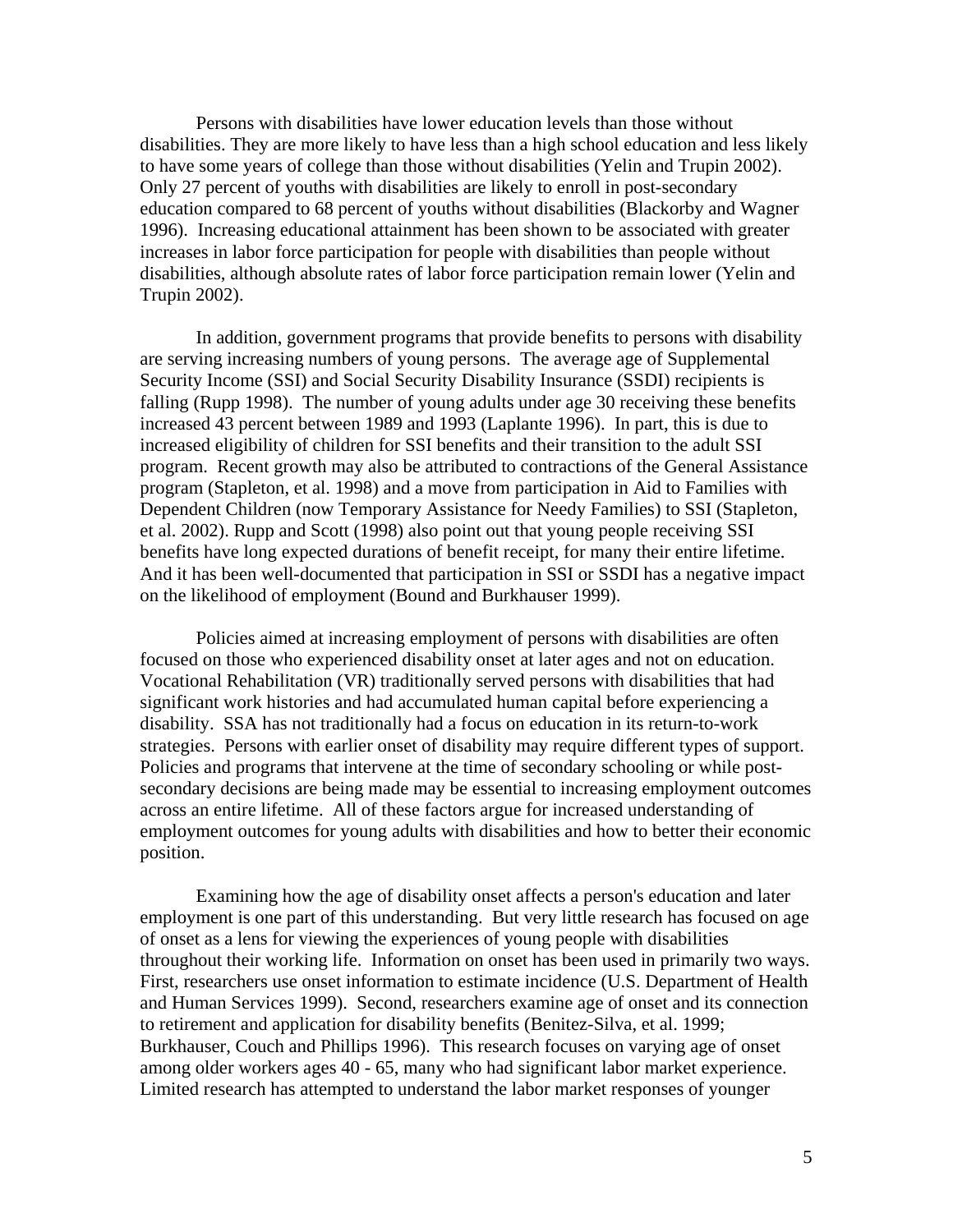individuals who experience the onset of disability. Daly and Bound (1996) examine differences in how people with early and later onset remain in the labor force. They find that younger workers either use an employer provided accommodation or they choose to find a different job while older workers rely on employer accommodations.

Other research has focused on specific types of disability that are primarily early onset to address the needs of that group, such as those with developmental disabilities or cerebral palsy (Boyle, Decoufle and Yeargin-Allsopp M 1994; Kregel 2001). Research on specific groups is necessary and beneficial as it allows for a level of detailed understanding for a certain disability that cannot be supported by a large national survey. Our research using a national cross-section of those with early onset of disability can provide a context for understanding the research outcomes on specific groups.

### **Data and Definitions**

This study uses data from the 1994 and 1995 National Health Interview Survey - Disability Supplement (NHIS-D). Identical questions in both years of this survey allow us to combine the samples increasing sample size and providing more reliable estimates. The NHIS is a nationally representative cross-sectional survey administered to approximately 45,000 households each year that collects a wide variety of information on disability, employment, and income.<sup>1</sup>

The disability supplement in 1994 and 1995 consists of two phases: the phase 1 disability survey administered to all core survey respondents and the phase 2 survey, also called the Disability Follow-back Survey (DFS), that surveyed a subset of core respondents who were defined using phase 1 data as having a disability. Phase 1 of the disability supplement asks detailed information on conditions, impairments, and activity limitations including timing of onset. Phase 2, the DFS, contains detailed information on employment.

### *Defining Disability and Onset*

1

We define disability based on the presence of activity and functional limitations.<sup>2</sup> This definition is particularly appropriate when interested in the connection between disability and work, because it is the limitation in activity that is disabling, not necessarily the condition or impairment. For example, not all individuals with heart conditions will have limitations in activities due to this condition. We include in our definition those persons who report difficulty with at least one activity of daily living (ADL) or instrumental activity of daily living (IADL) or inability to perform one or more functional activities. The individual must report that this difficulty/inability has lasted or will last for at least 12 months. The specific activities considered include standard

 $1$  The NHIS-D is a complex survey sample and all tests for significance reported in the paper take into account the sample design. All reported statistics are calculated using appropriate weights. Unless otherwise indicated, only statistically significant differences ( $p<0.05$ ) are reported.

 $2$  This follows the definition we used in previous work with these data (Loprest and Maag 2003), and other research addressing the connection of disability and employment.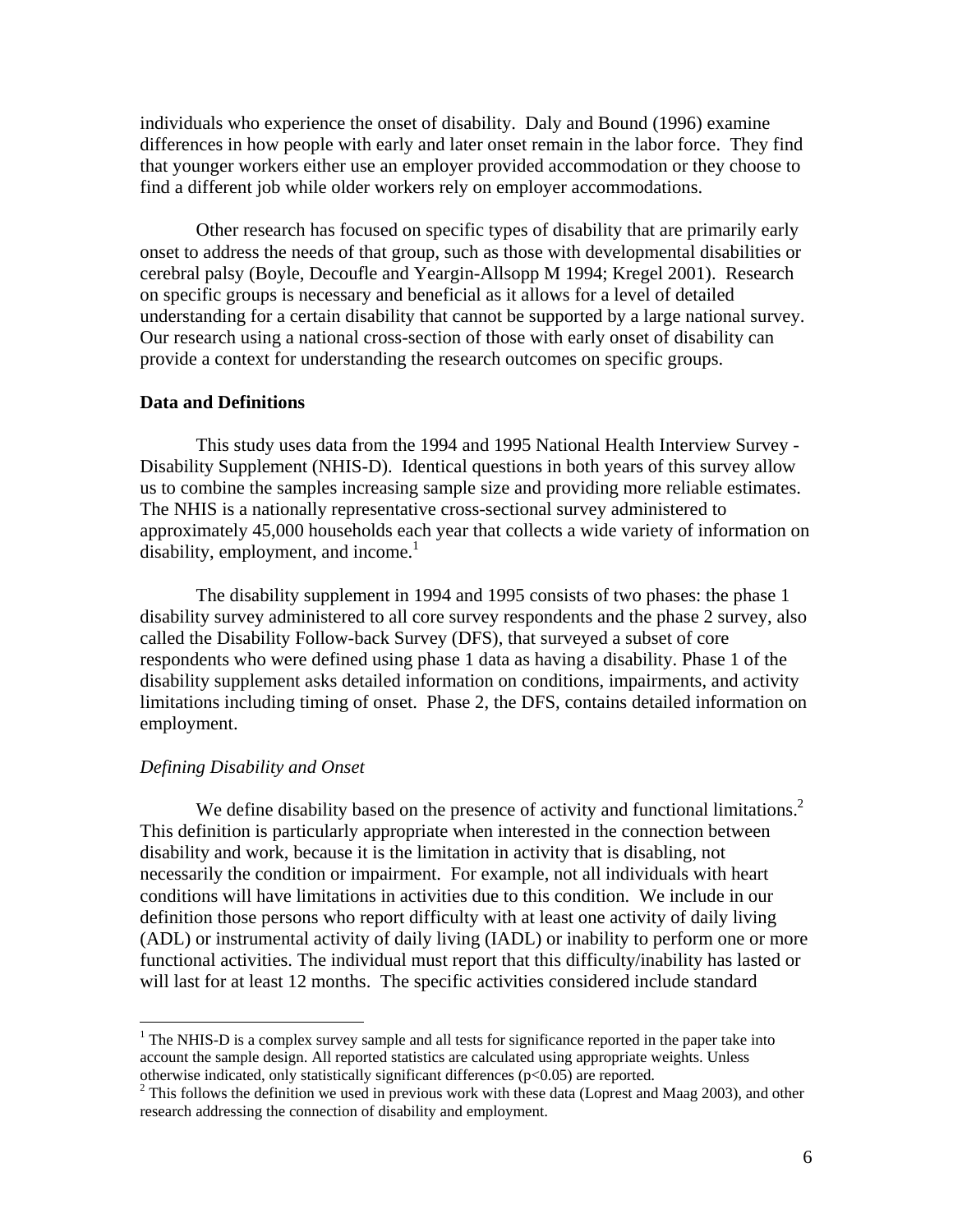measures of ADLs and  $IADLs<sup>3</sup>$ , and physical functions that include lifting 10 pounds, walking up 10 steps, walking a quarter mile, standing for 20 minutes, bending down from a standing position, reaching up over the head or out to shake a hand, using fingers to grasp, and holding a pencil. Because the functional limitations are frequently less severe than ADLs or IADLs, only those people who report being completely unable to perform a functional activity are included in our sample. Of all persons ages 22 to 64, 7.2 percent have a disability according to this definition.

We define onset of disability as the age when a survey respondent reports first having trouble with a specific ADL, IADL, or functional activity used in our definition. Phase 1 of the NHIS-D asks all respondents how old they were when they first had a problem with that particular activity. Initially, they are asked to provide a specific age when the limitations occurred. For those who refuse to answer, an indicator of whether the limitation started before age 18 or before age 22 is asked. Allowing for this "range" response limits non-response rates for these questions. However, only a small percentage of respondents actually report these range answers. For those with difficulty or inability performing multiple activities, we define age of onset as the earliest age of problem onset reported among these activities. $4$  Of all persons ages 22 to 64 with disabilities by our definition, 16.3 percent report disability onset under age 22.<sup>5</sup>

We define early onset as those reporting onset of at least one activity limitation under age 22. We focus on the cut-off of age 22 for two reasons. By age 22, the large majority of the population has generally completed formal education, thus allowing for a cleaner measurement of differences in education levels. Second, the formulation of the range questions makes using a cutoff of 22 or 18 most feasible. Using a cutoff of age 22 versus age 18 allows for a slightly larger sample size. However, we know there may be differences in outcomes by age of onset within this group. For example, there are likely differences in disability onset at birth compared to onset at age 20. We, therefore, present some of our results for people who experience the onset of disability prior to age 5, the age when most people would expect to begin formal schooling.

When examining employment outcomes, it is an advantage to define disability onset in relation to the beginning of difficulties with activities rather than defining it in relation to the onset of a particular condition. The core NHIS provides information on the onset age of conditions that were the cause of an activity limitation, but not the onset of the activity limitation. This distinction is potentially important. The onset of the cause of the limitation is not necessarily the same as measuring the onset of the activity limitation itself. For example, a person may indicate that multiple sclerosis (MS) is the condition related to their inability to walk. However, the date that the MS was diagnosed may be

 $\overline{a}$ 

<sup>&</sup>lt;sup>3</sup> ADLs include bathing or showering, dressing, eating, getting in and out of bed or chairs, using the toilet including getting to the toilet, and getting around inside the home. IADLs include preparing own meals, shopping for personal items, managing money, using the telephone, doing heavy work around the house, and doing light work around the house.

<sup>&</sup>lt;sup>4</sup> The appendix discusses our sensitivity analyses around variations in this definition of onset.

<sup>&</sup>lt;sup>5</sup> Of all persons ages 22 to 64 with disabilities, 2.1 percent do not report an onset age and so are excluded from our analyses.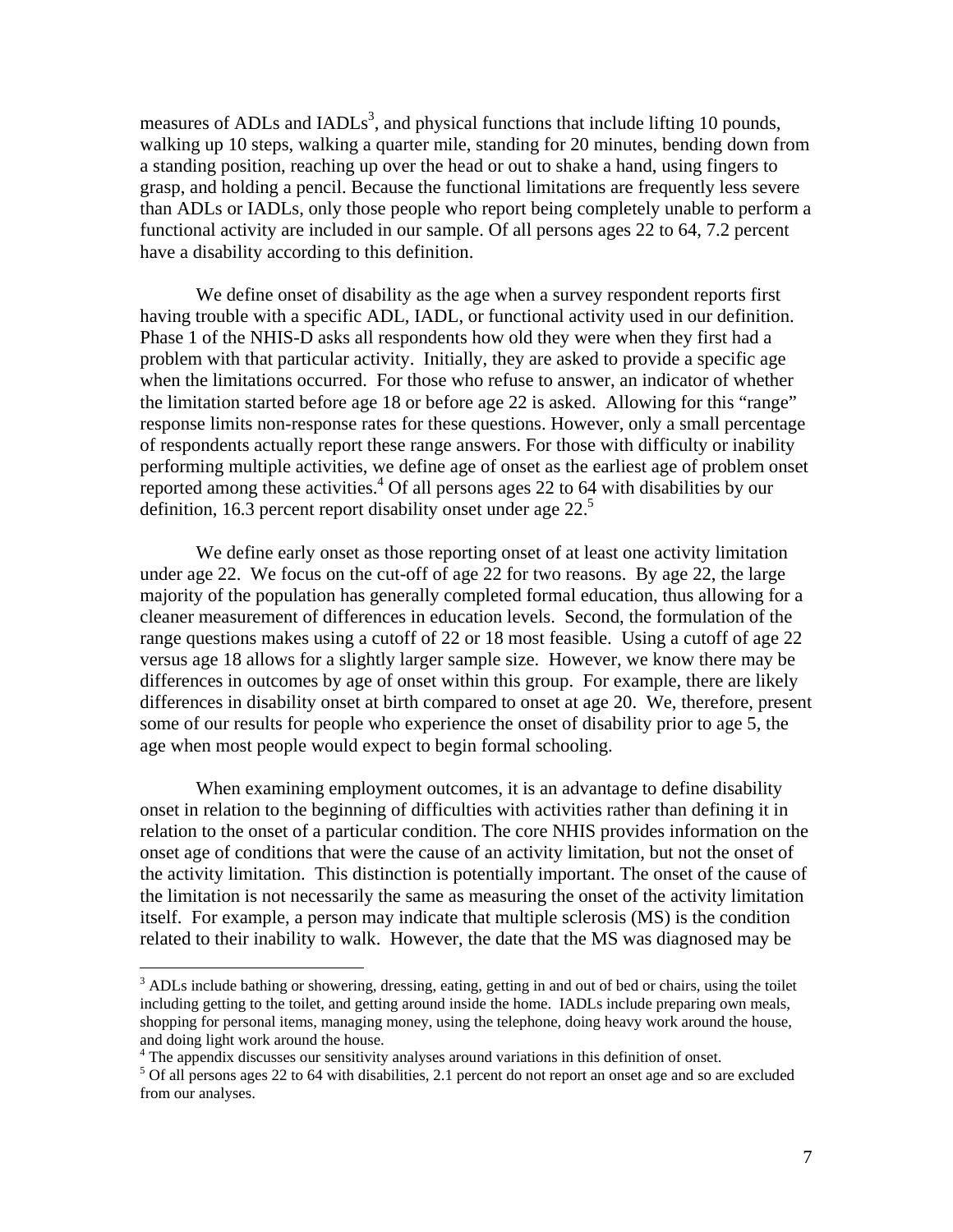quite different than the date the person became unable to walk. While information on condition onset is necessary for measuring the incidence of conditions in the population, it may not coincide with the onset of a difficulty performing a specific activity. $\frac{6}{5}$ 

This definition of onset relies on individual's recall to provide the age of onset. For some in our sample, this period of recall is extremely long. To assess the extent to which this is an issue in the data, we examine onset dates for specific conditions that tend to happen early in life, e.g. cerebral palsy and assess whether respondents answer the questions in anticipated ways. We find that, of the 40 people reporting cerebral palsy who also have a disability as defined for this analysis, all 40 report onset at birth, as anticipated. In contrast, of the 104 people reporting blindness, a condition we anticipate will have a much more distributed onset age, we find 16 people report an early onset and 88 report a later onset.

Our measure of onset is defined at first onset of activity limitation. Some recipients may experience progression in the severity of their limitations after onset. We address this issue by separately examining severity of limitations measured at the time we measure outcomes. Severity is defined as those who are unable to perform at least one activity.

Using these data and definitions, we define two samples a young cohort ages 22 to 35 and an older cohort ages 44 to 54. In total, there are 41,128 people in this young cohort sample. There are 304 persons with disability onset before age  $22 - 13$ , 130 of whom became disabled prior to age 5 and 174 became disabled at age 5 or later, but prior to the age of 22. The older cohort has a sample size of 26,078, with 203 persons with early onset and 1,101 persons with late onset (after age 22). We include in our late onset group only those who had an onset of disability after age 22 and at least three years prior to their current age.<sup>7</sup>

### **Empirical Methods**

 $\overline{a}$ 

This study examines the connection between early onset of disability and education and employment outcomes. We expect early disability onset has an effect on educational attainment. Traditionally, people complete most of their formal schooling in the early part of their lives. If disability onset occurs prior to school completion, we hypothesize it may severely hinder a person's ability to complete their education. This, in turn, will affect their chances of becoming employed, and if they do become employed, their compensation. The impact on employment and earnings through education is in addition to any direct affect that the disability (or severity the disability) has on employment.

<sup>&</sup>lt;sup>6</sup> It was beyond the scope of this project to compare the onset age of conditions with the onset age of activity limitations for those in our sample. Future work conducting such a comparison can shed light on how closely self-reported condition onset proxies limitation onset.

 $\frac{7}{1}$  This exclusion removes 345 persons in this age group from the analysis.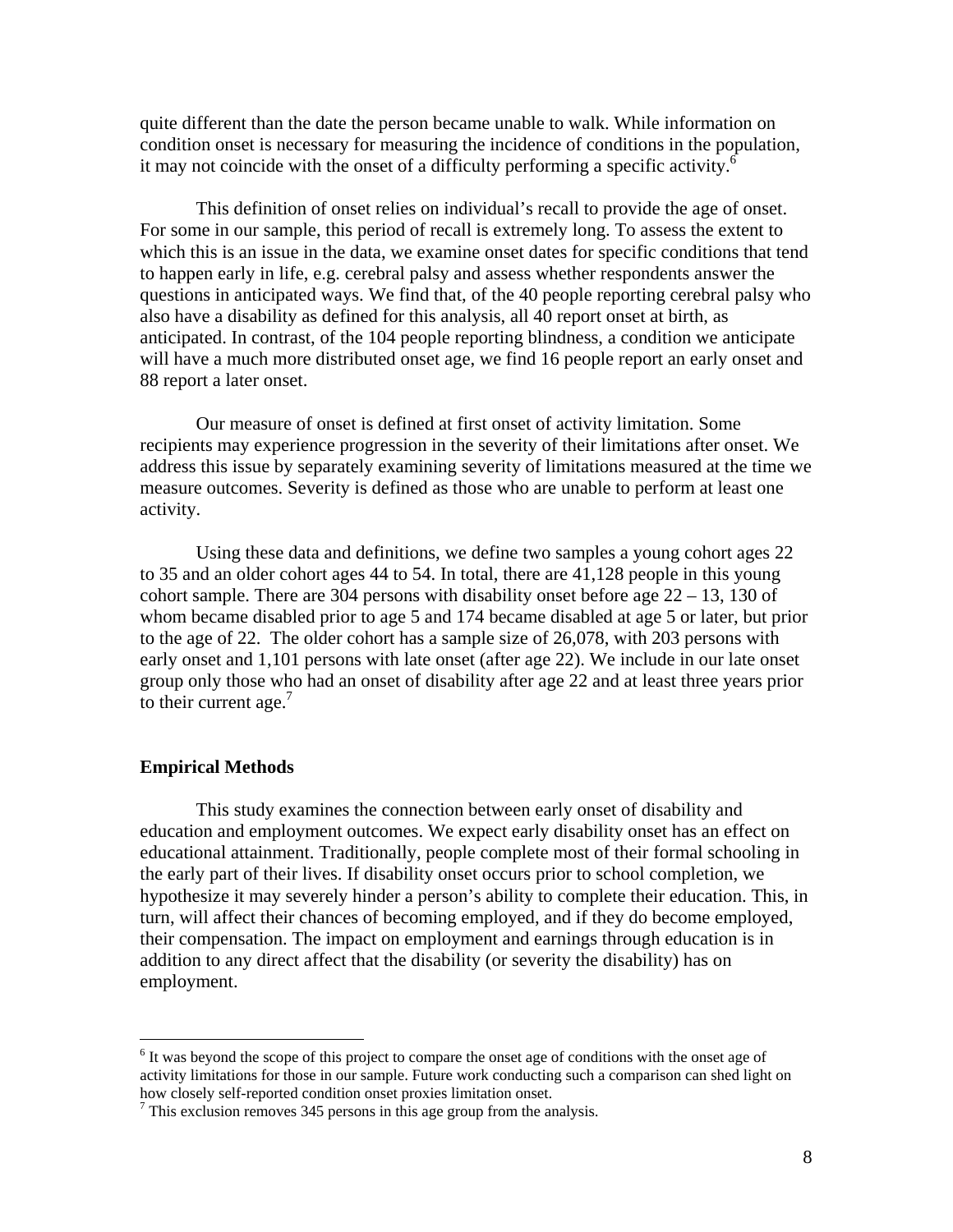Since only a minority of those who have not completed high school by age 22 will go on to gain additional education, it is likely that the impact of not completing secondary school will remain over the course of that person's working life. In addition, lower employment at an early age leads to lower accumulated work experience over time. This means that even at older ages, we expect that those with an early onset of disability will continue to have lower employment than those without disabilities.

We are also interested in understanding whether those with early onset of disability have different employment and earnings than those with later onset of disability. In addition to considering whether to intervene at the secondary school level for those with early onset, we would like to know whether programs should consider targeting services to those with early and late ages of onset among an older cohort of persons with disabilities.

We do not have as clear an expectation on whether employment outcomes for those with early onset will be better or worse than those with later onset. We expect that people with later disability onset face fewer deficits in education relative to people with early onset and have accumulated more work experience. This, in turn, could point toward higher employment rates and wages for those with later onset. However, those with later onset may have difficulties adapting to the possible limitations of their disability on work, either in changing job tasks or moving to a completely different type of work. Because of these difficulties, more of those with later onset may drop out of the labor market than those with early onset.

Of course, the structure of government disability benefit programs influences labor market participation for both groups. Long-term receipt of disability benefits among persons with early onset of disability may lead to diminished employment in later years while disincentives to work inherent in benefit programs and the value of disability benefits relative to alternative work options reduces employment for both groups of persons with disability.

## *Young Cohort Analysis*

 $\overline{a}$ 

We divide the study into two parts. The first part examines education and employment outcomes for persons with early onset of disability compared to those without disability. We focus on a cohort of persons in the early part of their working lives – what we term a "young cohort", ages 22 to 35, comparing those with an early onset of disability (prior to age 22) and those without disabilities.<sup>8</sup> This young cohort will likely have completed most of their formal education. Members of this young cohort

 $8$  A small group of people in the young cohort experience disability between ages 22 and 35. We exclude them from our analysis because their employment status may be highly influenced by the immediate aftereffects of developing a disability that might not be reflective of the impact of disability on work history in the longer run. For example, a person who suffers a severe back injury would likely need to leave the workforce temporarily in order to participate in appropriate rehabilitative activities, but their long-term prognosis might include returning to the workforce.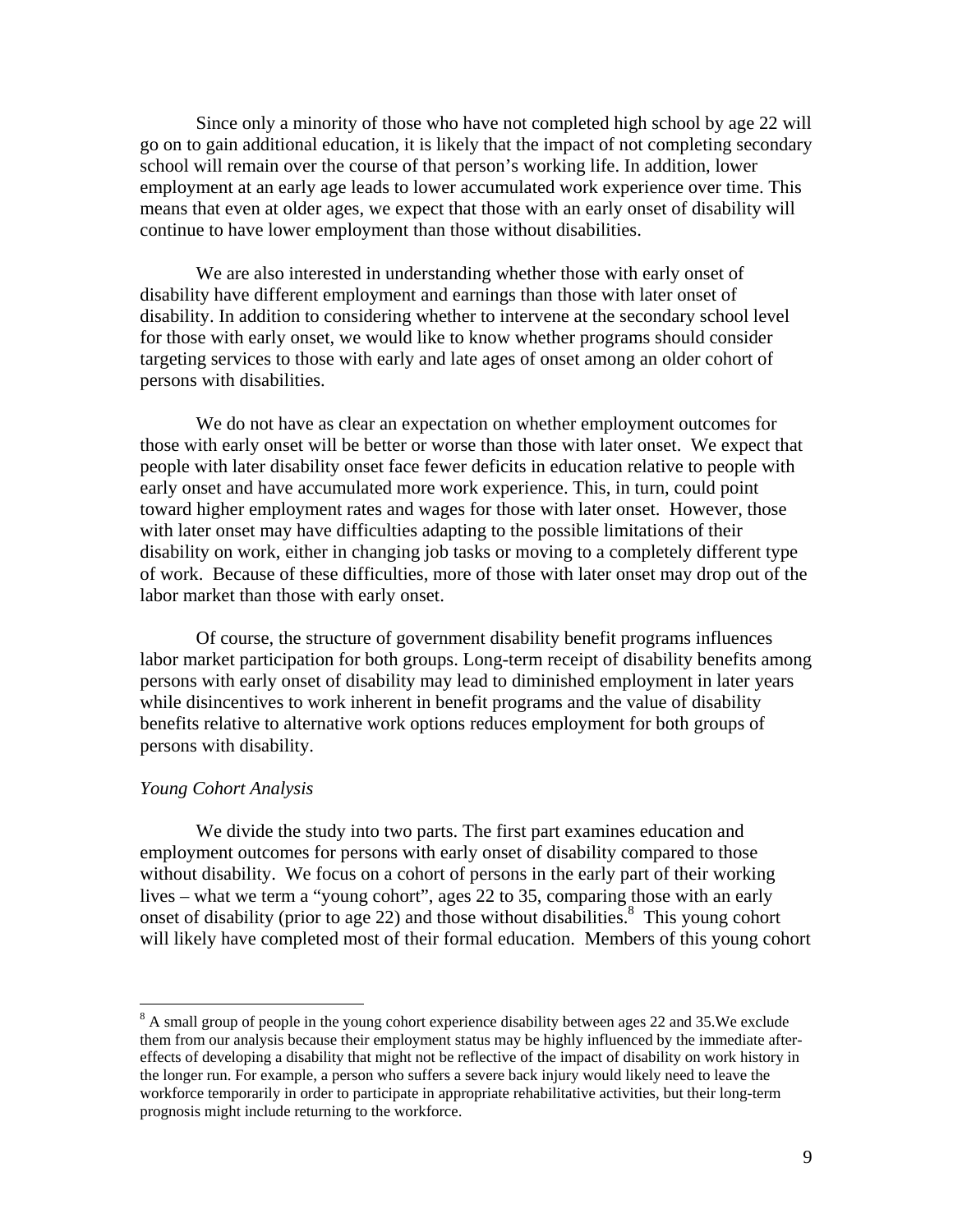are less likely to have received additional training and advancement opportunities than an older cohort of individuals.

We first provide descriptive comparisons of demographics (including living arrangements), income and benefit receipt, education, and employment (including hours and earnings) for this young cohort. We then measure the extent to which early onset of disability is associated with a lower probability of completing high school. We estimate the following equation using logistic regression:

Pr(complete high school) = F(Early Onset , Demographics, Severity)

Demographics include race and sex.<sup>9</sup> It is clear that there is a great deal of variation in severity and type of disability among the group of young people with disability onset before age 22. Because severity of disability likely plays a role in high school completion, we separately control for severity with a measure of severity of activity limitation. It is also possible that those with onset before age 5 have a different likelihood of completing high school than those with onset from ages 5 to 22. To test for this we estimate an alternate model allowing for a differential impact on education of those with onset age less than 5 years old.

Finally, it is possible that specific types of disabilities are associated with different likelihood of completing high school. In particular, disabilities that directly impact learning abilities may be associated with lower levels of education. If these types of disability tend to occur at early ages, then our indicator of early onset may be representing those with disabilities that inherently are correlated with less ability to complete schooling. While this would not preclude intervention strategies to boost human capital investment and school completion, it could have different implications for what types of policies are needed. Unfortunately, we are unable to control for many different types of disabilities because of small sample sizes. However, to test this hypothesis, we estimate an alternate specification that includes an indicator for the presence of mental retardation.

We also estimate for this young cohort the connection between early onset of disability and employment. The logistic regression model we estimate is

Pr(working) = F(Early Onset, Severity, High School Completion, Demographics)

These factors are consistent with the first model. Again, we control for race and sex, severity of activity limitations, and early onset of disability. In addition, we include an indicator for whether or not a person completed high school. We again test alternate specifications of disability by controlling for whether the disability onset occurred at or before age 5 and whether or not the person reports having mental retardation.

 $\overline{a}$ 

<sup>&</sup>lt;sup>9</sup> Additional regressions were run controlling for age, but because there is only a narrow range of ages in this sample, these control were dropped.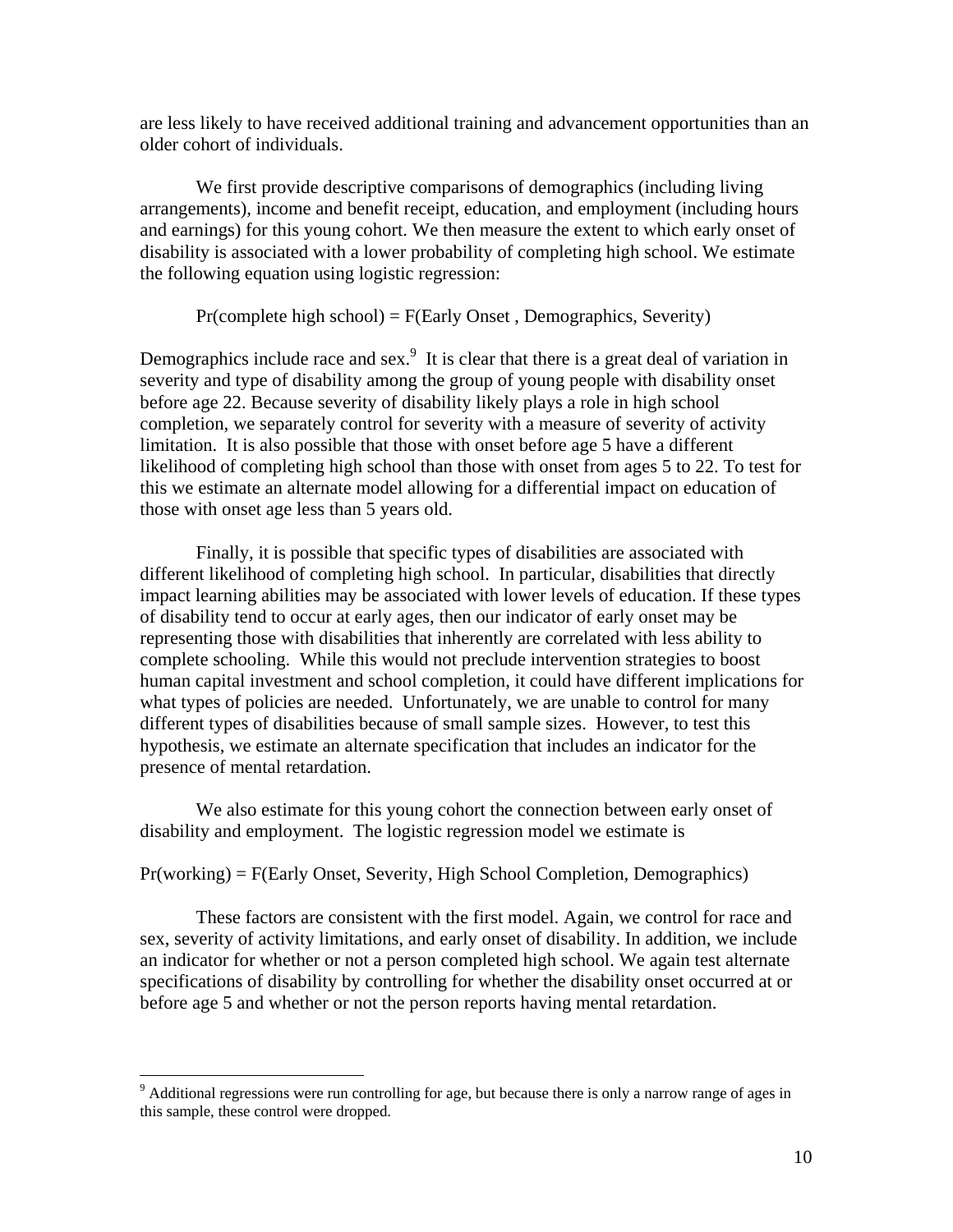It is clear that receipt of SSI or SSDI is a disincentive to work. To address this potential disincentive and to try to separate the impact of benefit receipt and disability on employment, we include models with an indicator for respondents' receipt of SSI or SSDI benefits. While it is clear that receipt of SSI or SSDI is a disincentive to work, the estimated coefficient on benefit receipt cannot be interpreted simply as the negative impact of the program's work disincentives. The relationship between benefits and employment is complex, because the decision to apply for benefits in the first place may result from the respondent's belief that they have a low likelihood of being able to work. This indicator may be capturing respondents' "ability" or "desire" to work. Our indicator for severity addresses this concern in part, but it is likely the SSI/DI indicator will reflect these unmeasured factors leading to benefit application.<sup>10</sup>

### *Analysis of Older Cohort*

 $\overline{a}$ 

The second part of the study examines the extent to which individuals with early onset of disability have different education and employment outcomes than those with an onset of disability later in life. We focus on an older cohort, ages 44 to 55. We choose this older cohort in order to identify outcomes for individuals with late onset. It is important to focus on a similar age cohort for early and late onset, because regardless of disability, there are many differences in labor market outcomes over the life cycle. Using this cohort, we conduct a descriptive analysis using a three-way comparison of those with early onset of disability, later onset of disability, and without disability.

Later onset of disability is defined as those in this age cohort who experienced a disability after age 22 but three or more years prior to the interview. We allow this lag time to limit temporary declines in employment that might occur immediately following disability onset. The descriptive analysis shows differences in employment (including hours and earnings), education level, and other factors that might influence employment. These are the same as in the first part of the study: demographic characteristics, severity of disability, income and benefit receipt and also age and presence of a mental health condition.

We then measure the connection between early onset of disability and education and early onset of disability and employment outcomes using multivariate regression models. We estimate logit models on the probability of work, defined as having worked at all in the two weeks prior to the survey interview. Our model is as follows:

 $Pr(working) = F(Disability Onset, Severity, Demographies, Education)$ 

 The first model specification we estimate includes a separate indicator for early onset and for disability. The early onset indicator gives the relationship of early onset and employment in relation to those with late onset, all else equal. We explore alternate specifications of onset age. In model 2, we include a continuous variable for onset age in addition to an indicator for disability. This continuous onset variable measures the change

 $10$  Unfortunately, we do not have enough information to estimate a separate equation predicting the probability of SSI/DI receipt that would allow us to at least partially correct for this issue.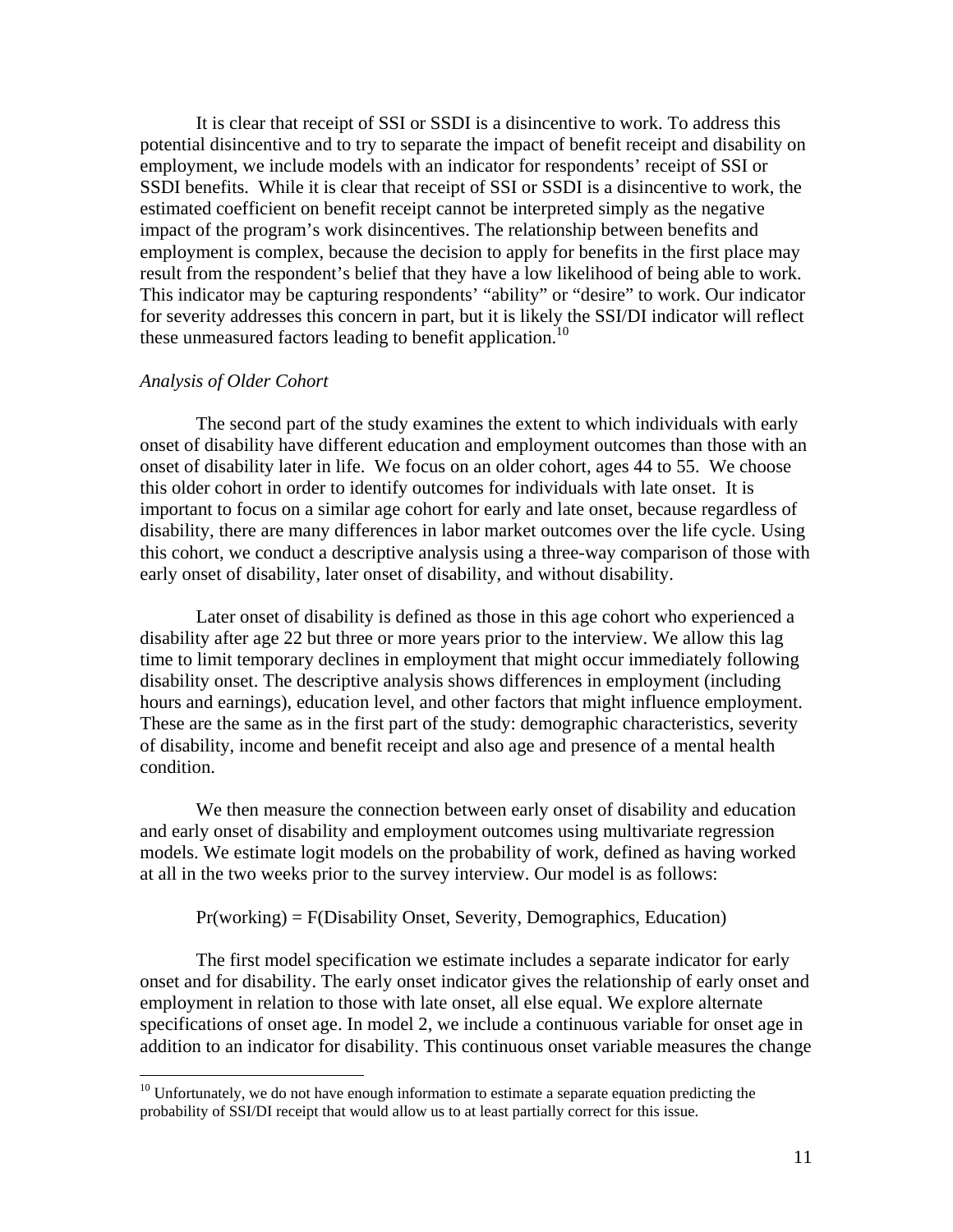in employment associated with a year increase in the onset age of disability.<sup>11</sup> A third specification of onset age allows for three separate onset age groups. Our late onset group includes a broad range of onset ages, from 22 to 51. To test if differences between onset in early adulthood and later career affect our results, we separate our late onset group into an indicator for mid-onset range (onset between ages 22 and 40) and an indicator for later onset (onset over age 40).

 All models control for education, sex, race/ethnicity, and age. Unfortunately, we do not have a direct measure of years of work experience for this group. We anticipate having a severe disability reduces the probability of work. Including an indicator for severe disability helps separate out disability severity from the interpretation of the disability and onset results. We also include an indicator for whether the respondent has a mental health problem.

 Finally, as discussed for the younger cohort, we are concerned about the disincentive effects of government disability receipt. We estimate our models of the probability of employment controlling for participation in SSI or SSDI. The same issues in interpreting the coefficient apply in this equation. The estimated coefficient may be capturing unmeasured characteristics of those who apply for disability benefits in addition to the work disincentives of the programs.

## **Early Onset of Disability and Education: A Young Cohort**

1

 In this section we examine the relationship between onset of a disability at an early age and the likelihood of completing secondary education with a young cohort (ages  $22 - 35$ ). We also examine whether those with early onset of disability are less likely to be employed than those without disabilities in this young cohort. In this young cohort sample, by definition, all those with disabilities have experienced early onset of disability.

Previous research has demonstrated that differences in demographic characteristics influence later education and work. As a precursor to comparisons between education and employment, we compare demographic characteristics of young people with and without disabilities. Our initial comparisons show that, for the most part, people with early onset of disability do not differ significantly from people without disabilities with one exception. We find that significantly more people with disabilities are black, non-Hispanic. However, people without disabilities are more likely to be Hispanic than people with disabilities so that the overall make-up of the white as compared to non-white population does not differ significantly between the two groups  $(table 1)$ .

 $11$  A small percentage of our sample report an age range rather than a specific year of disability onset, 2 percent of our early onset group and 1 percent of our later onset group. For these individuals, we set the continuous onset age to the average onset age for the group, 8.7 for early onset and 38.6 for later onset.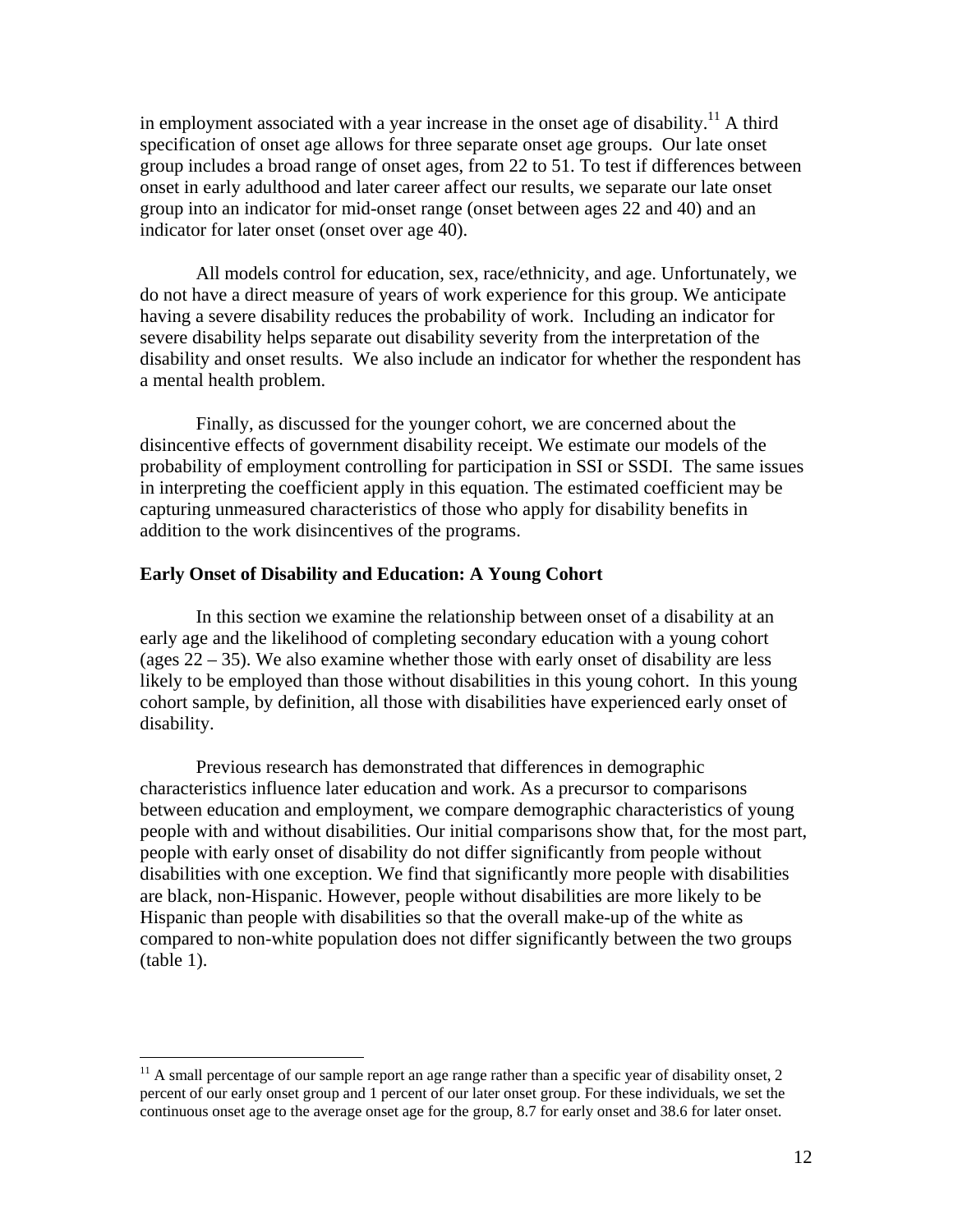Mental retardation (MR) is one of the most common diagnoses reported on the  $NHIS<sup>12</sup>$ . The very nature of this condition may significantly affect whether or not a person is likely to attain significant levels of education. Not surprisingly, we find that people with disabilities are significantly more likely to indicate the presence of MR than people without disabilities (29.3 vs. 0.1% percent).

Living arrangements may affect sources of support available to household members. When comparing living arrangements between young people with and without disabilities, we find that those with disabilities are less likely to be living with a spouse than those without disabilities. Over 60 percent of young people without disabilities live with a spouse compared with only one-quarter of young cohort members with a disability. However, people with early onset of disability are as likely to be living with a relative as people without disabilities. That is because people with disabilities are significantly more likely to be living with a relative other than a spouse (59.1 vs. 24.7 percent). Of those early cohort members with a disability living with a relative other than a spouse, 65 percent report that relative is a parent.<sup>13</sup> This may raise issues as a person ages since the relative living with them will also age and likely deteriorate in their ability to assist the person with a disability. The incidence of living alone or living with nonrelatives is similar for the two groups of people.

Understanding a person's sources of support may provide information regarding a person's current employment status (table 2). For example, if a young person receives disability income, they may face steep benefit losses if they attempt to join the labor force. Not surprisingly, young people with disabilities are more likely to receive benefits from two government disability benefit programs – Supplemental Security Income (SSI) and Social Security Disability Insurance (SSDI).<sup>14</sup> Previous research shows that once a person begins to receive benefits from a disability program they are unlikely to return to work (Rupp 1998). This may be because they are unable to return to work. In order to qualify for SSI and SSDI, a person must be found unable to do "any kind of substantial gainful work because of a physical or mental impairment that is expected to last at least 12 months or until death". In any case, benefit receipt does indicate a source of support that recipients take into account when making decisions regarding employment.

In addition, young people with disabilities have lower average family incomes than those without disabilities.<sup>15</sup> This is true in absolute terms as well as when we control for poverty which takes family size into account. Young people with disabilities are more likely to be in households with income below the federal poverty level. This lower level

 $\overline{a}$ 

<sup>&</sup>lt;sup>12</sup> It is likely that this condition is under-reported since data are gathered via self-reports.<br><sup>13</sup> Information on relatives in the house comes from Phase 2 of the NHIS-D. This information was collected approximately nine months after the initial interview when information on household members was first collected. Information is only available for people with disabilities who subsequently completed the phase

<sup>2</sup> interview and answered this question. That accounts for two-thirds of our sample of early-onset adults. 14 Our definition does not overlap perfectly with the definition of people receiving SSI or DI. This is because our definition is based on functional limitations which differs from the definition used to qualify for SSI or DI.

<sup>&</sup>lt;sup>15</sup> This includes earnings of all family members as well as other types of income including disability benefits, pension income, and welfare.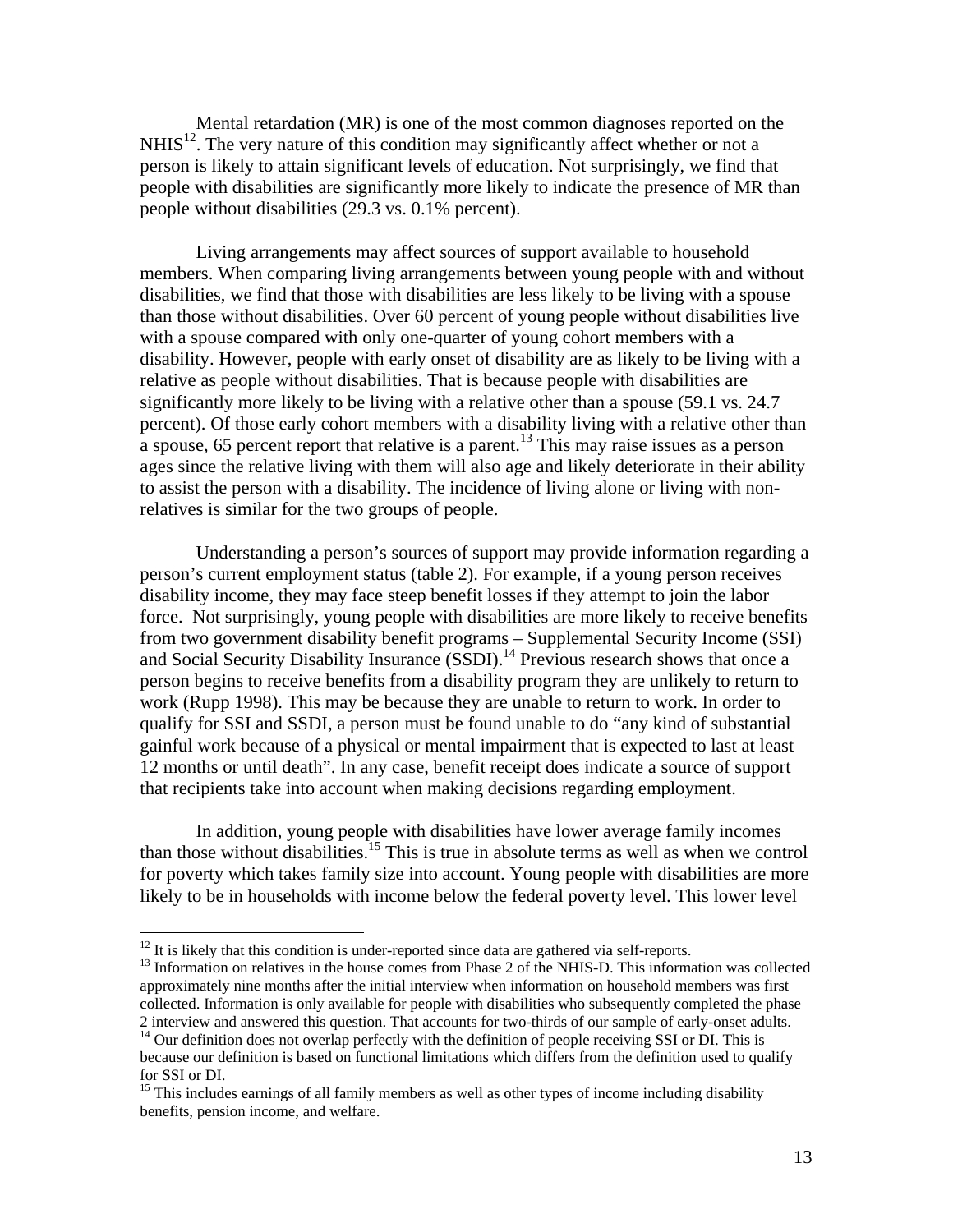of outside support again emphasizes the importance of understanding barriers to employment for people with disabilities.

## *How does disability affect education and employment?*

By age 22, many people will have completed most of their formal education. If the onset of disability interrupts this critical process, young people with disabilities may find themselves significantly disadvantaged in the labor market during their first attempts to seek employment – which would likely have a carry-over effect to employment status in later years. Education can play a significant role in determining not only whether a person will be employed, but also the wages s/he will earn. If the early onset of disability interrupts this process, it may explain later, disparate employment rates and earnings for people with and without disabilities.

When asked about the highest level of school ever completed, young cohort members who experienced the early onset of disability report lower levels of education than their non-disabled peers. People with early disability onset are more likely to have stopped school prior to graduating from high school<sup>16</sup> (33.3 percent) than people without a disability (12.7 percent) (table 3).

It is possible that there are differences in how very early onset of disability affects education relative to our measure of all onset before age 22. To examine this, we divide our group of young people with disabilities by whether or not the onset of disability is reported to occur prior to age five. For the very early onset group, throughout their entire formal schooling, they would have been affected by their disability. This means that although the severity of the disability might have changed over time, schooling would not be interrupted by the initial onset of disability. However, these young people must deal with their disability throughout their school years.<sup>17</sup>

Education levels of people with onset of disability at age five or before are less likely to graduate from high school than their peers with disability who become disabled after age 5 (table 5). This may be a product of more severe or different types of disabilities occurring at very young ages. For example, the very early onset group experience greater incidence of MR (56.3 vs. 7.5 percent), compared to those with onset between ages 5 and 22

We expect that people with disabilities will be less likely to be employed, as a result of lower education levels. In order to understand the magnitude of this, we compare employment statistics for young people with and without a disability.

 $\overline{a}$ 

<sup>&</sup>lt;sup>16</sup> It is unclear from the survey documentation whether people who had earned a GED would be included in this category.

<sup>&</sup>lt;sup>17</sup> We compared demographic characteristics of young cohort members who experienced disability onset after age 5 and those who experienced disability onset at age 5 or younger. We find that people with onset at or before age 5 are more likely to be male (55.7 vs. 40 percent), have significantly lower family income (\$1,951 vs. \$3,165), and are more likely to receive SSI or DI (74.2 vs. 33.1 percent). No other characteristics were significantly different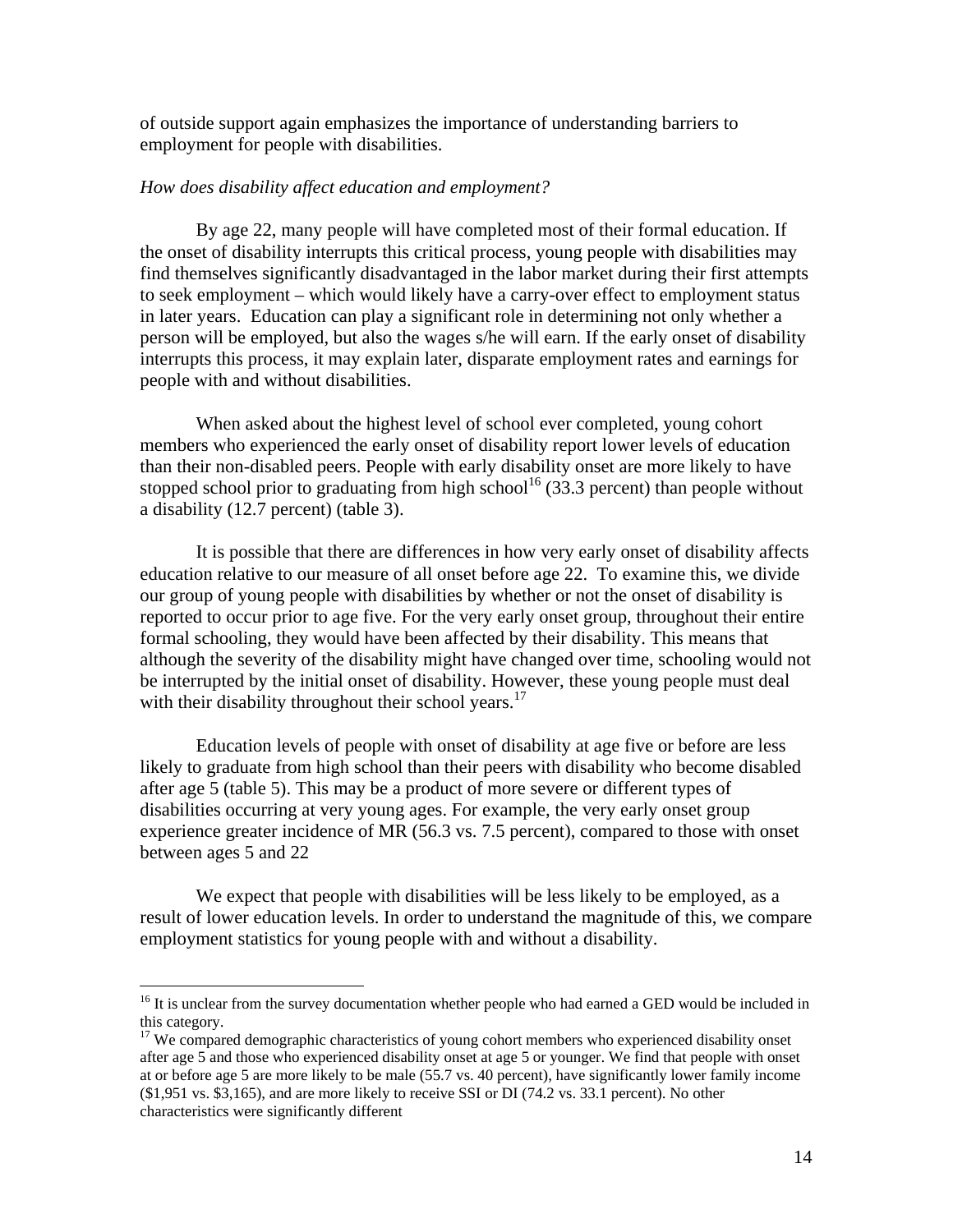Young cohort members with disabilities are less likely to be employed than their peers without disability (Table 4). Strikingly, while four-fifths of young cohort members without disabilities were working, less than half that proportion of young cohort members with disabilities was working (38.1 percent). Of those who are working, people with disabilities are slightly less likely to be employed for the full-year than people without disabilities (78.4 vs. 87.3 percent). The largest employment difference appears between full-time and part-time work. Workers with disabilities are significantly more likely to work part-time (40.9 percent) than workers without disabilities (14.6 percent). This may reflect a preference for working fewer hours as a result of a person's disability or it may reflect the types of jobs people with disabilities are more likely to be hired to perform. People who work part-time are likely to have lower total earnings than people who work full-time which can be an issue in maintaining independence. The same is true for people who work for part of the year versus the full year.

Young people with disabilities receive significantly lower earnings than people without disabilities – partially as a result of the amount of work being performed (fulltime vs. part-time). People in the young cohort without a disability who are working have average earnings of approximately \$1,800 while people in that cohort with disabilities who are working receive average monthly wages of approximately \$1,000. This large gap is cause for concern. Average hourly wages highlight the differences in income for people with and without disabilities that is not a product of the number of hours worked.

 Interestingly, despite the education differences noted above, we did not find significant differences in employment levels for people who became disabled at age 5 or below vs. people who became disabled after age 5. This may be a product of the young cohort being in the very early parts of their careers. While entry-level jobs may not differ significantly in compensation at the beginning of employment, the career progressions resulting from the types of jobs people with very early onset and onset after age 5 have may differ. In addition, finding no significant differences in employment may be a product of the large portion of people who report having MR in the very young onset group. People with MR are more likely to be able to access a system of supports (including supported employment) after and during school that is not available to people with other conditions (Wittenburg, Golden and Fishman 2001).

## *Education and Employment: An Empirical Model*

 We now attempt to further isolate the effect of disability on high school completion and employment by controlling for the above differences in demographic characteristics and education (for employment) in a series of logistic regressions.

#### Education

We test several alternative specifications for modeling the probability of completing high school, varying the measure of disability. First, we examine a model that controls only for the presence of disability prior to age 22. We then specify disability in two additional formats. First, we control for whether or not the disability is severe.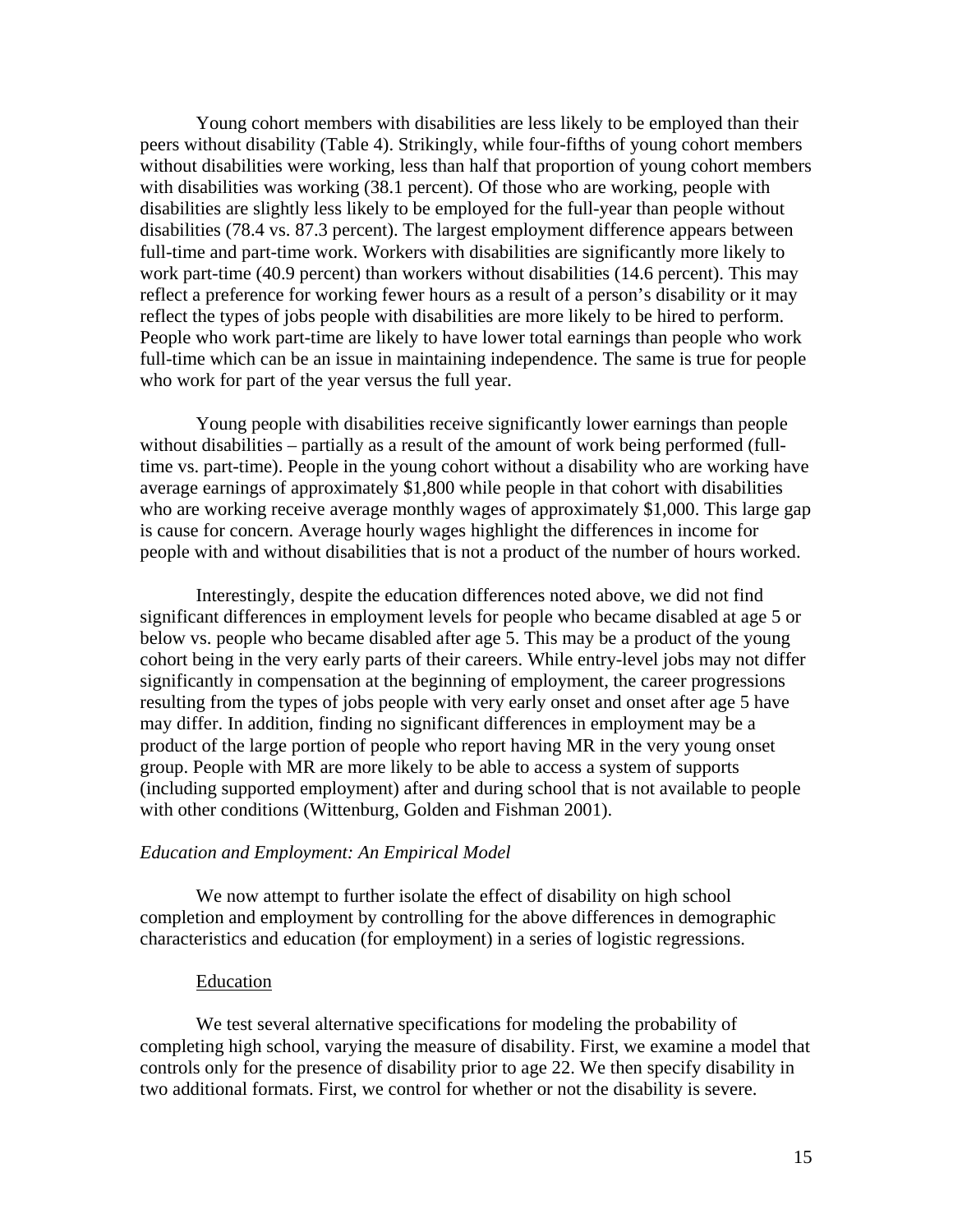Notably, we do not have data on whether the disability was severe at onset, only that the disability is severe at the time of interview. Because we are only analyzing a young cohort of people in this model, severity at the time of the survey may approximate severity during schooling. We do have data on the first reported onset of disability. In the third specification of the model, we control for whether the onset of disability occurred prior to age six. In a fourth specification of the model, we add an indicator for the presence of mental retardation.

The results from the initial model closely approximate the results we found prior to controlling for demographic characteristics (table 5). In the initial model, we estimate the probability that a person without a disability will complete high school is 24 percentage points higher than people with disabilities. This negative effect is present regardless of how we specify disability characteristics in the model. We also find that males, black non-Hispanic people and Hispanic people are less likely to complete high school compared to females, white non-Hispanic and non-Hispanic people. These demographic results are consistent across all model specifications.

Focusing on severity using the second specification of the model, we find that severity of disability is marginally significant ( $p<0.10$ ). This suggests, all else equal, that a young person with a severe disability is 13 percentage points less likely to complete high school than a person with a less severe disability. This model represents the most straight-forward classification of disability status, accounting for severity and is our preferred model. There has been some concern by researchers using the NHIS that not all people with mental retardation actually report the presence of mental retardation when directly asked. This contributes to our preference for the second specification of the model.

When controlling for presence of mental retardation, we find that – all other characteristics held at the mean, the probability of completing high school is 12 percentage points higher for people without a disability than with a disability.18

The third specification adds a control whether or not onset occurred prior to age 5. Interestingly, although we might expect people who have been disabled since very young ages would be more disadvantaged than people who become disabled during schooling, we find the opposite. All else equal, a person with a non-severe disability who became disabled prior to age 5 is 18 percentage points more likely to complete high school than a person with a non-severe disability who became disabled between the ages of 6 and 22. And, for people with severe disabilities, an 18 percentage point difference between whether onset occurred on or before age 5 or after age 5 still exists.

 The fourth specification of the model controls for disability more directly than the others by controlling for the presence of mental retardation – a condition that likely limits a person's ability to graduate from high school.<sup>19</sup> This model provides strong support for

1

 $18$  This variable is a self-report of having mental retardation, and may underreport the actual condition.

<sup>&</sup>lt;sup>19</sup> Clearly this is related to the severity of the condition, as there are certainly examples of people with mental retardation who have completed high school.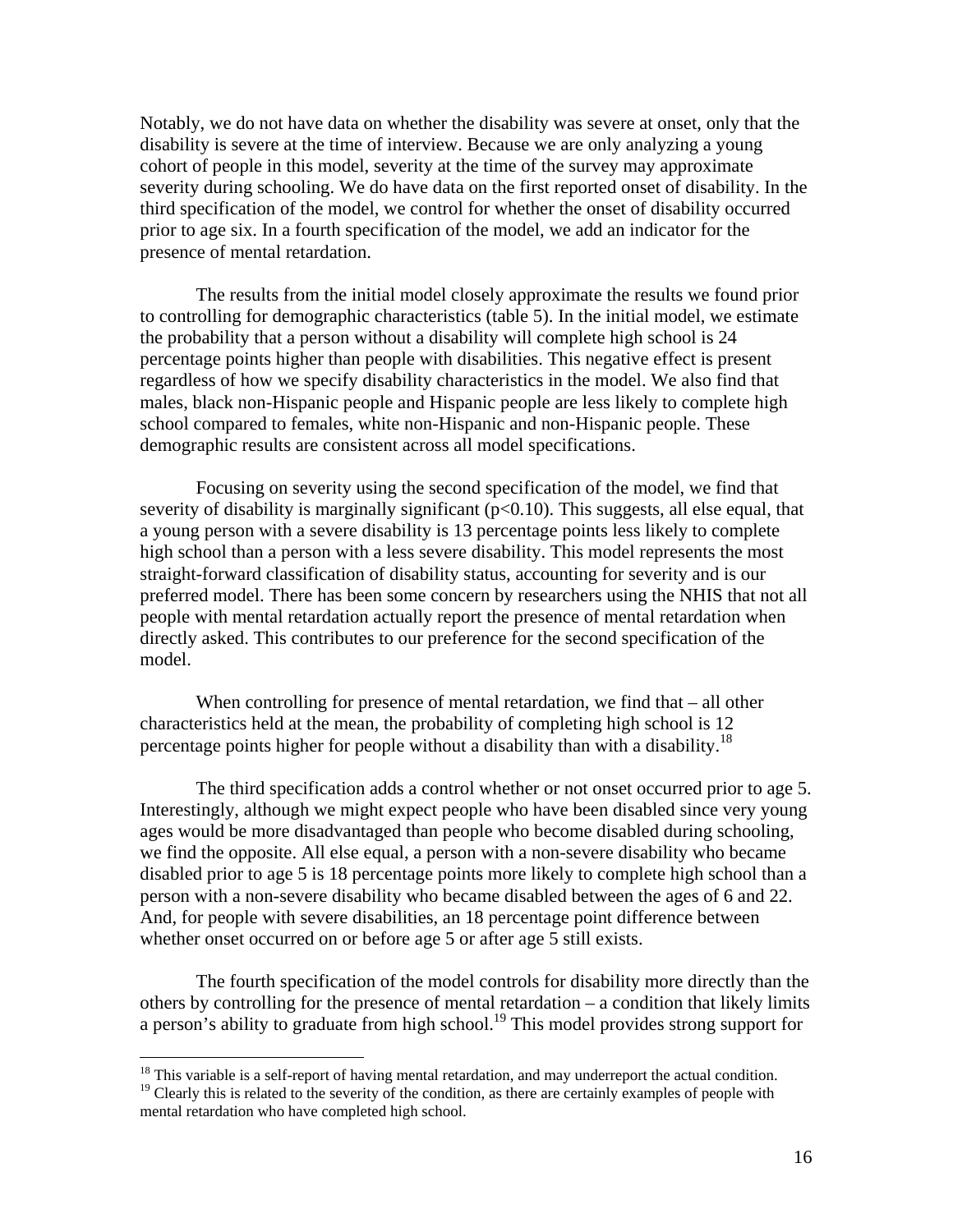the theory that an early onset of disability results in the reduced investment in human capital – even after controlling for severity and the presence of mental retardation. In this case, a person with a disability, all else equal, is 12 percentage points less likely to complete high school than a person without a disability.

We next analyze the effect that education and other factors have on employment. Knowing that people with disabilities have lower education levels, controlling for education and disability status helps to determine whether disability has an independent effect on employment. If so, people with disabilities may be considered doubly disadvantaged in the labor market.

## Employment

We estimate the relationship of early onset of disability to employment, all else equal. Again, we specify the models in the same format as above, except the outcome variable is employment. Naturally, we include an indicator for whether or not a person has completed high school. This shows the additional effect disability has on employment, though the above shows us that there are negative effects in the education variable as well. Regardless of the model specification used, we find that young people with disabilities are significantly less likely to be employed than young people without disabilities.

Our estimates are conservative to some degree. There may be some people in the young cohort, particularly at the lower end of the age range, that are still in school but are likely to complete some sort of post-secondary school in the near future. Unfortunately, the data do not allow us to control for people still in school.

Program administrators may be interested in developing ways to increase the number of people with early onset of disability who complete high school in order to assist them in joining the labor market. A strong body of literature suggests that higher levels of education, even when there is a break between initial education and later education results in greater employment rates (Leigh 1997; Light 1995).

We calculate the difference in employment for a person with a disability who has completed high school and a person with a disability who has not completed high school. We estimate that, all else equal, employment levels would be 23 percentage points higher for people with disabilities if they completed high school. Because our sample includes only people ages 22 – 35, it is likely that any education received was received continuously, without interruption. Some studies do suggest that at least initially, increased employment effects for people are dampened when the education is discontinuous, though it is still positive (Light 1995). Thus, employment rates may not be raised as much for people who have been away from formal school for a period of time. However, for the young cohort, time between last attending school and any subsequent return to school would necessarily be limited, given the relatively young ages.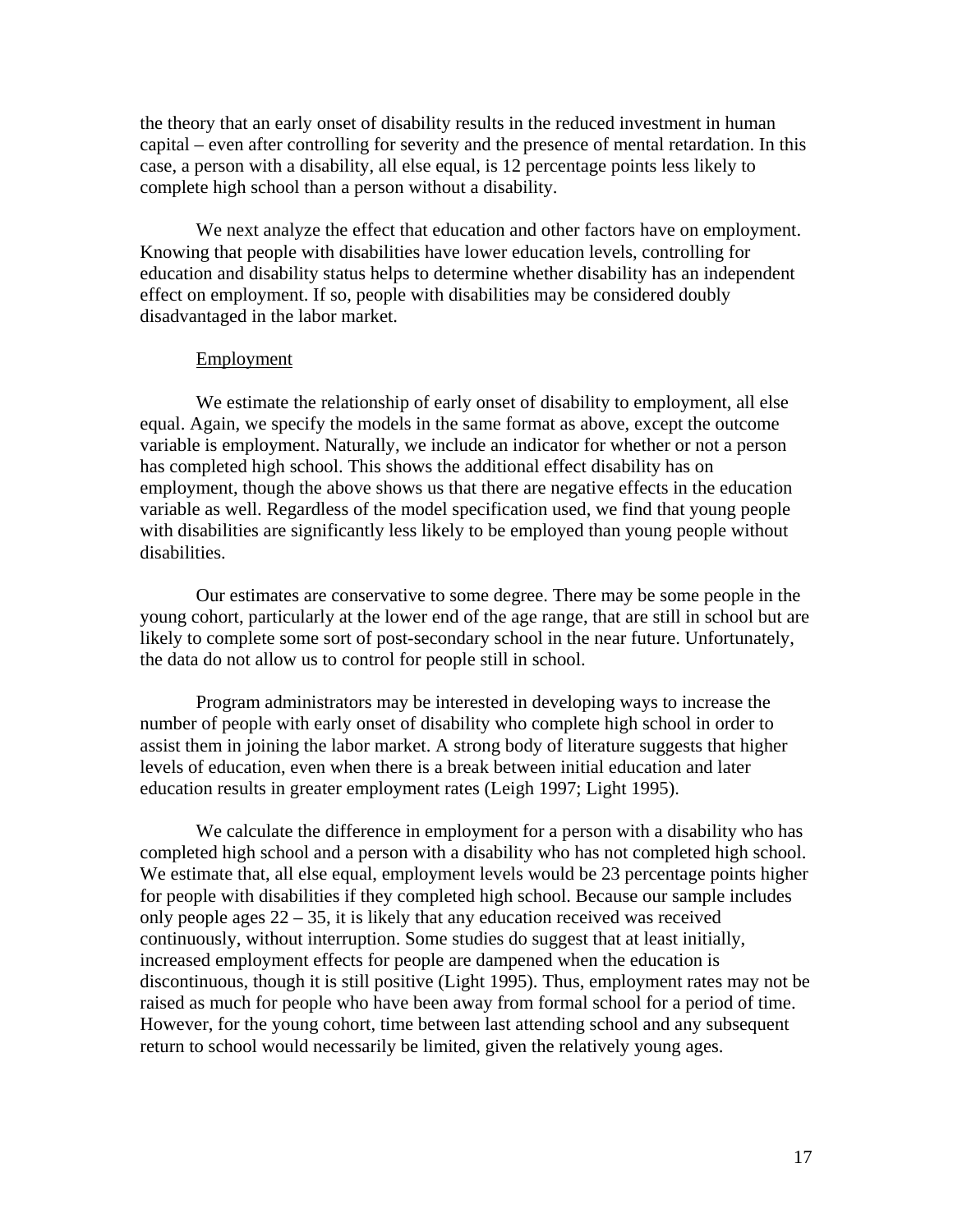In the alternate specifications of the model where we control for severity of disability, whether onset occurred prior to age 5, and the presence of mental retardation we find similar results. In all models, a severe disability seems to significantly dampen employment prospects, beyond the negative effect that occurs when controlling only for the presence of a disability. A person with a non-severe disability is more than twice as likely as a person with a severe disability to be employed, all else equal.

Interestingly, when we control for onset of disability prior to age 5, we find that it is not a significant factor in predicting employment, all else equal. There is some evidence that a person with disability onset prior to age five is more likely to be employed than someone who experiences disability prior to age 22 but after age 5, but it is not significant.

We include a fifth model specification for estimating employment that includes receipt of disability benefits. Not surprisingly, when we control for receipt of SSI or DI, the effect of having a disability is reduced, although it is still significant and negative. All else equal, when controlling for SSI or DI receipt along with demographic characteristics and education levels, people without a disability are 8 percentage points more likely to be employed than people with a disability.

Again, because there are measurement issues surrounding the reporting of mental retardation, and because adding early onset of disability to the model does not increase the predictive power of the model significantly, we prefer the second specification of the model as the most straight-forward estimation of employment for people with early onset of disability. As discussed earlier, receipt of SSI or DI may be an additional indicator for severity of disability. Because it is unclear exactly what this variable picks up, we further analyze the second model.

We attempt to understand the effect of education on employment by holding all characteristics of people with disabilities at their mean – except for education, which we hold at the mean for people without disabilities. We then estimate the probability that a person will be working if they are disabled (holding characteristics for the mean of the group of people with disabilities) and the probability that a person will be working if they are not disabled (holding characteristics at the mean of the group of people without disabilities). Doing this allows us to estimate the portion of the variance in employment of people with and without disabilities attributable not just to differences in their characteristics, but differences in education. We estimate that 13 percent of the difference in employment is attributable to differences in education. The remainder of the variance is attributable to the presence of disability and all other characteristics.

### *Discussion*

Lower education levels for people with disabilities puts them at a disadvantage throughout their adult lives in terms of paid employment. The independent effect that early onset of disability exerts on education means that disability may be acting in two ways when analyzing employment later in life. The early onset of disability appears to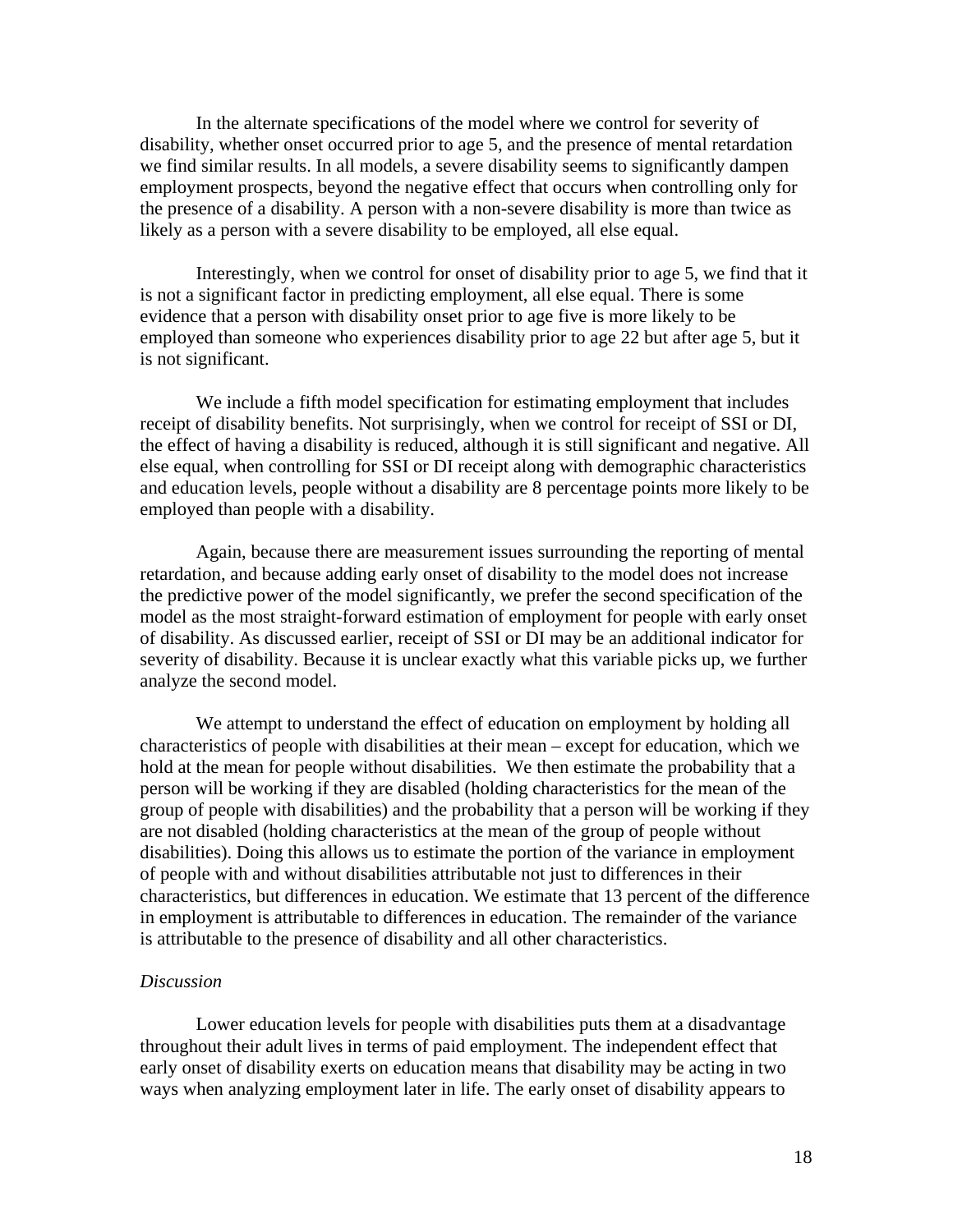disadvantage people with disabilities because they are less likely to complete high school. But second, there is an independent effect on later employment of having a disability.

 Lower education levels may be a product of several environmental factors, including poverty and parentel education levels. It is difficult to know whether disability reduces educational attainment or these environmental factors reduce educational attainment, as well as increase the likelihood for disability. Unfortunately, it is very rare to have data on these factors at the time of early disability onset for a group of adults.

 The strong negative correlation between disability and employment for people in the young cohort - regardless of how disability is taken into account – indicates that policy makers may wish to focus some programs for improving employment prospects on this fairly narrow group of people. What is not known at this point is whether or not different types of interventions might be appropriate based on the timing of disability. While we present strong evidence in the section above that young cohort members with disability would benefit from programs aimed at increasing human capital investment, we do not know whether these same types of support would be appropriate for people who experience the late onset of disability.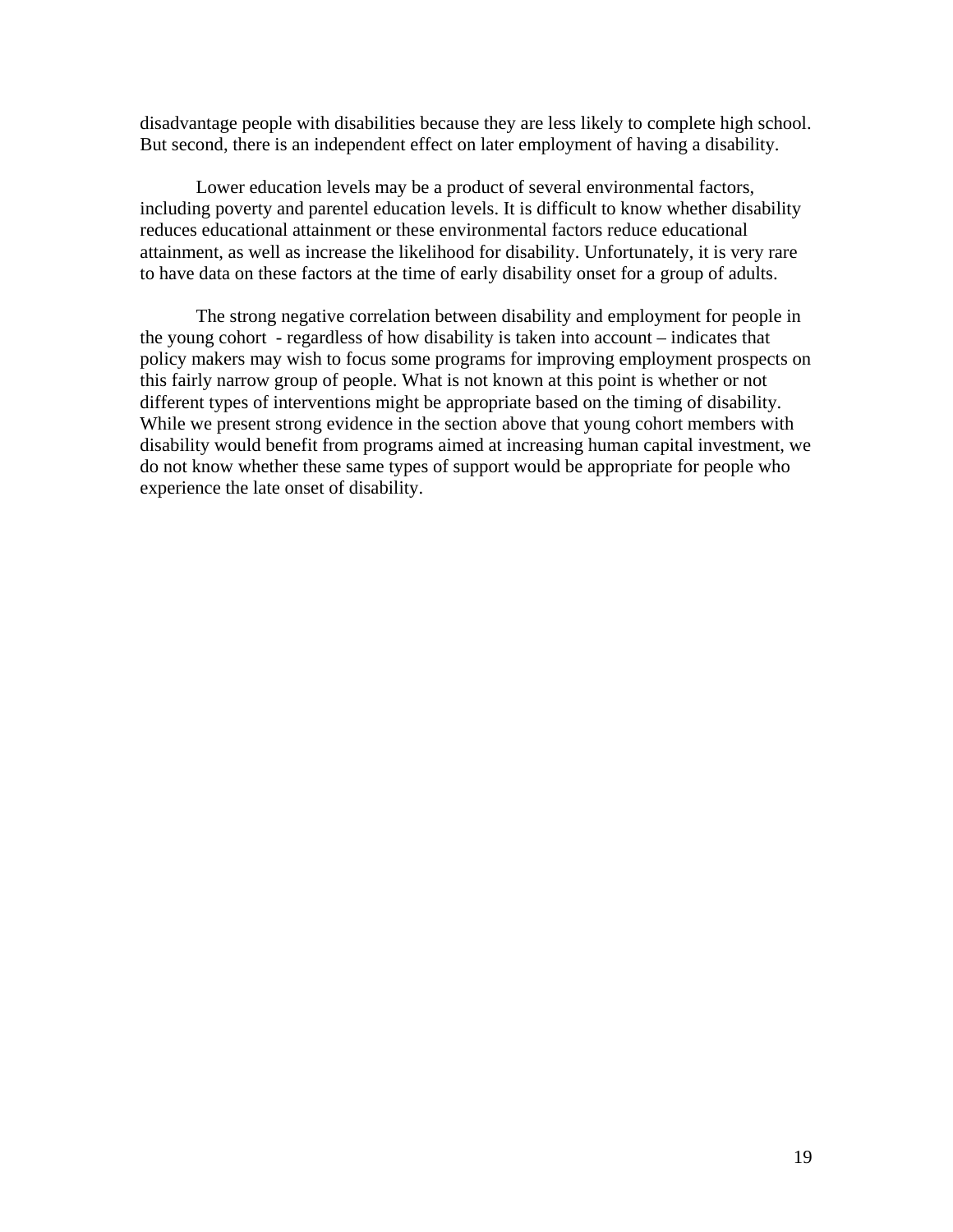## **Disability Onset and Employment: Older Cohort**

 Education levels continue to play a critical role in employment and earnings throughout a person's life. We see that early onset of disability is associated with lower levels of educational completion. This lower level of education could continue to have a negative affect on employment many years later. We also find that early onset of disability had an additional direct negative association with employment for this younger group. This section examines the extent to which onset of a disability at an early age continues to be associated with lower employment in later life, both through education and directly. We also examine how employment outcomes differ between those with early onset and those with later onset of disability.

 Our expectation is that those with early onset of disability will continue to have lower employment rates in this older cohort relative to those without disabilities. Some of this lower employment will be due to lower educational levels and some will be the direct impact of disability on work.

 How early onset of disability affects employment in this age group relative to those with later onset is less clear. One possibility is that since early onset leads to less work early in life, those with early onset in an older age group will have less work experience than those with later onset. This lower experience will tend to lower employment rates for those with early onset relative to those with later onset. Another possibility, however, is that living with a disability for a longer time period increases the potential for becoming familiar with work accommodations or even choosing job types or career paths that are more accommodating. Those experiencing onset of disability later in life may have more difficulty transitioning to new types of work or to using accommodations. This would suggest higher employment for those with early onset relative to late onset, all else equal.

## *Descriptive Differences*

 $\overline{a}$ 

 We first examine the differences between those with early onset of disability, late onset of disability, and no disability considering demographics, income, education, and employment.

There are several differences in the demographic characteristics of the early and late onset groups. Those with late onset are more likely to be nonwhite, female, older, and married than those with early onset. The race/ethnicity of those in the early onset group is similar to the distribution for those without disability (table 7).<sup>20</sup> However, those with late onset are more likely to not be white, non-Hispanic. Of the late onset group, 15.3 percent are black, 8.7 percent are Hispanic, and 2.8 percent are another race or

 $20$  Tests of statistical significance are reported separately in the tables for the early onset group relative to those without disabilities, and for the early onset group relative to those with late onset. Differences discussed are statistically significant unless otherwise stated.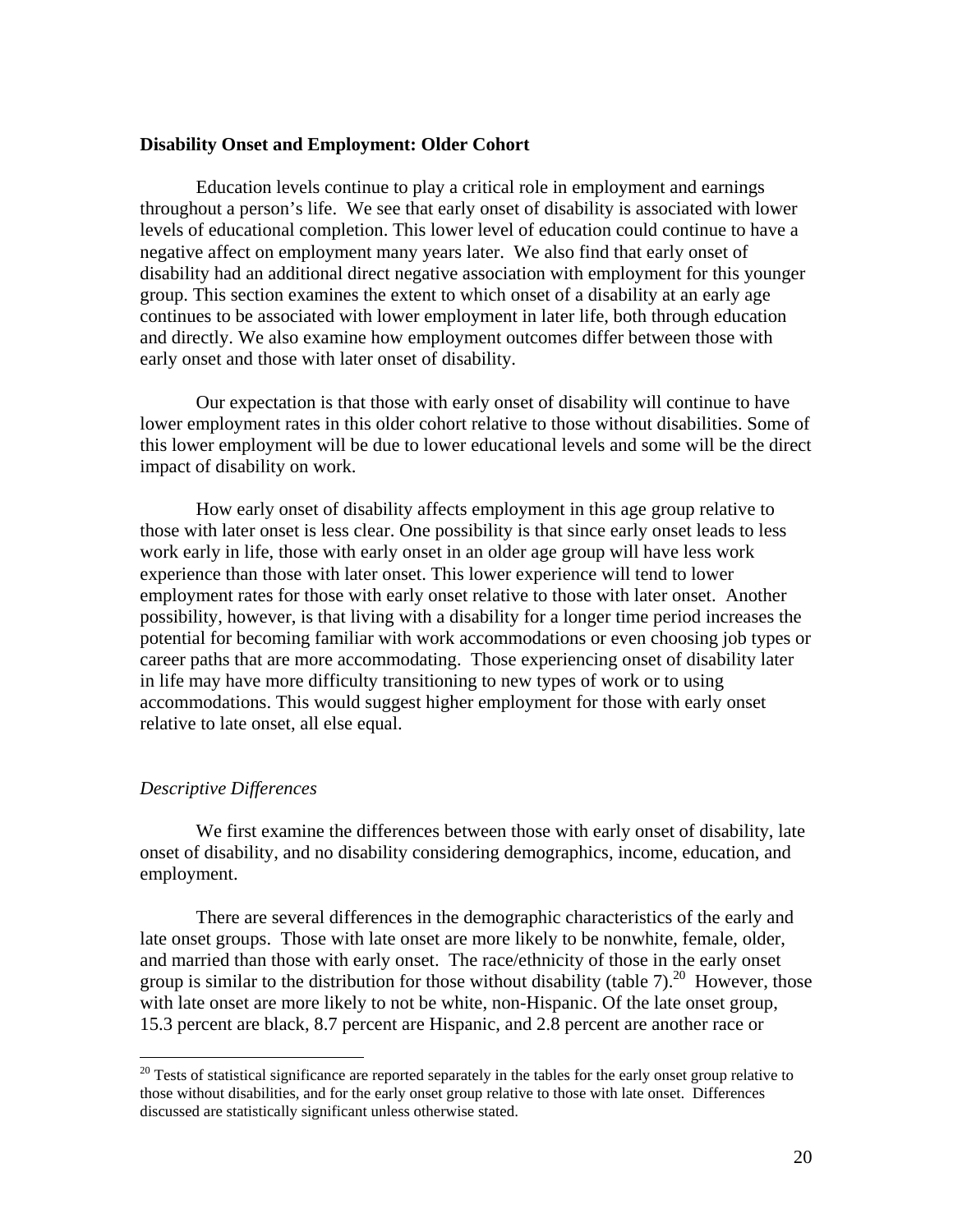ethnicity. This compares to the early onset group, of which 13.8 percent are black, 6.5 percent are Hispanic, and 1.8 percent are of another race or ethnicity. This could reflect differential factors influencing early and late disability, such as differences by race/ethnicity in type of work that might impact late onset but not early onset of disability.

The early onset group is about half female and half male, similar to the younger cohort of persons with early onset, and similar to those without disabilities in this age group. However, of those with a late onset of disability, 60.5 percent are female. The reason for this difference is unclear. It is unlikely to result from large sex differences in mortality at this age, and we would expect more men to experience work-related disabilities.

 Within this somewhat narrow age cohort, as expected, those with late onset tend to be older than those with early onset. This results from the increased likelihood of disability onset as age increases. The age distribution for those with early onset of disability is similar to the age distribution of those without disability.

 The living arrangements of the early and late cohorts and those without disabilities differ significantly. Persons who had an early onset of disability are significantly less likely to be living with a spouse (40.8 percent) than those without disabilities (76.5 percent) or those with late onset of disability (61.5). They are more likely to be living with a non-spouse relative than either of these groups, 38.9 percent compared to 11.6 percent and 17.7 percent, respectively. These results suggest that persons with disabilities are less likely to marry after the onset of disability. However, they also show that those with early onset are about as likely to live with someone (a spouse or other relative) as are those with late onset. Living with others (spouse or relative) may provide increased economic stability and support in employment. About a fifth of both groups live alone compared to only a tenth of those without disabilities.

 Education of those with early onset is lower than those without disabilities, but similar to those with late onset. Those with early onset of disability are significantly less likely to have completed high school than those without a disability, 36.2 percent v. 12.9 percent. The early onset group is also significantly less likely to have graduated from college, 8.8 percent compared with 29.8 percent. The only significant difference in education level between those in the early and late onset group is that fewer persons with early onset are college graduates (8.8 percent v. 13.7 percent).

 There are no significant differences between the early and late onset groups in the percent with a severe disability (measured by severe activity limitations) and with mental health problems. Approximately half of both groups have a severe disability and about a fifth have mental health problems. Both of these are likely to have a negative impact on the probability of employment.

Family income is significantly lower among those with early onset of disability compared to those without disability. Average monthly family income is \$2,366 for those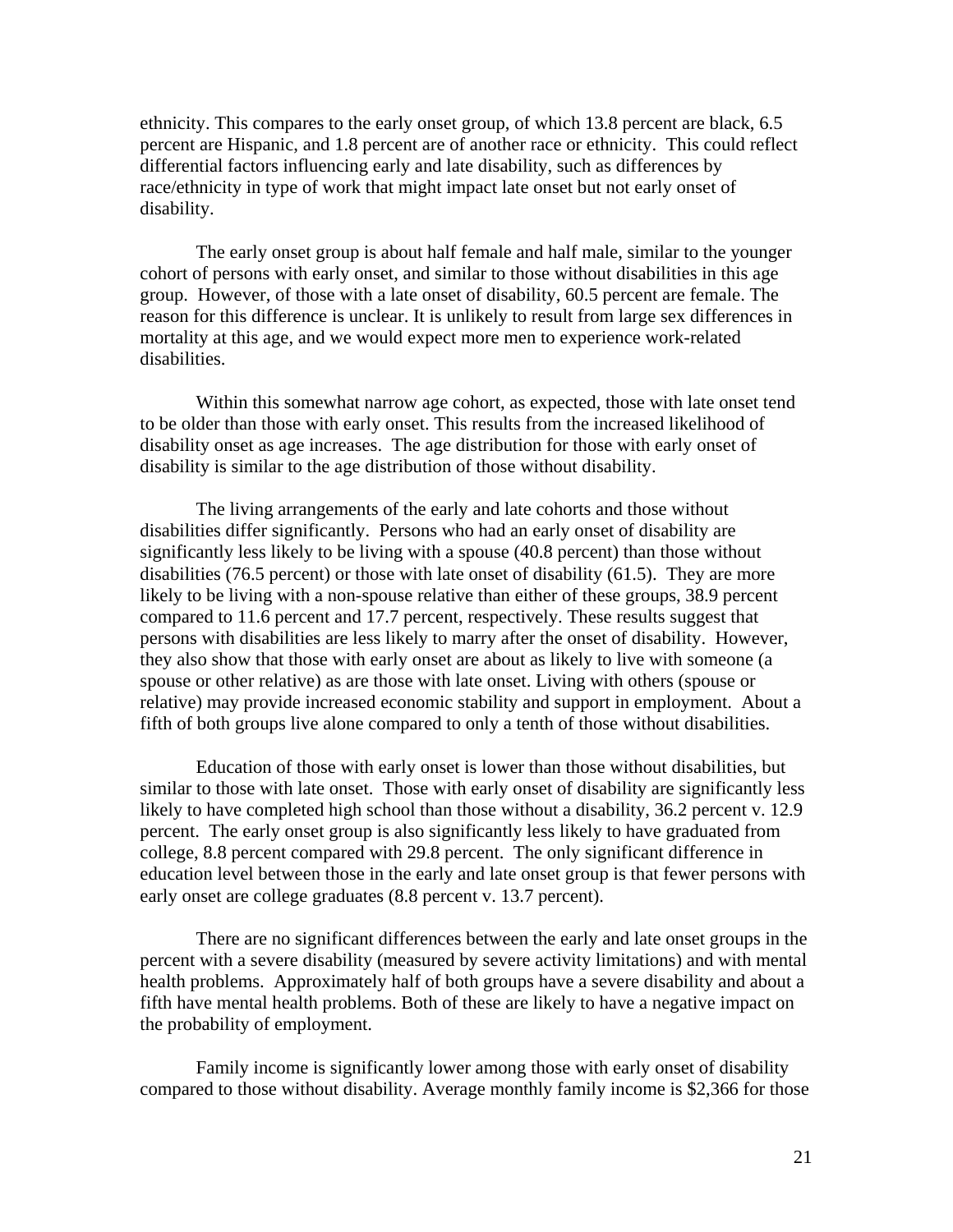with early onset compared to \$4,579 for those without disability (table 8). Family income is also low for those with late onset, \$2,632. These relatively low family income measures likely reflect the greater number of persons living alone among those with disabilities. However, the high rate of poverty among those with disabilities, even though this measure takes into account family size, suggests the families of those with disabilities face much worse economic situations. Of those with early onset, 20.9 percent are living in poverty and of those with late onset 28.1 percent are living in poverty, compared with 8.0 percent of those without a disability.

Cash assistance from the SSI and SSDI programs is an important source of income for those with disabilities. In this age group, more than half, 56.6 percent, of those with early onset receive benefits from either of these programs. A significantly lower 36.8 percent of those with late onset receive these benefits. Lower receipt of benefits in the late onset group might reflect the availability of alternate sources of income such as workers compensation or private disability benefits through an employer. There may also be differences in eligibility across the two groups. Fewer in the late onset group had severe disabilities according to our measure. Although we might think fewer in the early onset group would have the work experience to qualify for SSDI, a significantly higher percent of those with early onset receive these benefits, 45.0 percent v. 26.2 percent. For the large numbers of person receiving these benefits in both groups, participation in SSI or SSDI is likely a serious disincentive to work.

 Employment of those with early onset is significantly less than those without disabilities, but not substantially different from those with late onset of disability. Of those with early onset, 32.6 percent worked at all in the two weeks prior to the interview compared to 84.3 percent of those without a disability (table 9). Only 31.5 percent of those with late onset were working. For those who are working, the vast majority worked all months of the previous year, although a slightly greater percent of those with early onset worked full-year than those with late onset (91.7 percent v. 85.9 percent). However, those with early onset are less likely to be working full-time than those with later onset (67.8 percent v. 74.9 percent).

 Persons who had early onset of disability earned lower hourly wages than those without disability and those with late onset of disability. Among workers, the average hourly wage for those with early onset is \$7.98, significantly less than \$13.93 for workers without disabilities and  $$12.78$  for those with late onset.<sup>21</sup> Median hourly wages are more similar, \$7.50 for those with early onset and \$8.65 for those with late onset. Median hourly wage for those without disabilities is \$11.54. In addition, average monthly earnings are lower for workers who had an early onset of disability, \$1,323, than those with a late onset, \$2,086. This difference reflects both lower hours and hourly wages of those with early onset. The relatively low levels of average monthly earnings for all persons with disabilities in this age group reflect their low rates of employment as well.

1

<sup>&</sup>lt;sup>21</sup> The higher mean hourly wages of those with later disability onset is due to a relatively small number of workers with high wages.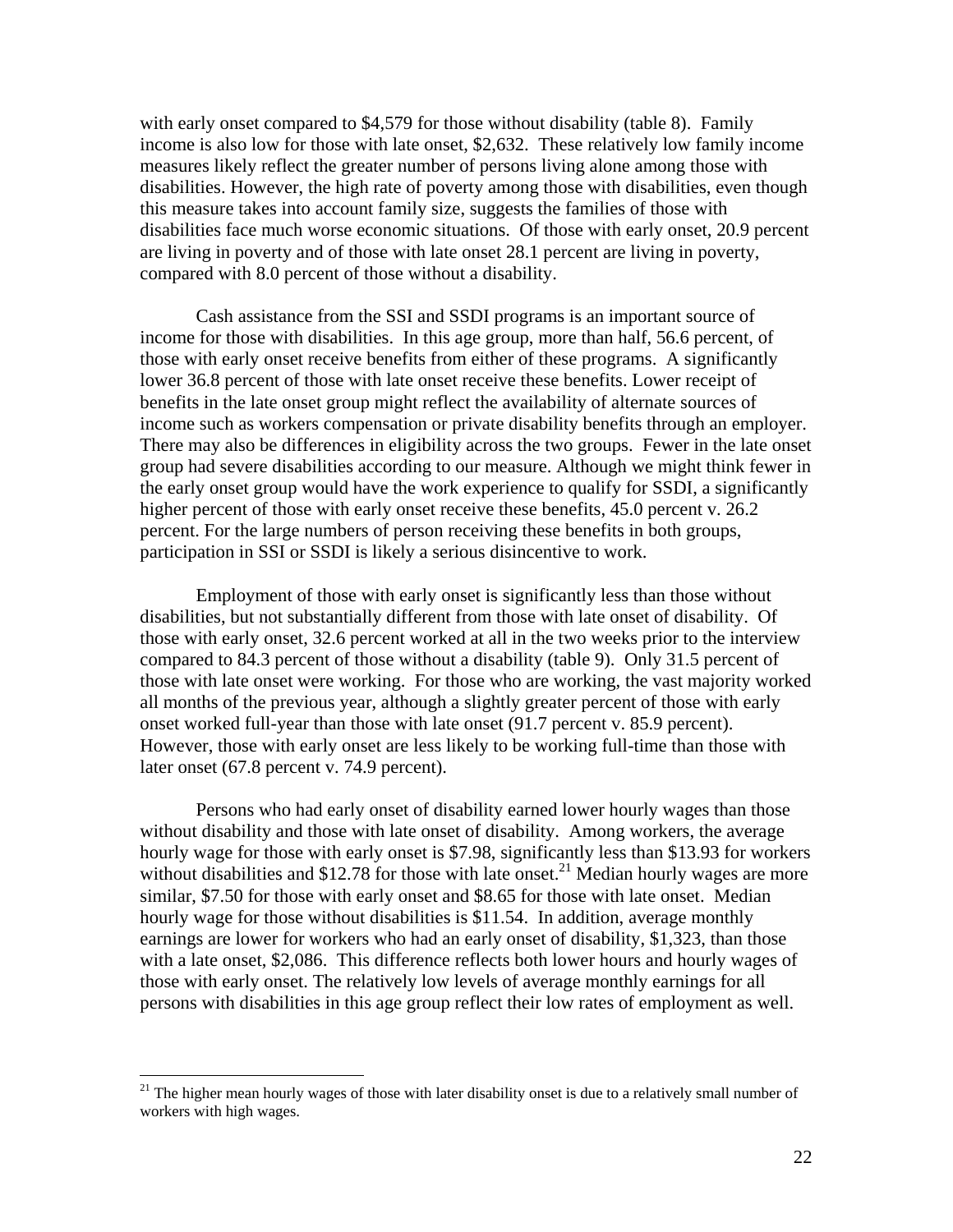## *Relating Disability Onset and Employment*

 We now turn to the results of our estimation of the connection between early onset and employment, and the difference in outcomes between those with early and late onset of disability.

 Results from our first logit model (table 10) show that those with early onset of disability are significantly less likely to be employed than those without disability, even after controlling for education and other factors. The estimated logit coefficient suggests the probability of work among those with early onset of disability is 42 percentage points lower than the probability of employment for those without disabilities.<sup>22</sup> However, we find no significant difference between the probability of employment for those with early onset and those with late onset of disability.

 Severity of disability is associated with a large additional reduction in employment. Calculating employment for those in the early onset group and with a severe disability is 26 percentage points lower than for those in the early onset group but without a severe disability, all else equal.

 The other control variable results are as expected. Having completed high school, had some college, or completed college are all significantly associated with higher levels of employment relative to not having completed high school. Men are more likely to be employed than women and black and Hispanic persons are less likely to be employed. Older individuals in our sample are less likely to be employed, possibly reflecting an increased likelihood of retirement as they approach age 55. Our separate indicator for having a mental health problem is significantly related to lower rates of employment, over and above our measures of disability and severity. This suggests that the subgroup with these conditions have significant additional problems with employment.

Alternate Measures of Onset Age. It is possible that the lack of difference between early and late onset of disability in relation to employment is due to the broad range of onset ages in our late disability indicator, from onset at 23 to onset at 51. We test this in two ways, by including a continuous measure of onset (Model 2) and including three indicators for early, mid, and later onset (Model 3). Table 10 reports these results. In the continuous onset age model, we find no significantly different impact for an increase in a year of onset age, over and above the average impact of disability. The onset estimate is equivalent to less than half a percentage point decrease in employment for every year later of onset. All other estimates remain approximately the same.

 The third model again shows that each range of onset is associated with significantly lower probabilities of work relative to those without disabilities. However,

 $\overline{a}$ 

<sup>&</sup>lt;sup>22</sup> Probabilities throughout this section are calculated at the mean of all characteristics other than severity. We calculate employment rates at the average probability of severity for those with disability unless otherwise stated.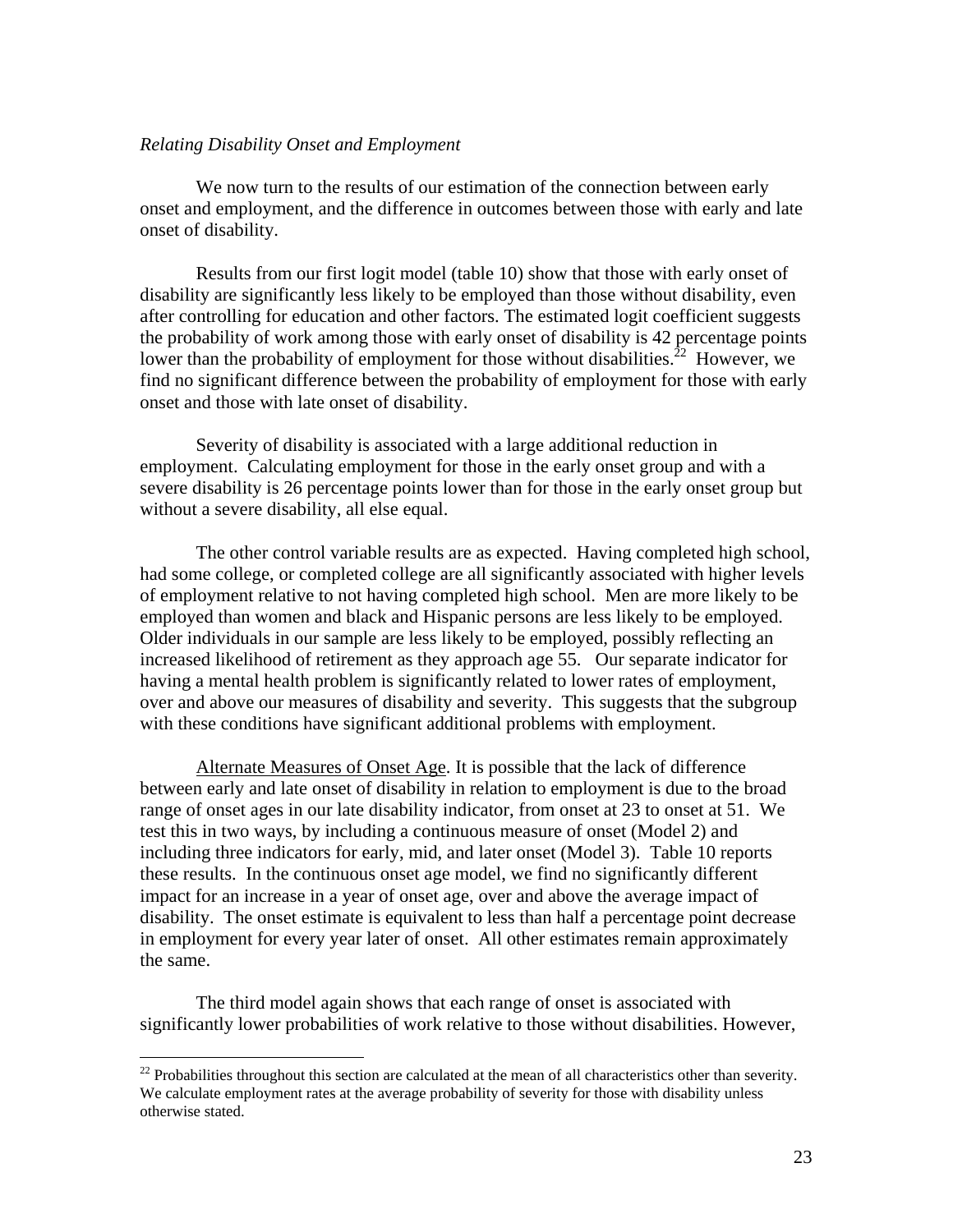these coefficients are not significantly different from one another. This also indicates there is no estimated difference in employment by onset age among those with disabilities. Again, the influence of other factors remains the same as in our first model.

 Receipt of Government Benefits. Because so many persons with disabilities in both the early and late onset group receive government disability benefits and we know participation in these programs is a disincentive to work, we also re-estimate each of the three previous models including an indicator for receipt of either SSI or SSDI benefits. These are shown as models 4 through 6 in table 10. As expected, recipients of SSI or DI benefits are significantly less likely to work than non-recipients. Our estimates suggest that those receiving these benefits are 70 percentage points less likely to work, all else equal.

Inclusion of receipt of disability benefits also reduces the relationship of early disability onset to employment relative to those without disabilities. The difference remains statistically significant. These results mean that a person with early onset, controlling for receipt of SSI or DI, is 8 percentage points less likely to work than a person without disabilities. This is compared to a 42 percentage point difference without controlling for benefit receipt. These results suggest that a large proportion, though not all, of the difference in employment rates between persons with early onset and persons without disability is connected to benefit receipt.

In model 4, employment rates for early and late onset persons are significantly different, controlling for benefit receipt. We estimate that persons with early onset of disability are 16 percentage points more likely to work than those with later onset. Similar results are found for our other specifications for onset (shown in models 5 and 6). Onset age is significantly negatively related to employment (Model 5), meaning that those with later onset ages have decreasing probability of employment. In Model 6, we see the same result. Early onset is associated with a significantly higher probability of employment relative to mid- and later onset, controlling for SSI or SSDI receipt. There is no significant difference in employment rates of those with mid-range and later onset of disability.

It is important to remember that direct interpretation of the estimated relationship between SSI or SSDI receipt and employment is unclear in this specification. In part the estimated negative relationship reflects the disincentives to work for recipients due to loss of benefits. However, it also likely reflects unmeasured characteristics of those who receive benefits. The decision to apply for benefits in the first place may result from the respondent's belief that they have a low likelihood of being able to work. Thus our estimate also captures the lower "ability" or "desire" to work of those who receive benefits. Our indicator for severity addresses this concern in part, but it is likely the SSI/DI indicator still reflects these unmeasured factors leading to benefit application.

#### *Discussion*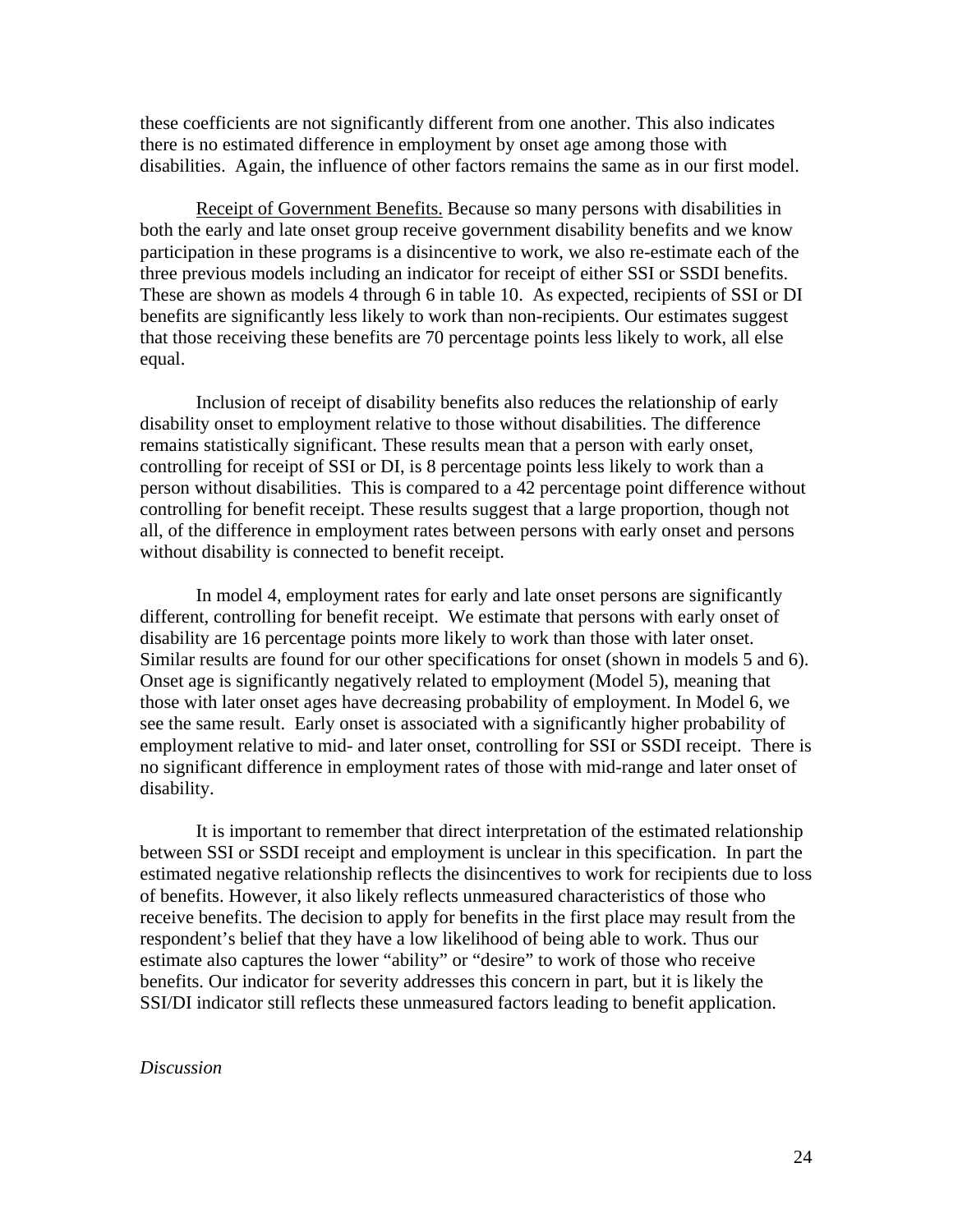The results in this section suggest that those with an early onset of disability have a significantly lower probability of work relative to those without a disability, but that this association mainly is due to disability benefit receipt. After controlling for receipt of disability benefits, those with early onset of disability have similar employment rates to those without disabilities, all else equal. In part this reflects that those who decide to apply for and who are approved for disability benefits are different than those who do not receive benefits in ways we have not controlled for. We control for severity of disability, but cannot control for differences in individual desire to work and ability to work.

In addition, because educational attainment is lower for those with early onset ages than those without disability in this older cohort, average employment rates are still lower than they would be if education levels were comparable.<sup>23</sup> In fact, if persons with early onset of disability had the education levels on average of persons without disabilities, their employment rates would be about 6 percentage points higher.

 Our results on the differences between those with early and late onset tell a somewhat more complex story. In our descriptive results, we see that although there are some demographic differences between the two groups, education levels and employment levels are remarkably similar. Receipt of SSI and SSDI benefits is somewhat higher among the early onset group. When controlling for demographics, education, disability severity and benefit receipt, we find that those with early onset of disability tend to have higher employment rates relative to those with late onset of disabilities.

These results are consistent with the theory that those who have had early disability onset have had more time to find and become accustomed to work accommodations or have chosen work paths that are accommodating to their particular disability. Those with later onset of disability, even though it has been at least three years after onset, may be less able to make the transition to other work, to find accommodations, or to be given accommodations by their employer. At this point in their careers and at higher wage rates than young workers, certain types of accommodations may be more costly for employers. In addition, those with late onset of disability may have greater access to other sources of income that we cannot measure in these data, such as private disability insurance, workers compensation, or retirement savings. Those with early onset are less likely to qualify for work-based disability compensation since their disability is likely to be related to the job. It is also possible that those who experienced early onset may have worked at lower wages or earnings and accumulated less savings than those with later onset. Controlling for disability benefits is important to these results, since a higher proportion of early onset group receive these benefits and their receipt is associated with much lower employment.

### **Conclusion**

 $\overline{a}$ 

<sup>&</sup>lt;sup>23</sup> Estimation of an equation on the probability of high school completion for this older age cohort finds that early onset of disability is negatively associated with high school completion relative to those without disabilities in this older group as well.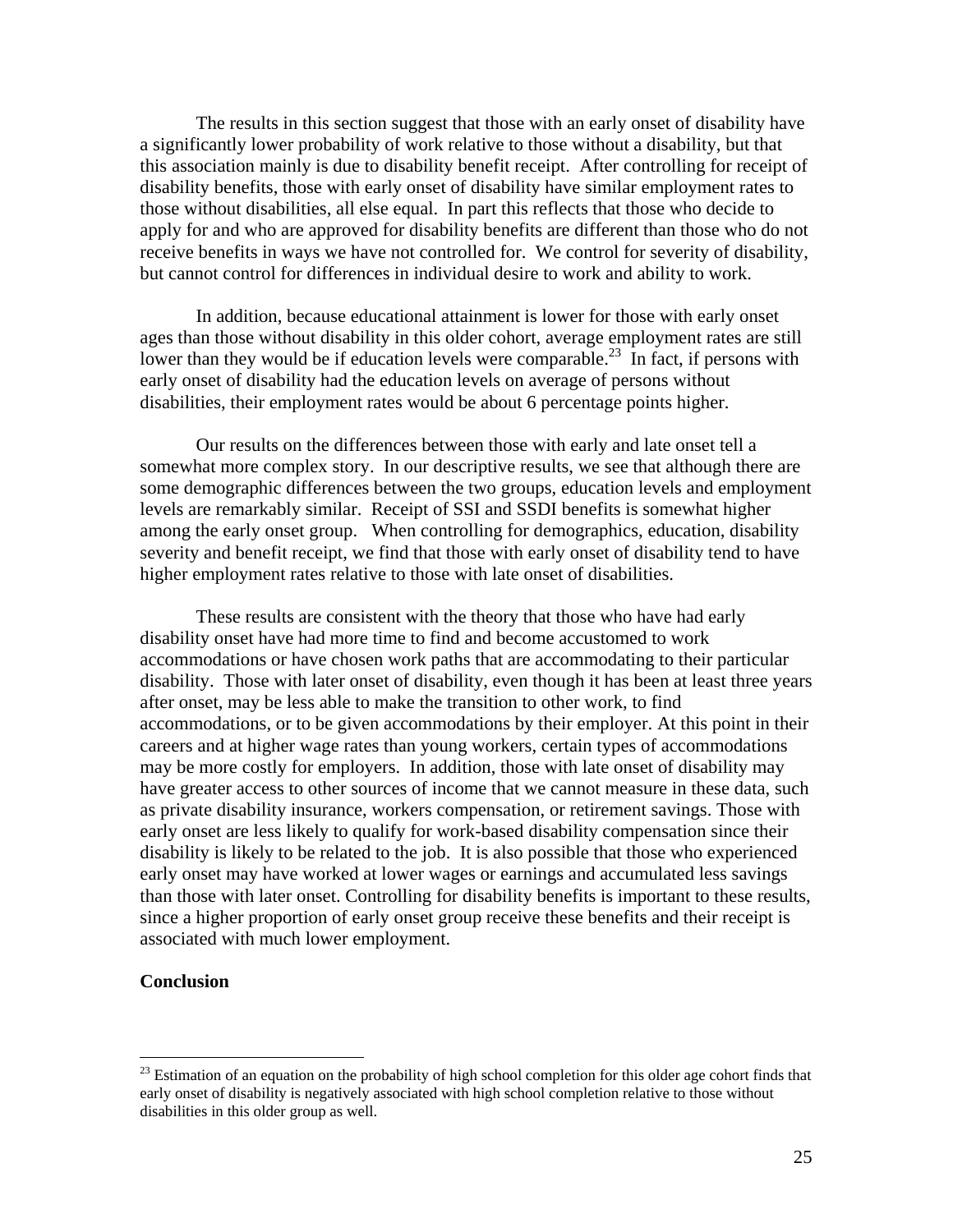This paper studies the extent to which onset of a disability at an early age (under 22 years of age) has a negative impact on education and employment.

We find that in a young cohort of persons (ages 22 to 35), those who had an early onset of disability have a significantly lower likelihood of completing high school than people without disabilities, even after controlling for severity of disability. In addition, young people with early onset have a lower probability of employment than their nondisabled peers. This results from both lower levels of high school completion and a direct impact of disability on work.

In an older cohort of persons (ages 44 to 54), we find that disability is associated with a lower probability of employment relative to those without disabilities, regardless of onset age. Because in this older cohort educational attainment is lower for those with early onset ages than those without disability, average employment rates for those with early onset are still lower than they would be if education levels were comparable.

 These results suggest the importance of trying to increase educational attainment for those with early onset of disability. It is possible that some of the connection between early disability onset and lower high school completion rates reflects ability to attain a certain level of education. Although we try to account for this through controls for severity and having mental retardation, this still could be true. However, the importance of education for employment for this young cohort suggests increased scrutiny on ways to increase high school completion may have positive impacts on work. Increases in employment in the early years of a young persons working life means greater accumulation of work experience that will likely impact employment in later years.

Increased educational levels not only can increase employment prospects, but can also lead to decreased dependence on disability benefits. As we have shown for both the younger and older cohort, those who receive these benefits have a much lower probability of working. If prospects for employment are improved, this may change the balance for those deciding on whether to participate in these programs.

Finally, we also find in our older cohort, that the employment of those with early onset of disability is significantly higher than the employment of those with later onset of disability, after controlling for disability benefit receipt and other factors. These results suggest that the services required of those with early and later onset may also be different. The better employment prospects of those with early onset ages could reflect that they have had more time to accommodate their disability in the labor market through workplace accommodations or support arrangements. Those with onset of disability at later ages may find it more difficult to continue in their pre-disability work or to find new work. However, in this older age group, it is also true that those with earlier onset are more likely to receive disability benefits than those with later onset. It may be true that the more traditional return-to-work and work incentive approaches are best targeted to those with later disability onset. Programs that try to intervene at early ages to improve educational completion may prove to be most helpful for those with early onset of disability.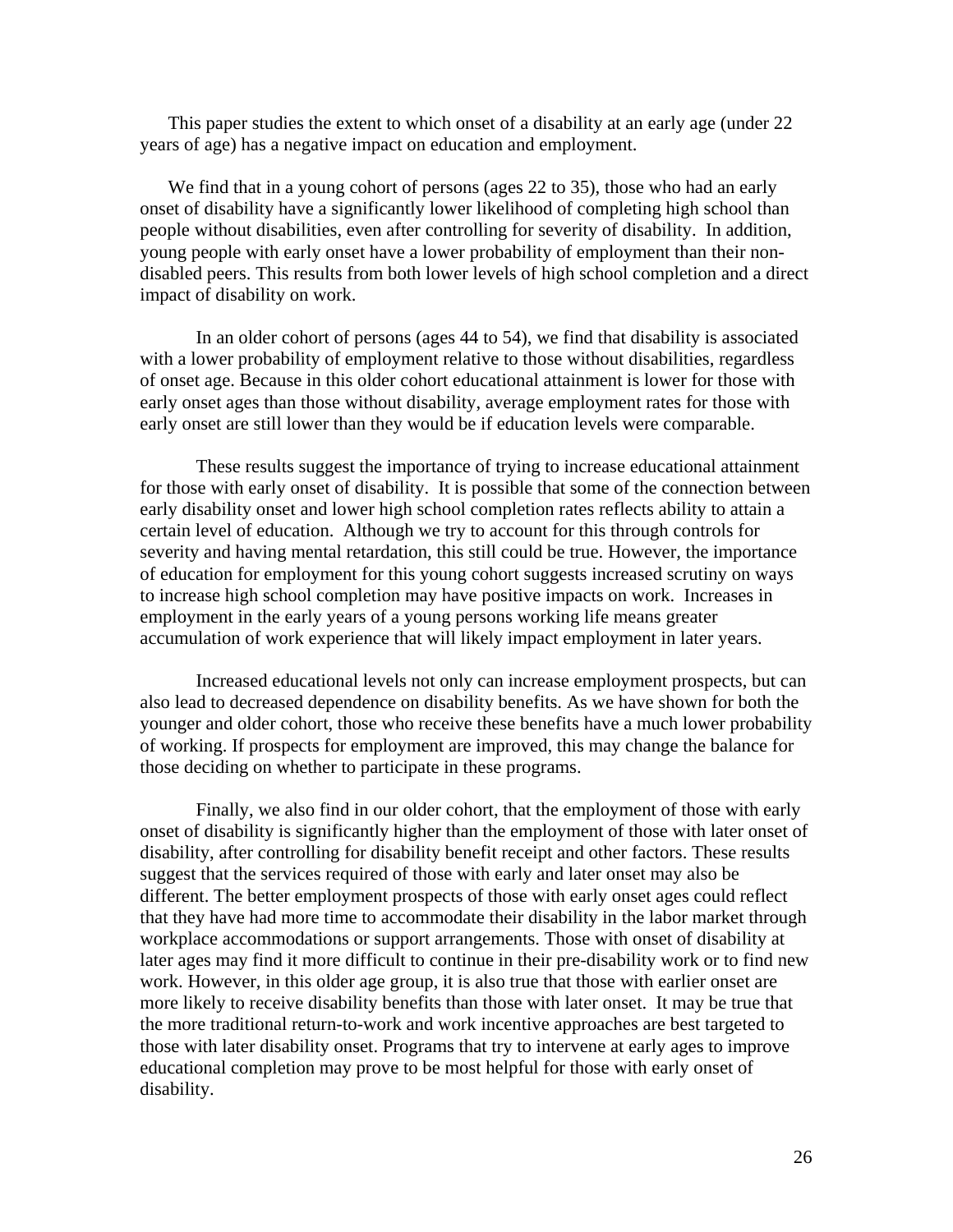### **Appendix: Sensitivity Analysis for Definition of Onset**

We define onset of disability as the age when a survey respondent reports first having trouble with a specific ADL, IADL, or functional activity used in our definition.<sup>24</sup> For those with difficulty or inability performing multiple activities, we define age of onset as the earliest age of limitation onset reported among these activities.

In our sample of persons with disabilities, 73 percent report multiple limitations including 20 percent reporting 7 or more. Using the earliest onset age reported among all limitations, we find that 780 persons ages 22 to 64 have an onset of a disabling limitation before age 22, 15.5 percent of our sample with disabilities (table A1). Only 1.1 percent of the population meeting our definition of disability did not report any information on age of limitation onset. Among those with early onset of disability, 41.0 percent report onset of disability at birth.

The specific activity limitation associated with the youngest onset age could be any of the 20 limitations we include in our definition of disability. Although limitation in an ADL can be thought of as the most severe limitation across all activities, it is not necessarily true that these limitations are associated with the earliest onset age. In fact, the opposite can be true, where the earliest onset is a limitation in a less basic activity. Table A2 shows the activity limitation that is the "source" of the youngest onset age for the individual, grouped by type of limitation, either ADL, IADL, or functional limitation. About 20 percent of our total sample has an ADL associated with their youngest age of onset. An additional 47 percent have an IADL as the source of their youngest onset age and the remaining 32 percent have a functional limitation as the source. The distribution of earliest onset limitation by types is similar for our early onset group.

### *Alternate Onset Definitions For Those with Multiple Limitations*

 $\overline{a}$ 

Most people with at least one ADL limitation are reporting this as their earliest onset across all of their limitations. In our sample, 23 percent have at least one ADL limitation and 20 percent report an ADL limitation as their earliest onset age. However, on closer inspection of the data, we find that many persons with multiple limitations in our sample report the same onset age across all limitations. This means the specific way we account for earliest onset is immaterial for many with multiple limitations.

Of those with more than one limitation, approximately half report the same age of onset for all of their limitations. The percent reporting the same age across all limitations declines as the number of limitations increases. These results are generally true for those reporting onset ages above 22 as well as below 22. For those with earliest onset under age 22, 40 percent report the same age for all limitations. For those with earliest onset after age 22, about 52 percent report the same age for all limitations. Reporting the same onset age across limitations could be an artifact of the repetitive structure of the survey questions or it could reflect imperfect recall. However, those with a greater difference

 $24$  Only if a functional limitation meets the severity level outlined in the definition will an associated onset age be considered.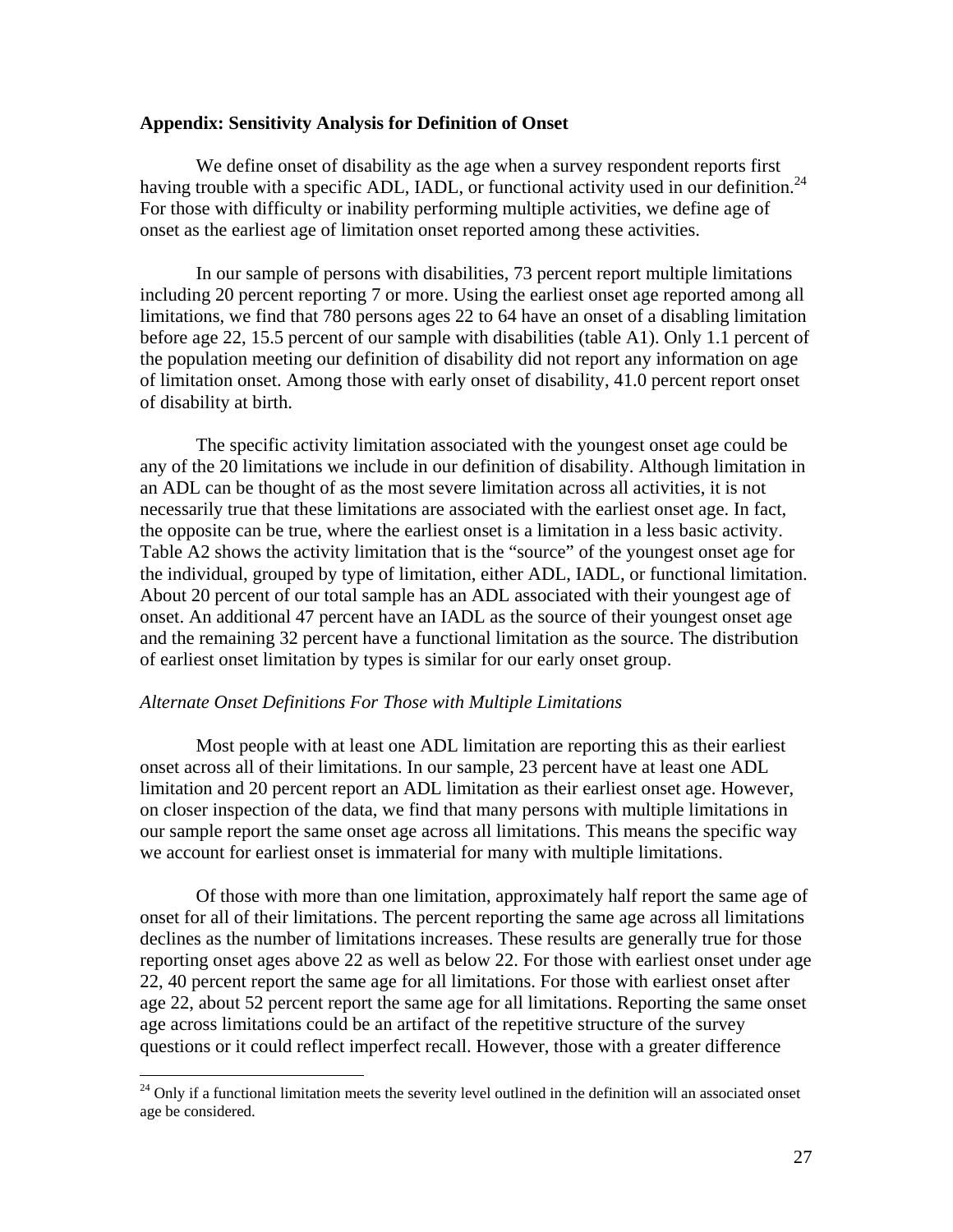between their age at interview and the earliest age of onset are not more likely to give the same age across multiple limitations.

To test the importance of our treatment of those with multiple limitations we create an alternate measure of onset. In this measure, we define onset age for those with multiple limitations as onset of the most severe limitation type. We consider ADLs to be most severe, followed by IADLs, and finally functional limitations. We do not differentiate between the limitations within each category. This alternate definition has little impact on the percent of persons with onset younger than age 22. The second column or table A1 shows that by this measure, 13.9 percent of our total sample report onset before age 22. Among those reporting onset before age 22, the percentage reporting disability at birth is slightly lower, 36.5 percent compared with 41.0 percent. Given the limited differences in using this measure and the earliest onset measure, we choose to use the measure of the youngest onset age among all limitations.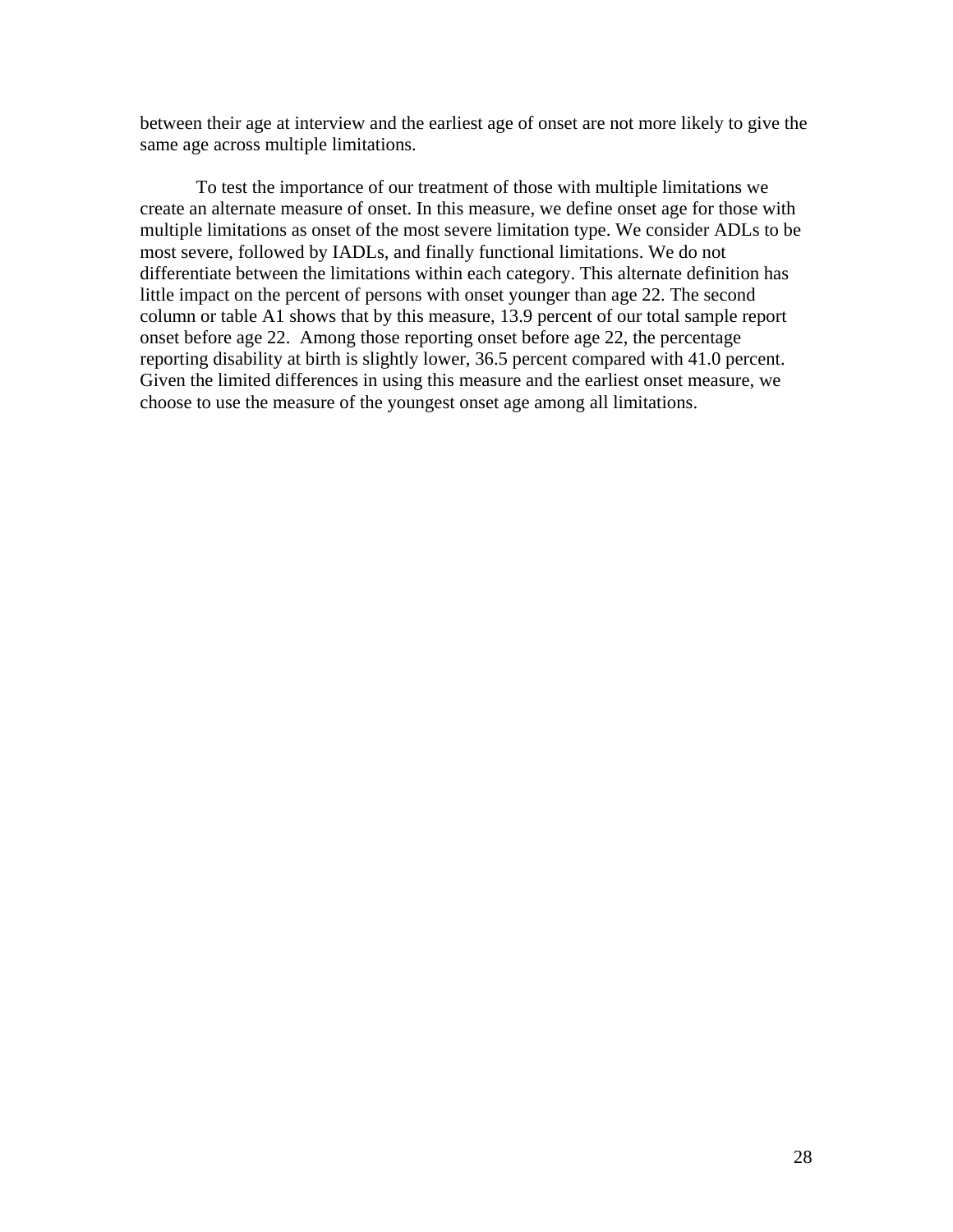### **REFERENCES**

- Benitez-Silva, Hugo, Moshe Buchinsky, Hiu Man Chan, Sofia Cheidvasser, and John Rust. 1999. An Empirical Analysis of the Social Security Disability Application, Appeal, and Award Process. *Labour Economics* 6: 147-78.
- Blackorby, J., and W. Wagner. 1996. Longitudinal postschool outcomes of youth with disabilities: Findings from the national longitudinal transition survey. *Exceptional Children* 62, no. 5: 399-413.
- Bound, John, and Richard Burkhauser. 1999. Econoomic Analysis of Transfer Programs Targeted on People with Disabilities. In *Handbook of Labor Economics*, edited by Orley Ashenfelter and David Card, 3417-520. North-Holland: Elsevier Press.
- Boyle, CA, P Decoufle, and Yeargin-Allsopp M. 1994. Prevalence and Health Impact of Developmental Disabilities in US children. *Pediatrics* 93, no. 3, March: 399-403.
- Burkhauser, Richard, Mary Daly, and Andrew Houtenville. 2001. How Working Age People with Disabilities Fared Over the Business Cycle. *In Ensuring Health and Income Security for and Aging Workforce*, edited by Budetti, P; Burkhauser, R.V.; Gregory, J.; Hunt, A. Kalamazoo, MI: Upjohn Institute for Employment Research.
- Burkhauser, Richard, Kenneth Couch, and John Phillips. 1996. Who Takes Early Social Security Benefits: The Economic and Health Characteristics of Early Beneficiaries. *The Gerontologist* 36, no. 6: 789-99.
- Daly, Mary, and John Bound. 1996. Employment and Economic Well-Being Following the Onset of a Disability. In *Disability, Work, and Cash Benefits*, edited by et. al. Jerry Mashaw. Kalamazoo, MI: Upjohn Institute for Employment Research.
- DeLoach, C.P. 1992. Career Outcomes for College Graduates with Severe Physical and Sensory Disabilities. *Journal of Rehabilitation* 58, no. 1: 57-63.
- Kane, Thomas. 1999. *The Price of Admission*. Washington, DC: Brookings Institution Press.
- Kregel, John. 2001. Promoting Employment Opportunities For Individuals With Mild Cognitive Limitations: A Time For Reform. In *The Forgotten Generation:The Status and Challenges of Adults with Mild Cognitive Limitations*, edited by Alexander Tymchuk, K. Charlie Lakin, and Ruth Luckasson, 87. Baltimore, MD: Paul H. Brookes.
- Laplante, Mitchell. 1996. The Demographics of Disability. *The Millbank Quarterly* 69, Suppl 1/2: 55-77.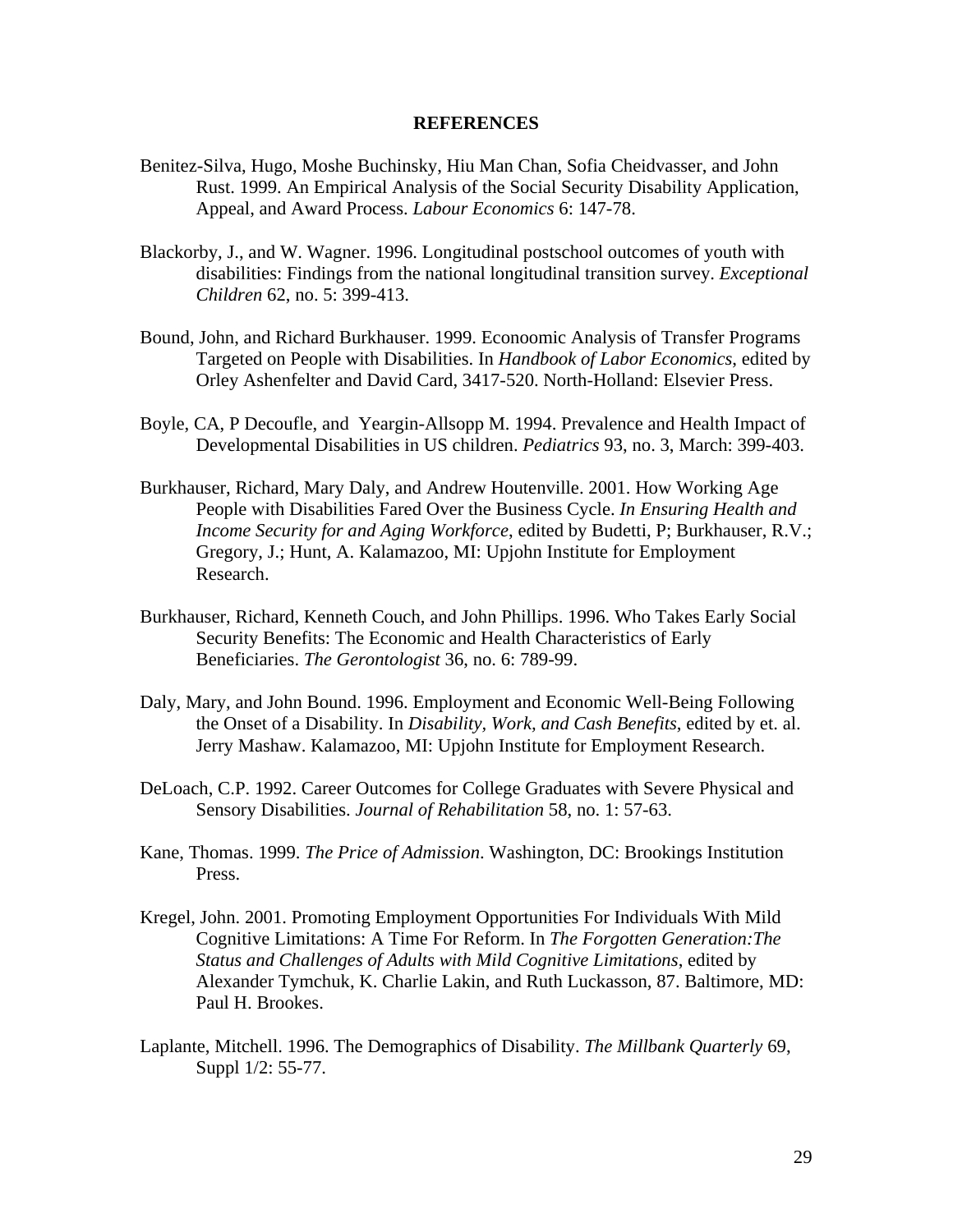- Leigh, Duane E. and Gill, Andrew M. 1997. Labor Market Returns to Community Colleges: Evidence for Returning Adults. *The Journal of Human Resources* 32, no. 2: 332-53.
- Light, Audrey. 1995. The Effects of Interrupted Schooling oN Wages. *The Journal of Human Resources* 30, no. 3: 472-502. ———. 1995. The Effects of Interrupted Schooling on Wages. *Journal of Human Resources* 30, no. 3: 472-502.
- Loprest, Pamela, and Elaine Maag. 2003. Issues in Job Search and Work Accommodation. *Research in Social Science and Disability* 3: 87-108.
- Rupp, Kalman & Scott, Charles. 1998. Determinants of Duration on the Disability Rolls and Program Trends. In *Growth in Disability Benefits: Explanations and Policy Implications*, edited by K. and Stapleton Rupp, D, 139-75. Kalamazoo, MI: The W. E. Upjohn Institute for Employment Research.
- Schur, Lisa. 2002. The Difference a Job Makes: The Effects of Employment among People with Disabilities. *Journal of Economic Issues* XXXVI, no. 2, June: 339 - 347.
- Stapleton, David, K Coleman, K Dietrich, and G Livermore. 1998. Econometric Analyses of DI and SSI Application and Award Growth. In *Growth in Income Entitlement Benefits for Disability: Explanations and Policy Implications*, edited by Kalman Rupp and David Stapleton, Chapter 2. Michigan: The Upjohn Institute.
- Stapleton, David, David Wittenburg, Michael Fishman, and Gina Livermore. 2002. Transitions from AFDC to SSI Prior to Welfare Reform. *Social Security Bulletin* 64, no. 1.
- Stoddard, Lisa, Lita Jans, Joan M. Ripple, and Lewis Kraus. 1998. *Chartbook on Work and Disability in the United States, 1998*. Washington, DC: U.S. Department of Education, National Institute on Disability and Rehabilitation Research.
- *National Center for Education Statistics*, *Office of Education Research and Improvement*, *U.S. Department of Education*, *Employment of Young Adults, by Educational Attainment 2000*
- U.S. Department of Health and Human Services, Public Health Service. 1999. *Current Estimates From the National Health Interview Survey, 1996*. Vital and Health Statistics, ed. Centers for Disease Control and Prevention, vol. 10, no. 193. Hyattsville, Maryland: U.S. Department of Health and Human Services.
- Wittenburg, David, Thomas Golden, and Michael Fishman. 2001. Transition Options for Youth with Disabilities: An Overview of the Programs and Policies that Affect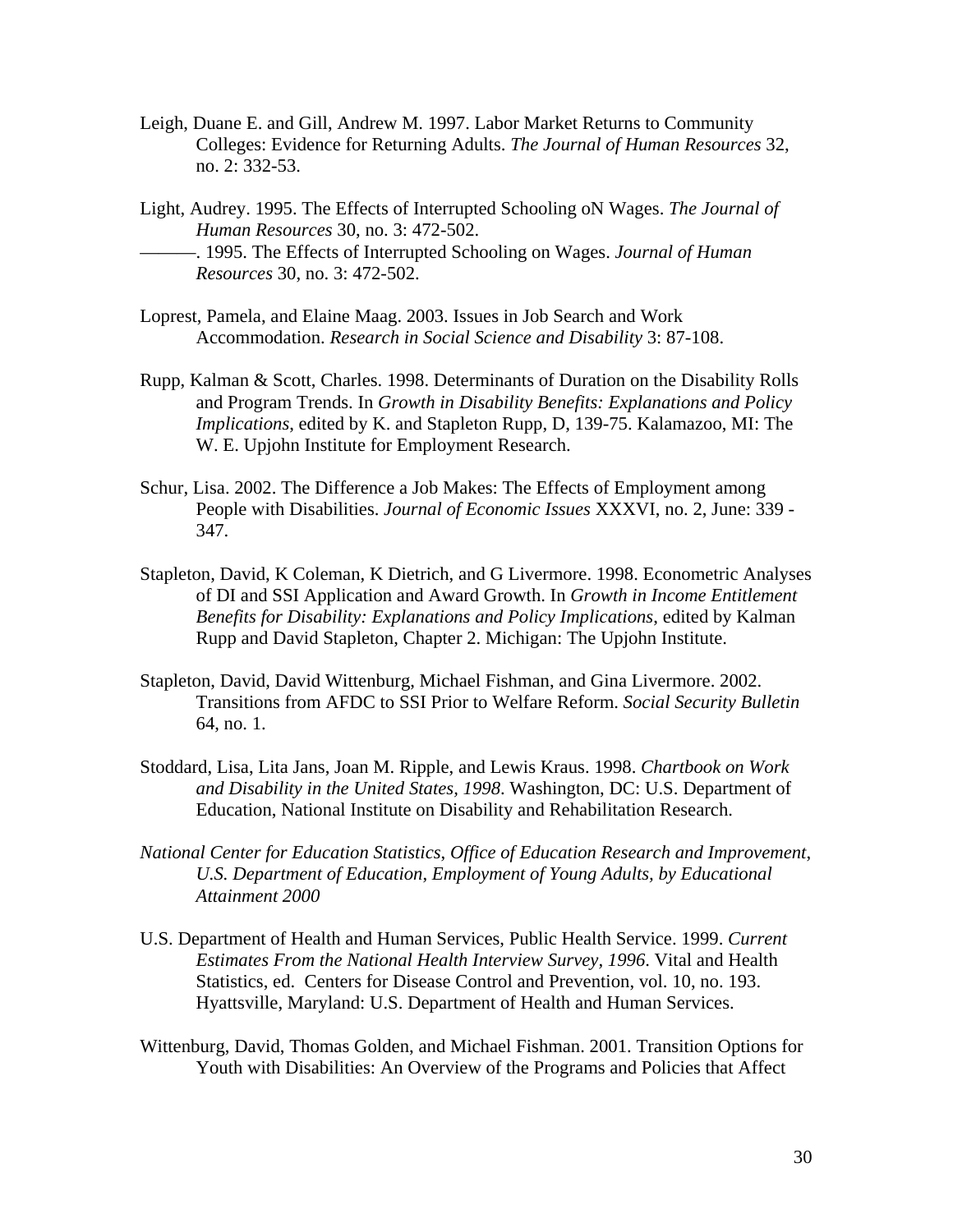the Transition from School. *Journal of Vocational Rehabilitation* 17 (October): 195-206.

- Wittenburg, David, and Elaine Maag. 2002. School to Where? A Literature Review of Economic Outcomes of Youth with Disabilities. *Journal of Vocational Rehabilitation* 17, no. 4: 265-80.
- *Ann Elwan*, *Human Development Network*, *Social Protection Unit*, *World Bank*, *Discussion Paper No. 9932*, *Poverty and Disability: A Survey of the Literature* (1999)
- Yelin, Edward, and Laura Trupin. 2002. Persons With Disabilities and Demands of the Contemporary Labor Market. In *The Dynamics of Disability: Measuring and Monitoring Disability for Social Security Programs*, eds. G. Wunderlich,D. Rice, and N. Amado. Washington, DC: National Academy Press.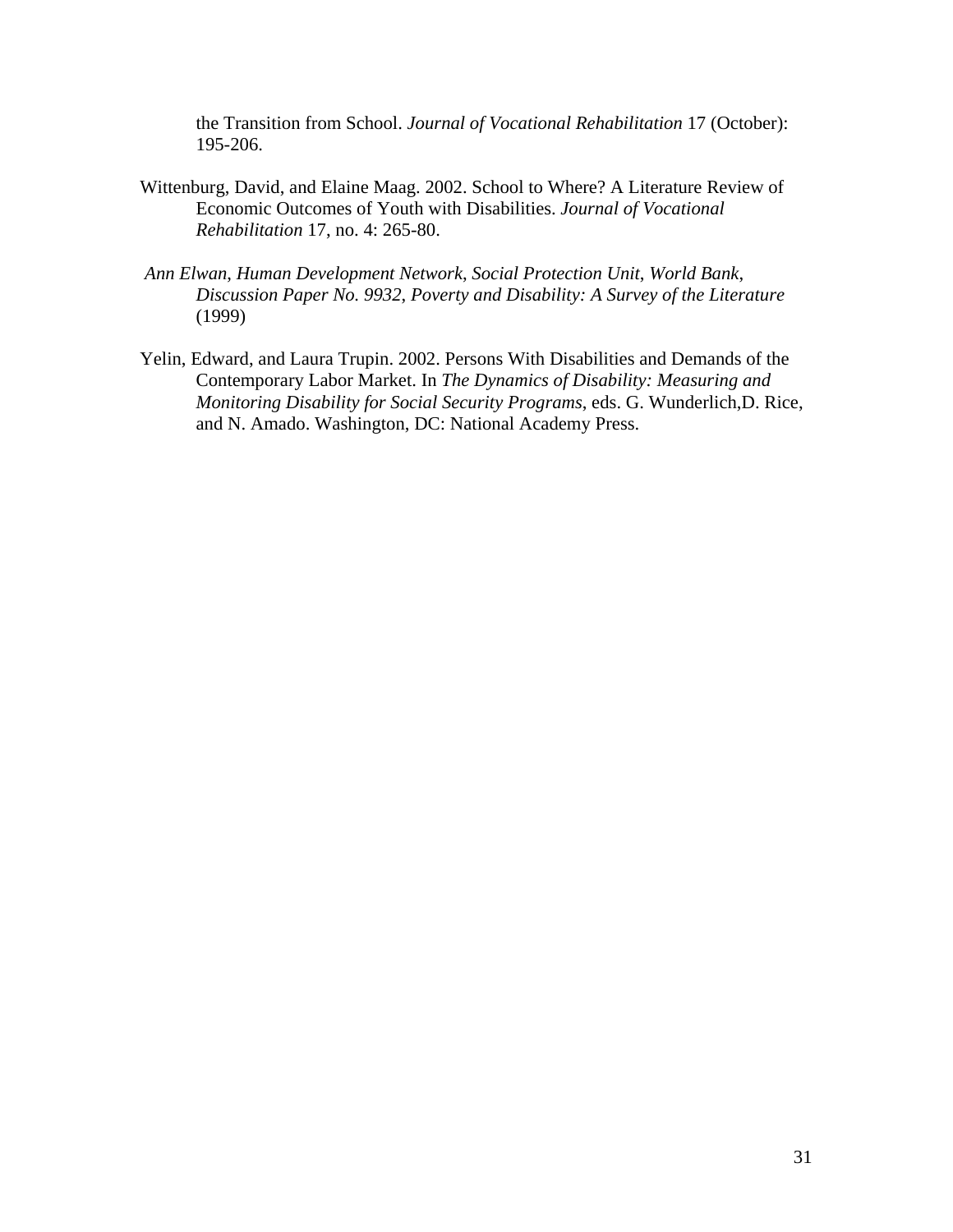|                           | Disability | No Disability |
|---------------------------|------------|---------------|
| Race                      |            |               |
| White, Non-Hispanic       | 69.0       | 69.9          |
| Black, Non-Hispanic       | 19.1*      | 12.7          |
| Hispanic                  | $7.8**$    | 12.3          |
| Other                     | 4.1        | 5.1           |
| <b>Sex</b>                |            |               |
| Male                      | 47.0       | 49.2          |
| Age                       |            |               |
| $22 - 26$                 | 37.9       | 33.3          |
| $27 - 31$                 | 32.3       | 35.9          |
| $32 - 35$                 | 29.8       | 30.8          |
| <b>Living Arrangement</b> |            |               |
| Living with spouse        | $25.2**$   | 60.9          |
| Living with non-spouse    | 59.1**     | 24.7          |
| relative                  |            |               |
| Living alone              | 11.5       | 10.1          |
| Living with non-relative  | 4.1        | 4.3           |
| Mental retardation        | 29.3**     | 0.1           |

Table 1. Demographic characteristics of persons by Disability Status: Young Cohort

 $n=41,128$ 

 $** = p < 0.01$ ;  $*= p < 0.05$  indicates difference between those with disability and without disability.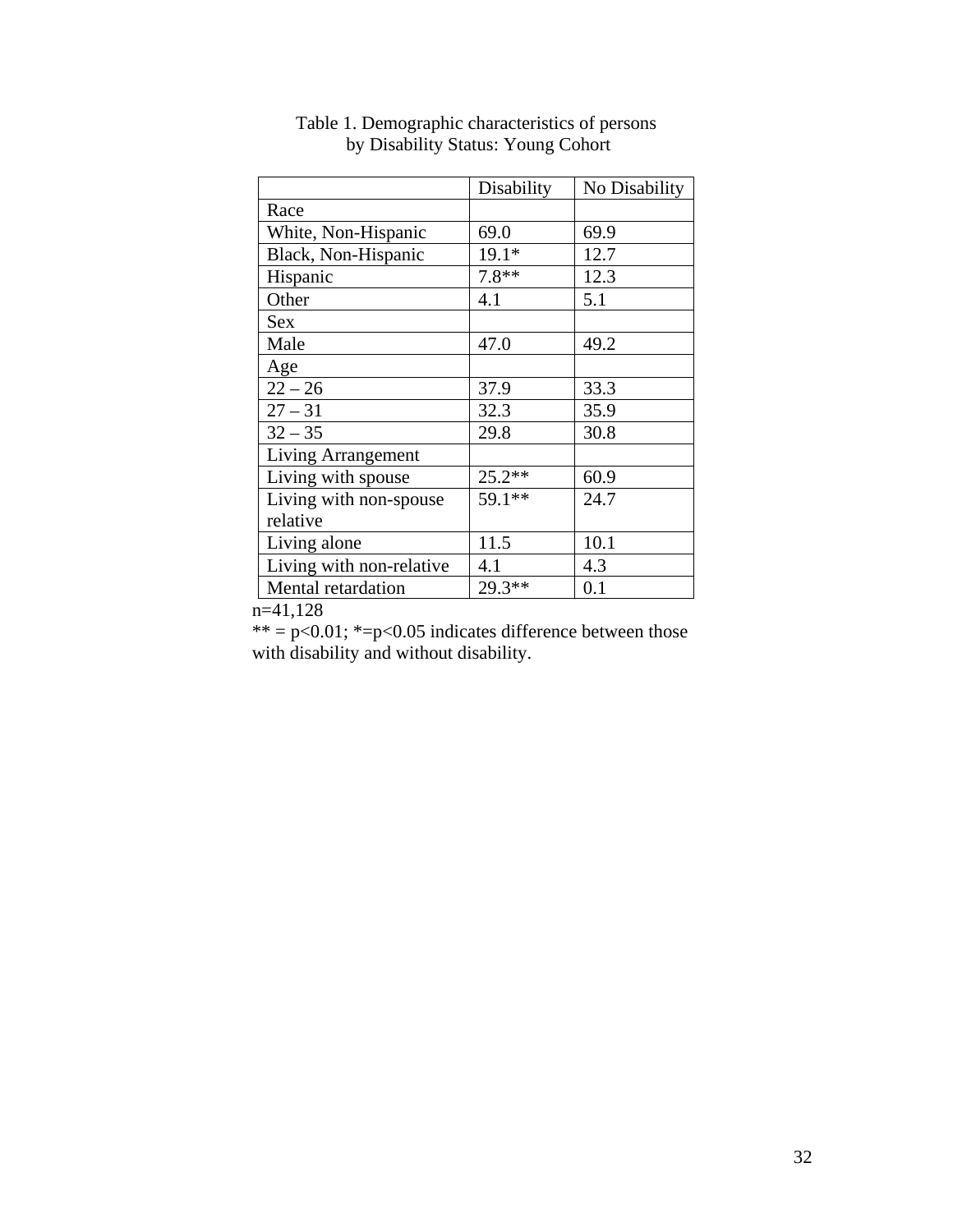|                               | Disability | No Disability |
|-------------------------------|------------|---------------|
| <b>Average Monthly Family</b> | 2,494**    | 3,306         |
| Income $(\$)$                 |            |               |
|                               |            |               |
| Family Income Relative to     |            |               |
| Poverty $(\% )$               |            |               |
| < 100%                        | $30.0**$   | 15.8          |
| 100% - 200%                   | $27.3*$    | 21.7          |
| $200%+$                       | 42.8**     | 62.5          |
|                               |            |               |
| Own SSI                       | 38.2**     | 0.8           |
| Own SSDI                      | 23.8**     | 0.5           |
| Either SSI or DI              | $51.5***$  | 1.2           |
| $\cdots$                      |            |               |

## Table 2. Family and Outside Supports by Disability Status: Young Cohort

n=41,128

 $** = p < 0.01$ ;  $*= p < 0.05$  indicates difference between those with disability and without disability.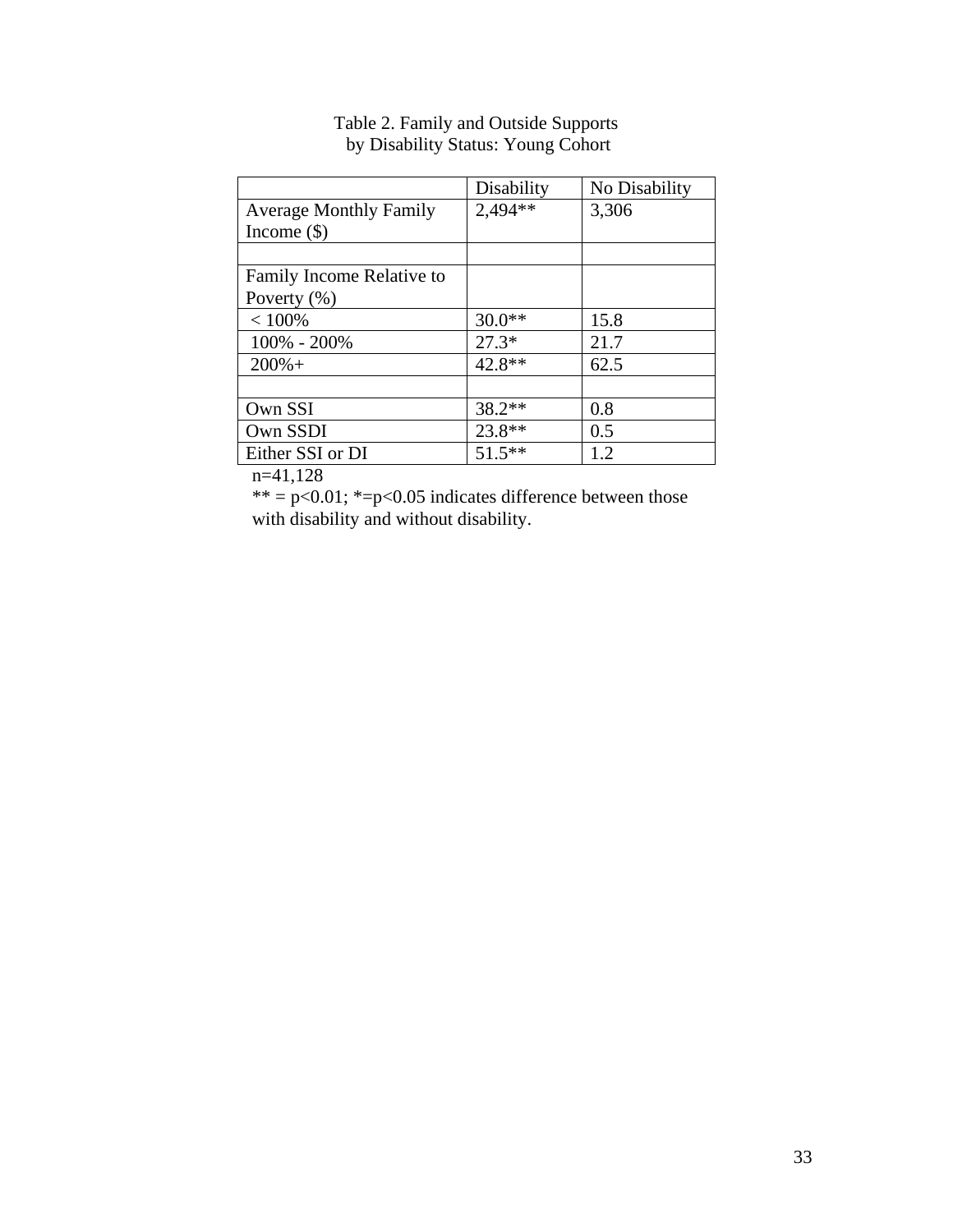|                          |            | With Disability |             |            |  |
|--------------------------|------------|-----------------|-------------|------------|--|
|                          | Disability | Onset $\leq$ 5  | Onset $> 5$ | Disability |  |
| Education                |            |                 |             |            |  |
| $\leq$ High school       | $33.3**$   | $42.0**$        | 26.7        | 12.7       |  |
| High school graduate     | $47.1**$   | 46.8            | 47.4        | 36.9       |  |
| Some college             | $11.8**$   | $4.5**$         | 17.3        | 25.6       |  |
| College graduate / post- | $7.8**$    | 6.7             | 8.6         | 24.8       |  |
| college                  |            |                 |             |            |  |

# Table 3. Education characteristics by Disability Status: Young Cohort

 $n=41,128$ 

\*\*=p<.01, \*=p<.05 in first column indicates significance between those with and without disability. In the second column it indicates significance between onset $\leq$ =5 and onset>5.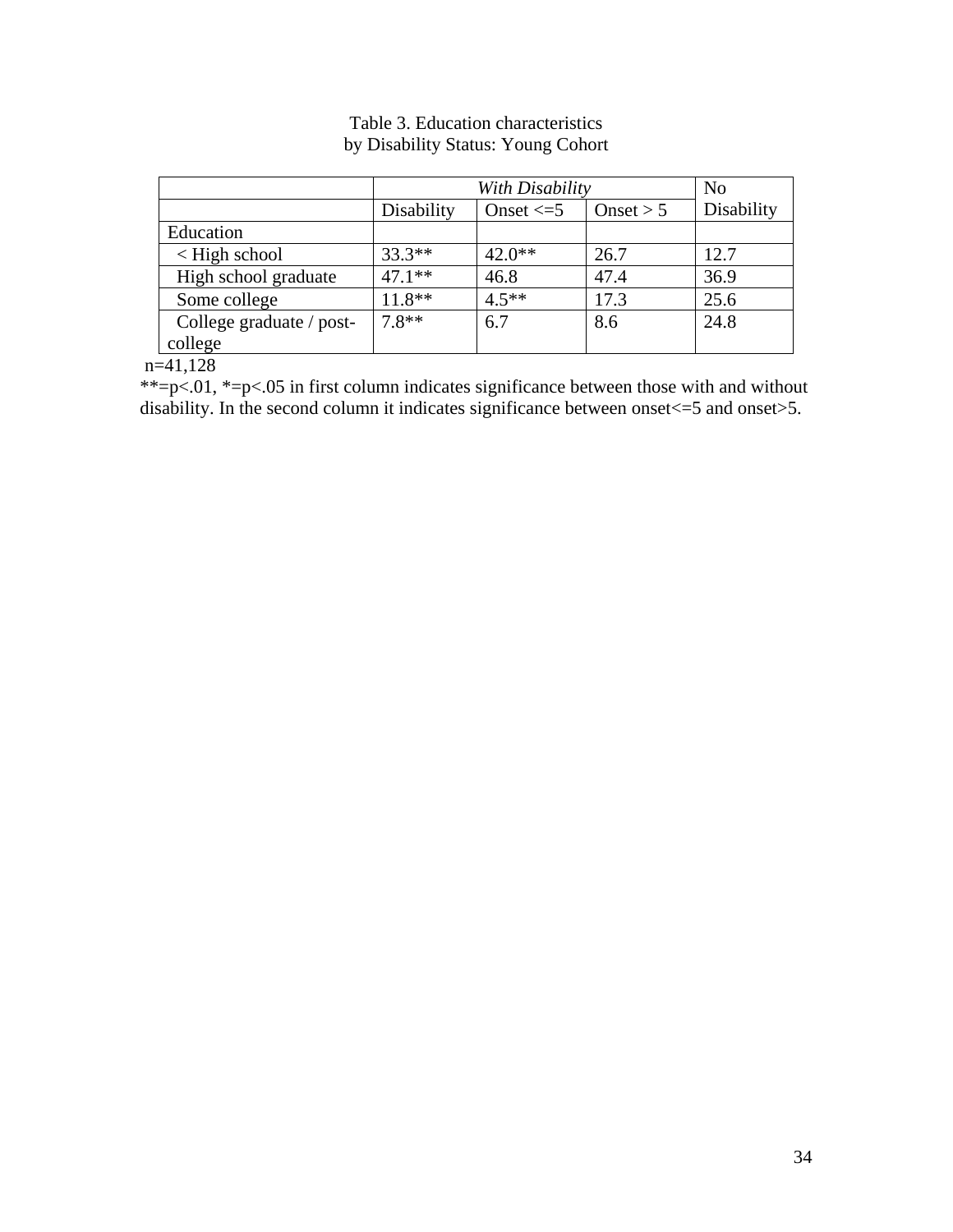| <b>Employment Characteristic</b>                   | Disability | No Disability |
|----------------------------------------------------|------------|---------------|
|                                                    |            |               |
| Employed                                           | 38.1**     | 80.7          |
|                                                    |            |               |
| Months worked <sup>a</sup>                         |            |               |
| $<$ 6                                              | 7.1        | 3.7           |
| $6 - 11$                                           | 14.5       | 8.9           |
| 12                                                 | 78.4**     | 87.3          |
| Hours worked <sup>a</sup>                          |            |               |
| $<$ 20                                             | $12.0**$   | 3.4           |
| $20 - 34$                                          | 28.9**     | 11.2          |
| $35+$                                              | 59.1**     | 85.4          |
| Average Hourly Wage <sup><math>a</math></sup> (\$) | $7.45**$   | 10.25         |
|                                                    |            |               |
| <b>Average Monthly Earnings</b> <sup>a(\$)</sup>   |            |               |
| All                                                | 404 **     | 1468          |
| Workers                                            | 1027**     | 1802          |

# Table 4. Employment Characteristics by Disability Status: Young Cohort

n=41,128

\*\* =  $p<0.01$ ; \*= $p<0.05$  indicates difference between those with disability and without disability.

<sup>a</sup> Calculated only for employed persons in category.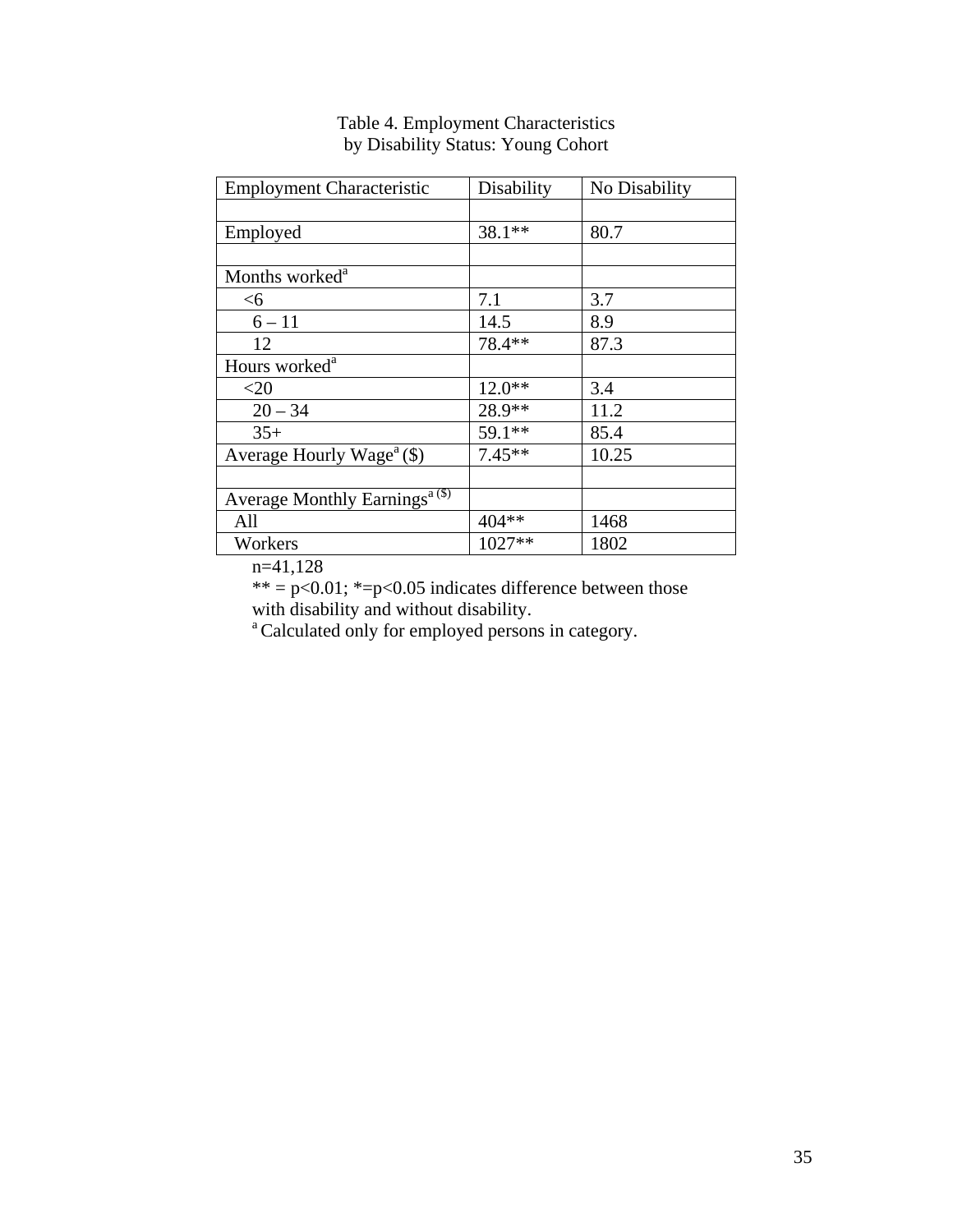|                       | Model 1<br>(SE) | Model 2<br>(SE) | Model 3<br>(SE) | Model 4<br>(SE) |
|-----------------------|-----------------|-----------------|-----------------|-----------------|
|                       |                 |                 |                 |                 |
| Disability            | $-1.44**$       | $-1.21**$       | $-2.41**$       | $-0.81**$       |
|                       | (0.14)          | (0.18)          | (0.53)          | (0.21)          |
| Severe                |                 | $-0.54^$        | $-0.39$         | $-0.45$         |
|                       |                 | (0.29)          | (0.30)          | (0.30)          |
| Onset $<$ 5 years old |                 |                 | $0.74**$        |                 |
|                       |                 |                 | (0.29)          |                 |
| Presence of mental    |                 |                 |                 | $-1.36$         |
| retardation           |                 |                 |                 | (0.28)          |
| Male                  | $-0.14**$       | $-0.14**$       | $-0.14**$       | $-0.14**$       |
|                       | (0.03)          | (0.03)          | (0.03)          | (0.03)          |
| Black, Non-Hispanic   | $-0.51**$       | $-0.51**$       | $-0.51**$       | $-0.51**$       |
|                       | (0.05)          | (0.05)          | (0.05)          | (0.05)          |
| Hispanic              | $-1.69**$       | $-1.69**$       | $-1.69**$       | $-1.69**$       |
|                       | (0.04)          | (0.04)          | (0.04)          | (0.04)          |
| Constant              | $2.34**$        | $2.34**$        | $2.34**$        | $2.34**$        |
|                       | (0.03)          | (0.03)          | (0.03)          | (0.03)          |

Table 5. Logistic Regression Results for Probability of Completing High School: Young Cohort

n=41,128

\*\* = p<0.01; \*=p<0.05; ^=p<0.10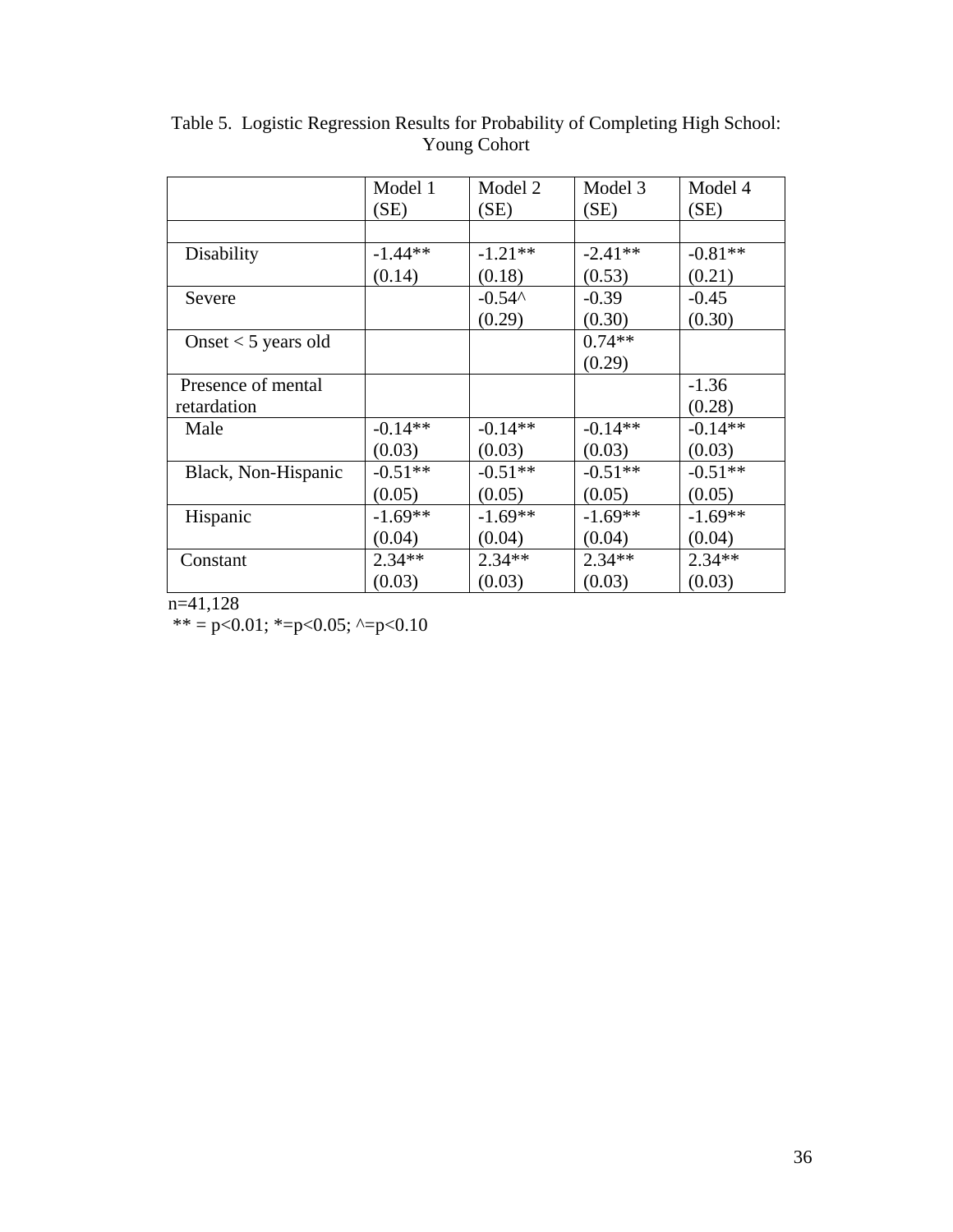|                    | Model 1   | Model 2   | Model 3   | Model 4   | Model 5   |
|--------------------|-----------|-----------|-----------|-----------|-----------|
|                    | (SE)      | (SE)      | (SE)      | (SE)      | (SE)      |
|                    |           |           |           |           |           |
| Disability         | $-1.85**$ | $-1.48**$ | $-2.10**$ | $-1.30**$ | $-0.49*$  |
|                    | (0.15)    | (0.19)    | (0.48)    | (0.21)    | (0.21)    |
| Severe             |           | $-0.95**$ | $-0.88**$ | $-0.93**$ | $-0.75*$  |
|                    |           | (0.31)    | (0.32)    | (0.32)    | (0.39)    |
| Onset $<$ 5 years  |           |           | 0.38      |           |           |
| old                |           |           | (0.30)    |           |           |
| Presence of mental |           |           |           | $-0.71**$ |           |
| retardation        |           |           |           | (0.25)    |           |
| Receipt of SSI or  |           |           |           |           | $-2.52**$ |
| DI                 |           |           |           |           | (0.12)    |
| Completed high     | $1.10**$  | $1.11**$  | $1.11**$  | $1.10**$  | $1.04**$  |
| school             | (0.04)    | (0.04)    | (0.04)    | (0.04)    | (0.04)    |
| Male               | $1.24**$  | 1.18**    | $1.24**$  | $1.24**$  | $1.29**$  |
|                    | (0.04)    | (0.04)    | (0.03)    | (0.04)    | (0.04)    |
| Black, Non-        | $-0.42**$ | $-0.42**$ | $-0.42**$ | $-0.42**$ | $-0.38**$ |
| Hispanic           | (0.04)    | (0.04)    | (0.04)    | (0.04)    | (0.04)    |
| Hispanic           | $-0.29**$ | $-0.29**$ | $-0.29**$ | $-0.29**$ | $-0.33**$ |
|                    | (0.04)    | (0.04)    | (0.04)    | (0.04)    | (0.04)    |
| Constant           | $0.11**$  | $0.12**$  | $0.12**$  | $0.12**$  | $-0.19**$ |
|                    | (0.04)    | (0.02)    | (0.02)    | (0.11)    | (0.04)    |

# Table 6. Logistic Regression Results for Probability of Being Employed: Young Cohort

n=41,128

\*\* =  $p<0.01$ ; \* =  $p<0.05$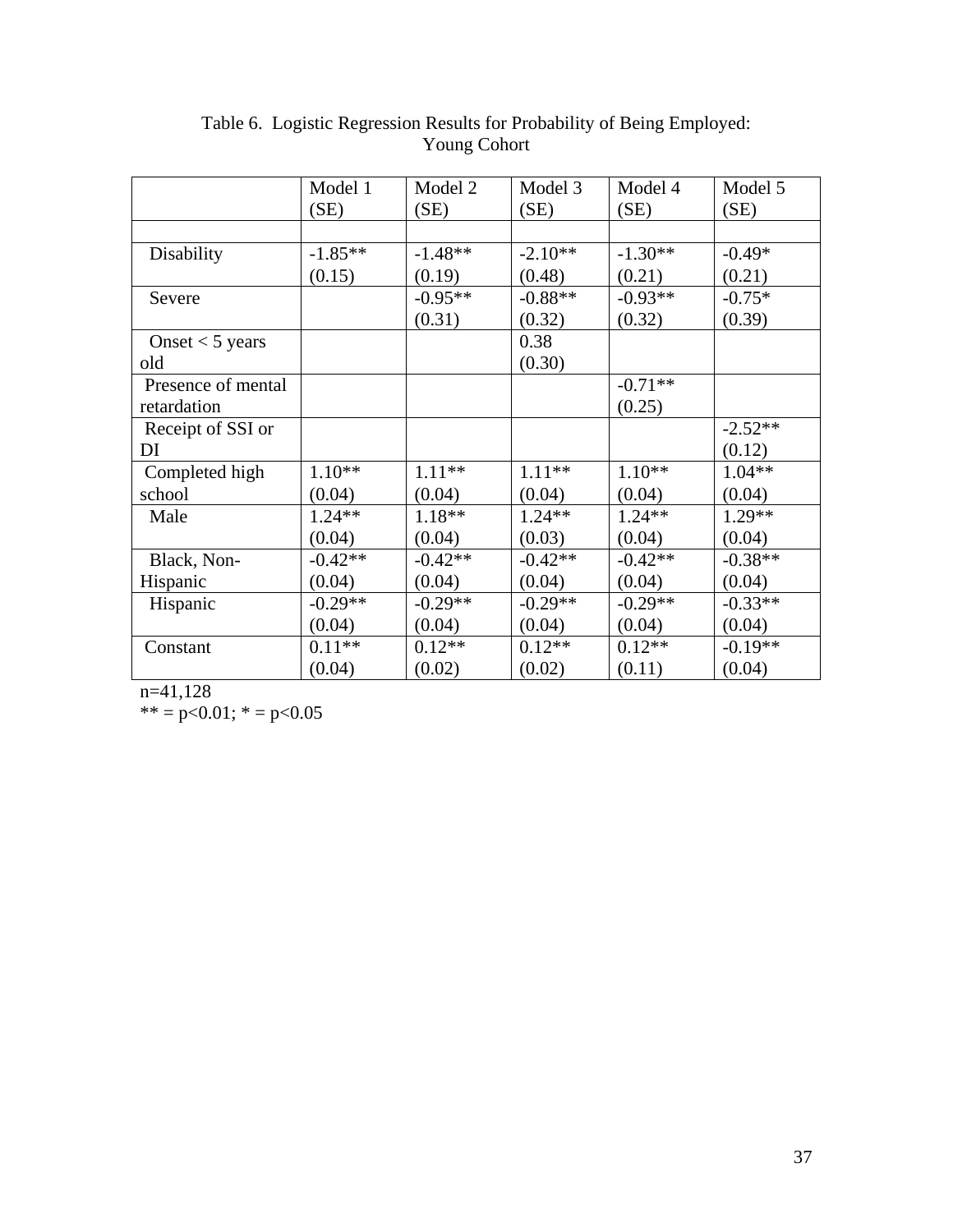|                                                                                      | <b>With Disability</b> |            | Without          |
|--------------------------------------------------------------------------------------|------------------------|------------|------------------|
|                                                                                      | <b>Early Onset</b>     | Late Onset | Disability       |
| Race                                                                                 |                        |            |                  |
| White, Non-Hispanic                                                                  | 78.0                   | 73.2       | 78.6             |
| Black, Non-Hispanic                                                                  | 13.8                   | 15.3       | 9.8              |
| Hispanic                                                                             | 6.5                    | 8.7        | 7.0              |
| Other                                                                                | 1.8                    | 2.8        | $0.\overline{2}$ |
| <b>Sex</b>                                                                           |                        |            |                  |
| Female                                                                               | 48.6                   | $60.5**$   | 50.7             |
| Male                                                                                 | 51.4                   | 39.5**     | 49.3             |
| Age                                                                                  |                        |            |                  |
| 44-49                                                                                | 65.7                   | 49.2**     | 61.8             |
| 50-54                                                                                | 34.2                   | $50.8**$   | 38.2             |
| Living Arrangement                                                                   |                        |            |                  |
| Living with spouse                                                                   | 40.8                   | $61.5**$   | 76.5**           |
| Living with                                                                          |                        |            |                  |
| non-spouse relative                                                                  | 38.9                   | $17.7**$   | $11.6**$         |
| Living alone                                                                         | 19.2                   | 17.6       | $10.8*$          |
| Living with non-relative                                                             | 1.0                    | 1.6        | 1.1              |
| Education (%)                                                                        |                        |            |                  |
| <high school<="" td=""><td>36.2</td><td>33.2</td><td><math>12.9**</math></td></high> | 36.2                   | 33.2       | $12.9**$         |
| High school graduate                                                                 | 36.9                   | 34.4       | 35.9             |
| Some college                                                                         | 18.0                   | 18.6       | 21.4             |
| College graduate/post-                                                               | 8.8                    | $13.7*$    | 29.8**           |
| college                                                                              |                        |            |                  |
|                                                                                      |                        |            |                  |
| Severe disability                                                                    | 51.4                   | 43.7       |                  |
|                                                                                      |                        |            |                  |
| Mental health problem                                                                | 22.7                   | 19.6       | $2.3**$          |

# Table 7. Demographic Characteristics by Disability Status and Onset Age: Older Cohort

# $n=26,078$

\*\*=p<.01, \*=p<.05 in second column indicate significance between early and late onset, in third column indicate significance between early onset and no disability.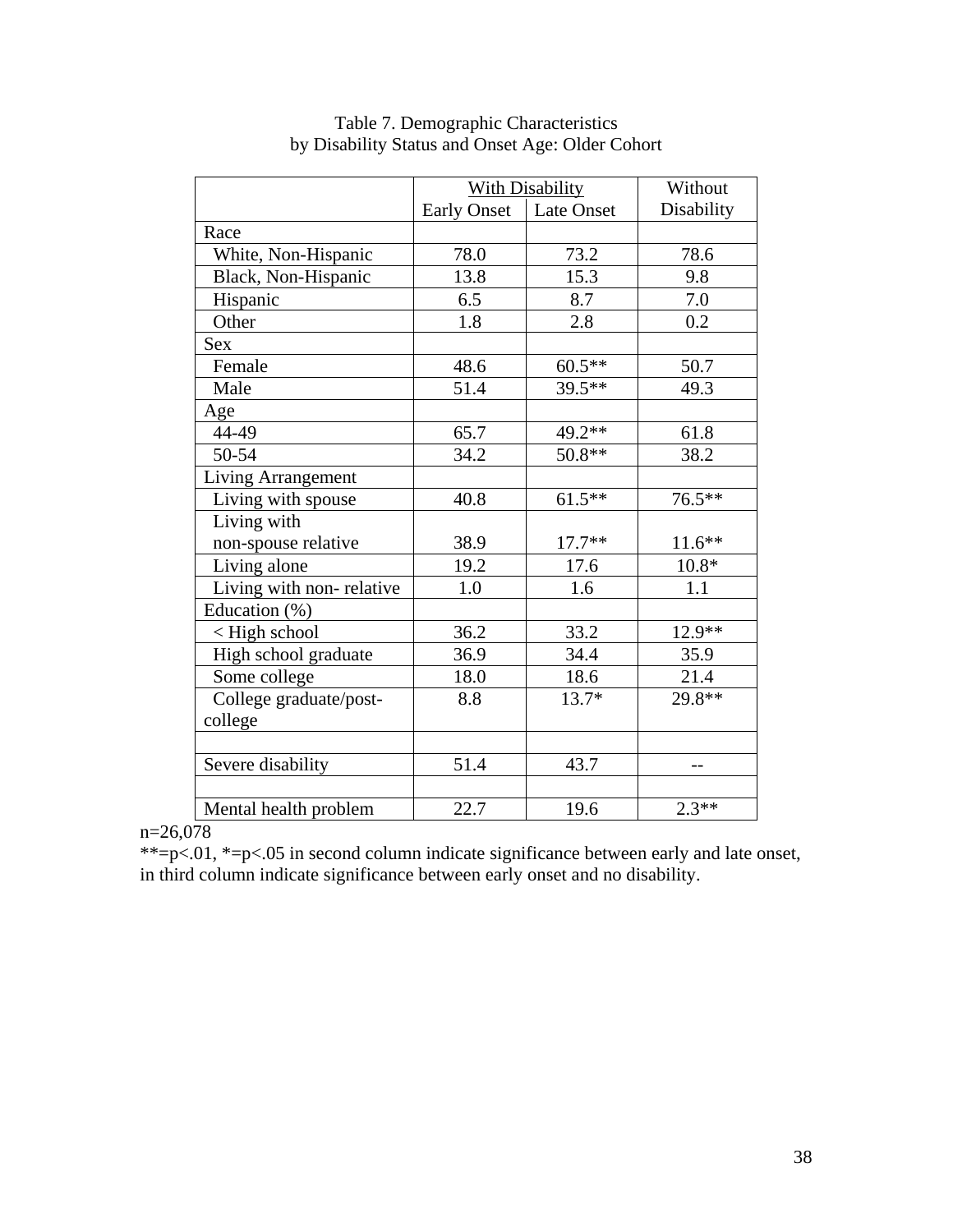|                               | With Disability    | Without    |            |
|-------------------------------|--------------------|------------|------------|
|                               | <b>Early Onset</b> | Late Onset | Disability |
|                               |                    |            |            |
| <b>Average Monthly Family</b> |                    |            |            |
| Income $(\$)$                 |                    |            |            |
| Mean                          | 2,366              | 2,632      | 4,579**    |
| Median                        | 2,730              | 3,199      | 4,089      |
|                               |                    |            |            |
| Family Income Relative to     |                    |            |            |
| Poverty $(\% )$               |                    |            |            |
| $<$ 100%                      | 20.9               | $28.1*$    | $8.0**$    |
| 100%-200%                     | 31.6               | 24.9       | $13.5***$  |
| $200% +$                      | 47.4               | 47.1       | 78.5**     |
|                               |                    |            |            |
| Own SSI $(\%)$                | 23.8               | $14.2**$   | $0.9**$    |
| Own SSDI $(\%)$               | 45.0               | $26.2**$   | $1.2**$    |
| Either SSI or DI $(\% )$      | 56.6               | $36.8**$   | $1.9**$    |

# Table 8. Income and Benefit Receipt by Disability Status and Onset: Older Cohort

n=26,078

\*\*=p<.01, \*=p<.05 in second column indicate significance between early and late onset, in third column indicate significance between early onset and no disability.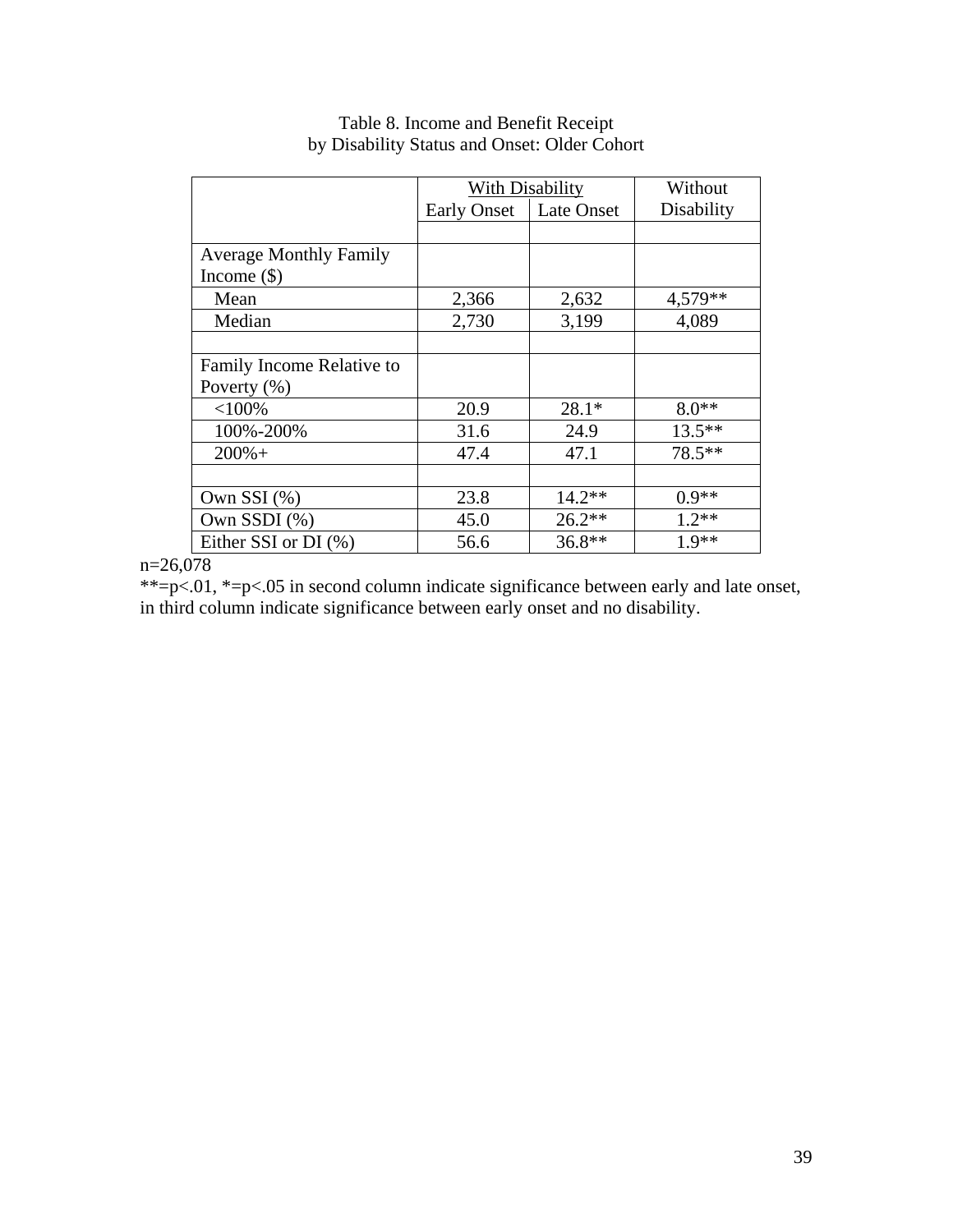|                                             | <b>With Disability</b> | Without    |            |
|---------------------------------------------|------------------------|------------|------------|
|                                             | <b>Early Onset</b>     | Late Onset | Disability |
|                                             |                        |            |            |
| Employed                                    | 32.6                   | 31.5       | $84.3**$   |
|                                             |                        |            |            |
| Months worked in previous year <sup>a</sup> |                        |            |            |
| <6                                          | 1.2                    | 4.3        | 1.5        |
| $6 - 11$                                    | 7.1                    | 9.9        | 4.3        |
| 12                                          | 91.7                   | 85.9       | 94.2       |
|                                             |                        |            |            |
| Hours worked per week <sup>a</sup>          |                        |            |            |
| $<$ 20                                      | 8.0                    | 5.8        | $2.6*$     |
| $20 - 34$                                   | 24.1                   | 19.3       | $8.8**$    |
| $35+$                                       | 67.8                   | 74.9       | 88.5**     |
|                                             |                        |            |            |
| Average Hourly Wage <sup>a</sup> $(\$)$     |                        |            |            |
| Mean                                        | 7.98                   | 12.78**    | 13.93**    |
| Median                                      | 7.50                   | 8.65       | 11.54      |
|                                             |                        |            |            |
| Average Monthly Earnings (\$)               |                        |            |            |
| All - mean                                  | 432                    | 663*       | $2,146**$  |
| Workers - mean                              | 1,323                  | 2,086**    | 2,530**    |
| Workers – median                            | 1,200                  | 1,400      | 2,000      |

# Table 9. Employment Characteristics by Disability Status and Onset: Older Cohort

n=26,078

\*\*=p<.01, \*=p<.05 in second column indicate significance between early and late onset, in third column indicate significance between early onset and no disability.<br>a Calculated only for employed persons in each category. Average hourly wage excludes

2.7 percent of working respondents who do not report hours or are self-employed and do not report wages.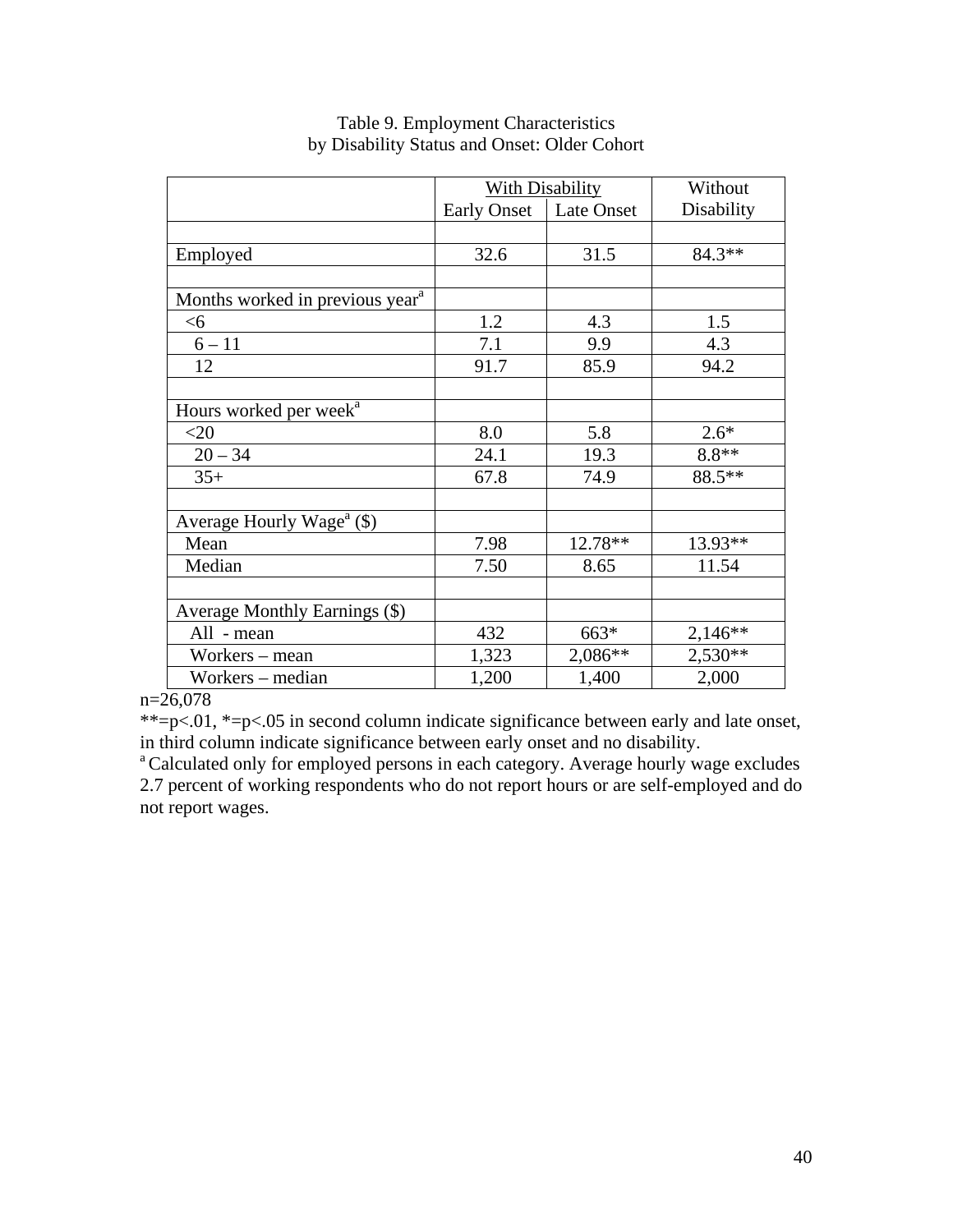|                           | Model 1    | Model 2    | Model 3    | Model 4    | Model 5    | Model 6    |
|---------------------------|------------|------------|------------|------------|------------|------------|
|                           | Coeff.     | Coeff.     | Coeff.     | Coeff.     | Coeff.     | Coeff.     |
|                           | (SE)       | (SE)       | (SE)       | (SE)       | (SE)       | (SE)       |
| Early Onset,              | $-1.597**$ |            | $-1.553**$ | $-0.546*$  |            | $-0.473*$  |
| Age < 22                  | (0.217)    |            | (0.217)    | (0.304)    |            | (0.304)    |
| Late Onset,               | $-1.719**$ |            |            | $-1.306**$ |            |            |
| Age $>22$                 | (0.116)    |            |            | (0.133)    |            |            |
| Disability                |            | $-1.618**$ |            |            | $-0.499$   |            |
|                           |            | (0.218)    |            |            | (0.329)    |            |
| Age of Onset <sup>a</sup> |            | $-0.002$   |            |            | $-.0201*$  |            |
|                           |            | (0.006)    |            |            | (0.009)    |            |
| Mid-Onset,                |            |            | $-1.734**$ |            |            | $-1.311**$ |
| age 23-39                 |            |            | (0.142)    |            |            | (0.168)    |
| Later Onset,              |            |            | $-1.700**$ |            |            | $-1.324**$ |
| age $40+$                 |            |            | (0.137)    |            |            | (0.139)    |
| SSI or DI receipt         |            |            |            | $-3.527**$ | $-3.531**$ | $-3.536**$ |
|                           |            |            |            | (0.152)    | (0.153)    | (0.152)    |
| Severe disability         | $-1.066**$ | $-1.063**$ | $-1.066**$ | $-0.582**$ | $-0.582**$ | $-0.582**$ |
|                           | (0.166)    | (0.166)    | (0.166)    | (0.191)    | (0.193)    | (0.191)    |
| High school               | $0.827**$  | $0.827**$  | $0.827**$  | $0.741**$  | $0.741**$  | $0.741**$  |
|                           | (0.056)    | (0.056)    | (0.056)    | (0.058)    | (0.058)    | (0.058)    |
| Some college              | $0.279**$  | $0.279**$  | $0.279**$  | $0.263**$  | $1.003**$  | $0.263**$  |
|                           | (0.057)    | (0.057)    | (0.057)    | (0.057)    | (0.066)    | (0.057)    |
| College or more           | $0.464**$  | $0.464**$  | $0.464**$  | $0.405**$  | 1.406**    | $0.405**$  |
|                           | (0.061)    | (0.061)    | (0.061)    | (0.062)    | (0.068)    | (0.062)    |
| Male                      | $1.055**$  | $1.055**$  | $1.055**$  | $1.220**$  | $1.219**$  | $1.220**$  |
|                           | (0.038)    | (0.039)    | (0.038)    | (0.043)    | (0.043)    | (0.043)    |
| Black, Non-Hispanic       | $-0.130**$ | $-0.131*$  | $-0.130**$ | $-0.014$   | $-0.016$   | $-0.014$   |
|                           | (0.067)    | (0.067)    | (0.067)    | (0.074)    | (0.074)    | (0.074)    |
| Hispanic                  | $-0.321**$ | $-0.322**$ | $-0.321**$ | $-0.342**$ | $-0.343**$ | $-0.342**$ |
|                           | (0.065)    | (0.065)    | (0.065)    | (0.069)    | (0.068)    | (0.069)    |
| Age                       | $-0.045**$ | $-0.045**$ | $-0.045**$ | $-0.047**$ | $-0.046**$ | $-0.047**$ |
|                           | (0.007)    | (0.007)    | (0.007)    | (0.008)    | (0.007)    | (0.008)    |
| Mental health             | $-0.727**$ | $-0.727**$ | $-0.727**$ | $-0.531**$ | $-0.529**$ | $-0.531**$ |
|                           | (0.054)    | (0.054)    | (0.054)    | (0.059)    | (0.060)    | (0.059)    |
| Constant                  | $2.612**$  | $2.610**$  | $2.612**$  | 2.837**    | $2.781**$  | 2.837**    |
|                           | (0.367)    | (0.365)    | (0.367)    | (0.378)    | (0.376)    | (0.378)    |

# Table 10: Logit Model Regressions of the Probability of Work: Older Cohort

n=26,078

 $** = p \lt 0.01$ ,  $* = p \lt 0.05$  in second column indicate significance between early and late onset, in third column indicate significance between early onset and no disability.

<sup>a</sup> Age of onset is the exact onset age for each sample member with a disability.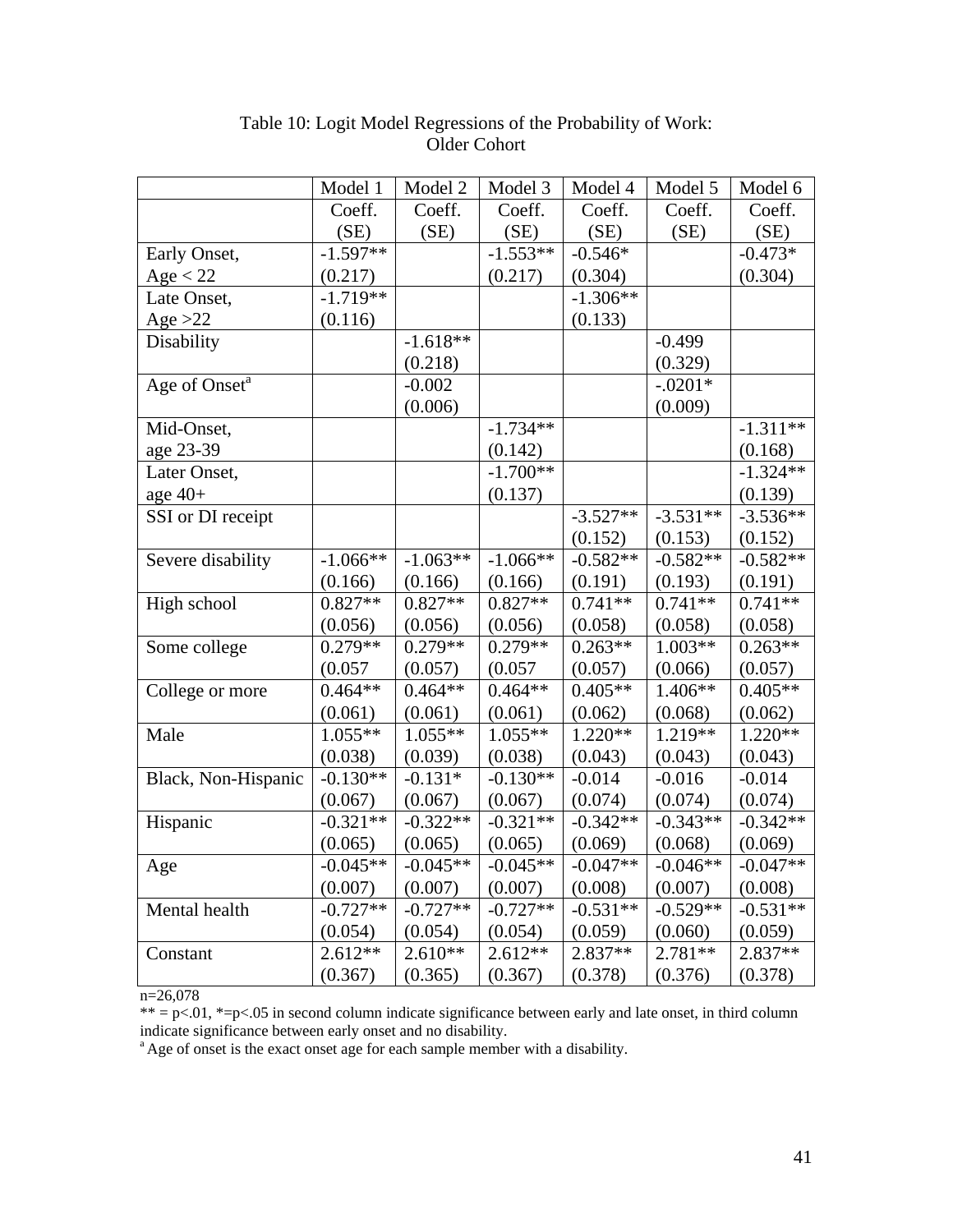|                                                        | <b>Onset Definition</b> |                              |
|--------------------------------------------------------|-------------------------|------------------------------|
| <b>Onset Age</b>                                       | Earliest<br>onset       | Most<br>severe<br>limitation |
| Distribution for all Onset                             |                         |                              |
| Ages $(\% )$                                           |                         |                              |
| Onset age reported $<$ 22                              | 15.5                    | 13.9                         |
| Range: $<$ 18                                          | 0.7                     | 1.0                          |
| Range: 18 to 21                                        | 0.1                     | 0.1                          |
| Actual or range: $>=22$                                | 82.6                    | 83.9                         |
| DK/NA                                                  | 1.1                     | 1.1                          |
| <b>Distribution for Onset</b><br>under Age $22 \ (\%)$ |                         |                              |
| At birth                                               | 41.0                    | 36.5                         |
| 1 to 10                                                | 14.3                    | 15.6                         |
| 11 to 21                                               | 37.8                    | 40.6                         |
| Range: $<$ 18                                          | 4.4                     | 6.6                          |
| Range: 18 - 21                                         | 0.7                     | 0.7                          |
|                                                        |                         |                              |

# Table A1: Onset Age for Persons with Limitations Ages 22 to 64, by Definition of Onset

Note: The "earliest onset" definition is used in our study.